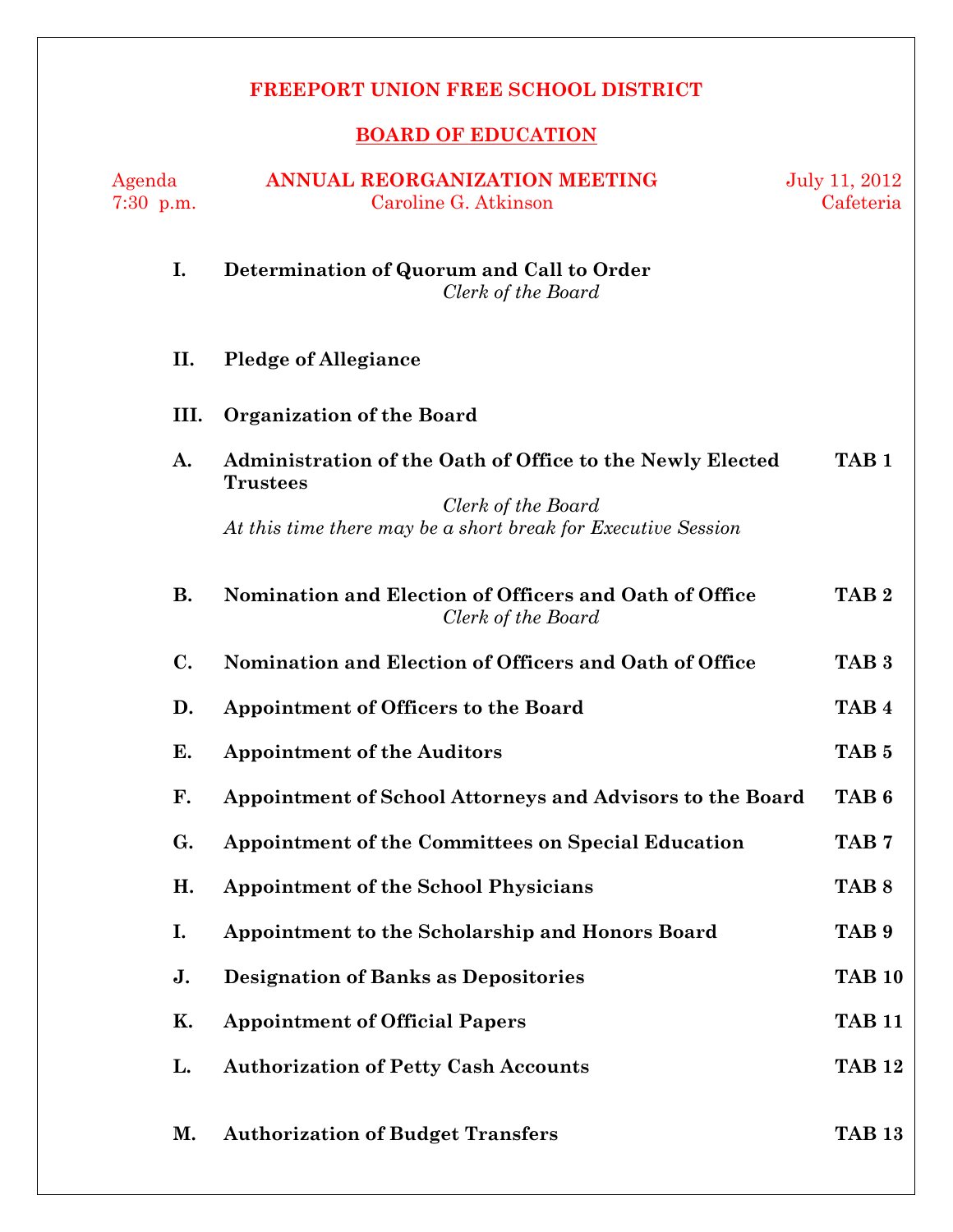*Freeport Public Schools Board of Education July 11, 2012*  **N. Authorization to Open Bids TAB 14 O. Establishment of Rates TAB 15 P. Designation of Authorized Signature on Checks TAB 16 Q. Certification of Payrolls TAB 17 R. Authorization to Approve Conferences TAB 18 S. Bonding of Employees TAB 19 T. Acceptance of State and Federal Funds TAB 20 U. Indemnification of Board Members and Employees TAB 21 V. Authorization of Board Memberships TAB 22 W. Authorization to Enter into Agreements TAB 23 X. Appointment of Administrators to the Freeport Teachers Center Board TAB 24 Y. Appointment of Board Registration TAB 25 Z. Resolution for Conference Attendance TAB 26 AA. Resolution for Computer Equipment, Cellular Phones, Credit TAB 27 Cards, Meals and Refreshments BB. Appointment of the Audit Committee TAB 28** 

*Conclusion of the Reorganization Meeting*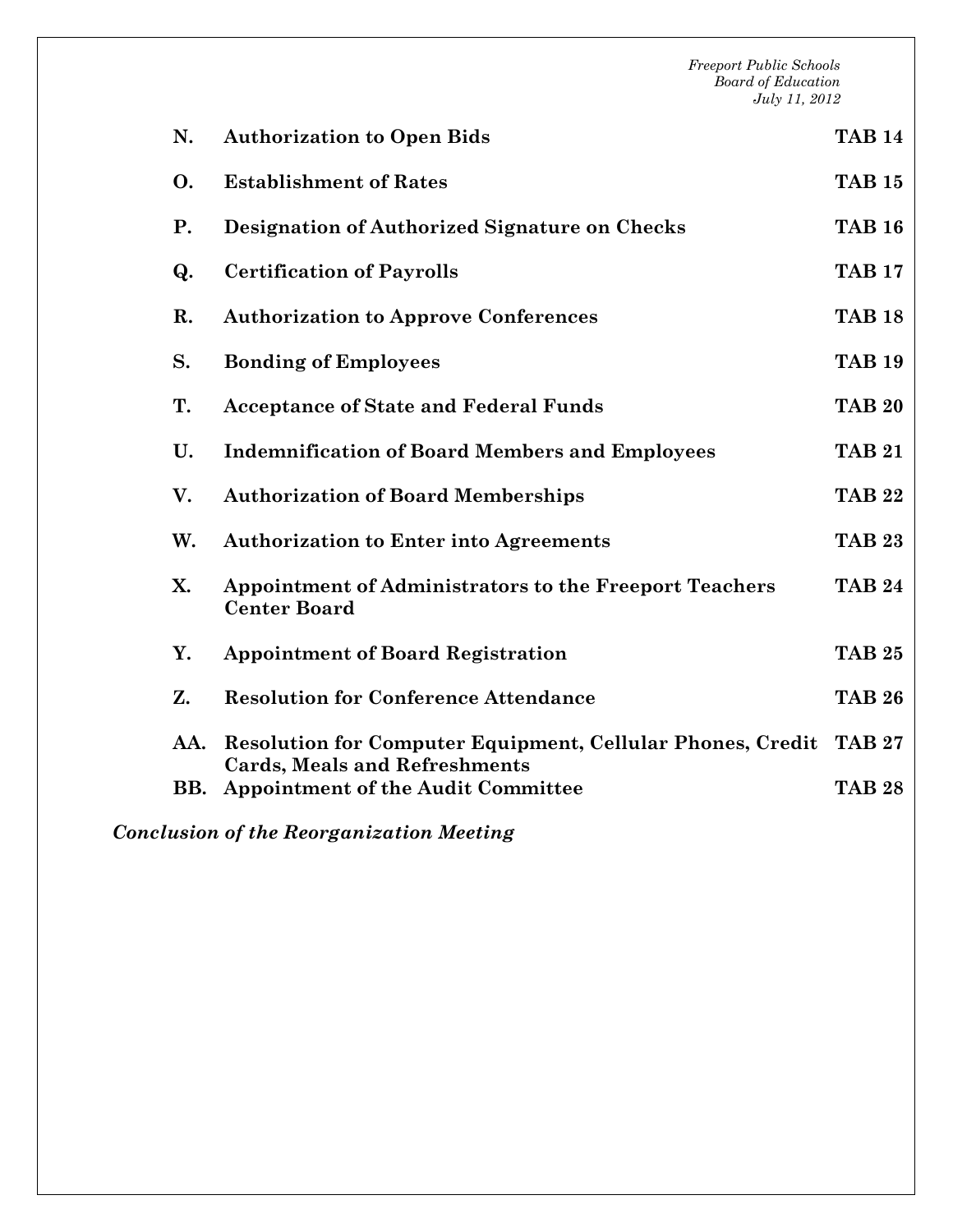# **Oath of Office to Newly Elected Board Trustees**

Administered by the Clerk

 "I, **Debra Mulé** do solemnly affirm that I will support the Constitution of the United States of America and the Constitution of the State of New York, and that I will faithfully discharge the duties of the Office of Trustee according to the best of my ability."

*Public Officers Oath (Article XIII - 1 of the New York State Constitution)*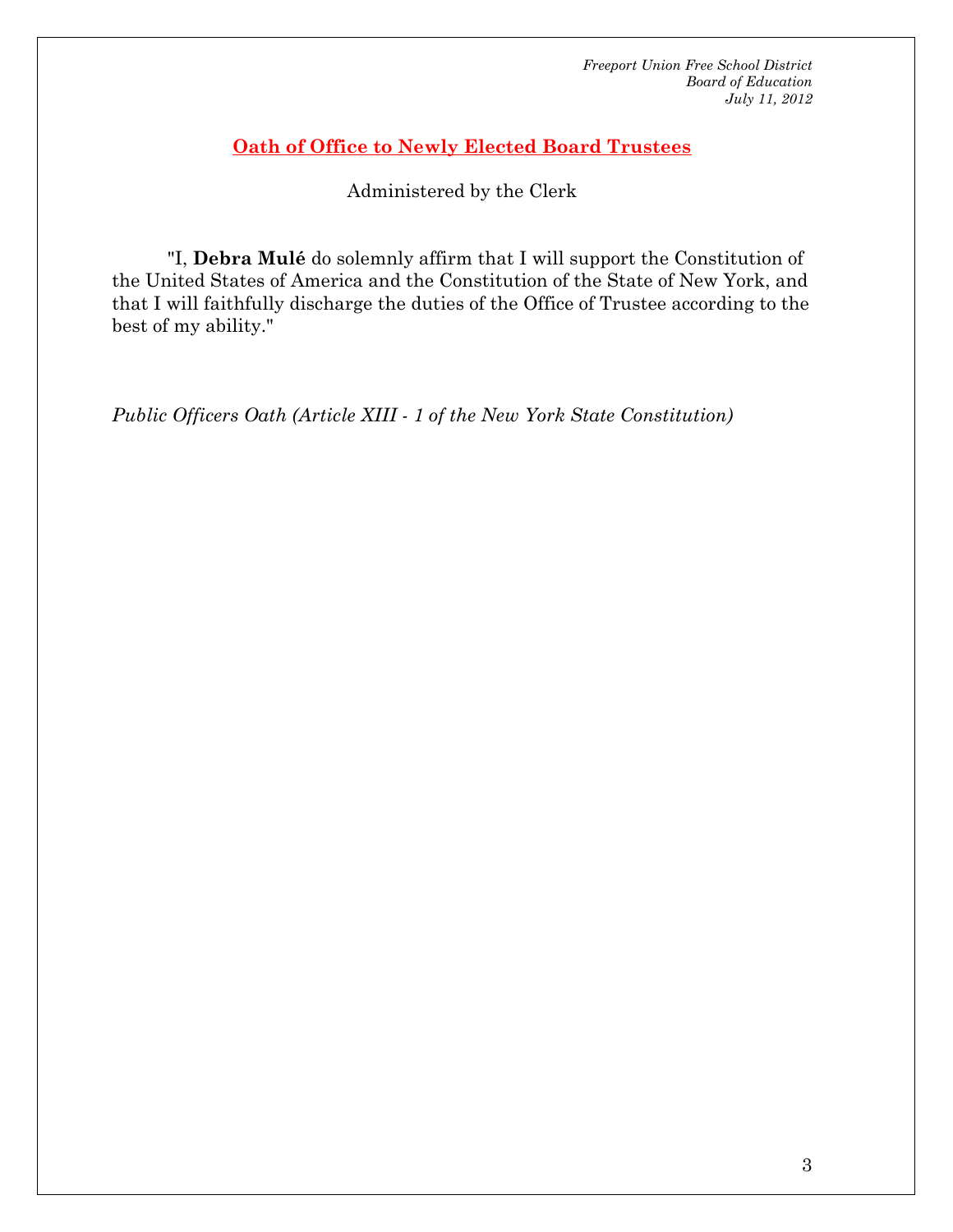**Nomination and Election of the President**

| Nomination(s) for President: |       |  |
|------------------------------|-------|--|
| Nominated by:                |       |  |
| Second by:                   |       |  |
| Election of President:       | Yeas: |  |
|                              | Nays: |  |
|                              |       |  |

Abstentions: \_\_\_\_\_\_\_\_\_\_\_\_\_

# **Oath of Office to the newly Elected President**

Administered by the Clerk

"I, \_\_\_\_\_\_\_\_\_\_\_\_\_\_, do solemnly affirm that I will support the Constitution of the United States of America and the Constitution of the State of New York, and that I will faithfully discharge the duties of the Office of President according to the best of my ability."

- The new President will now chair the meeting -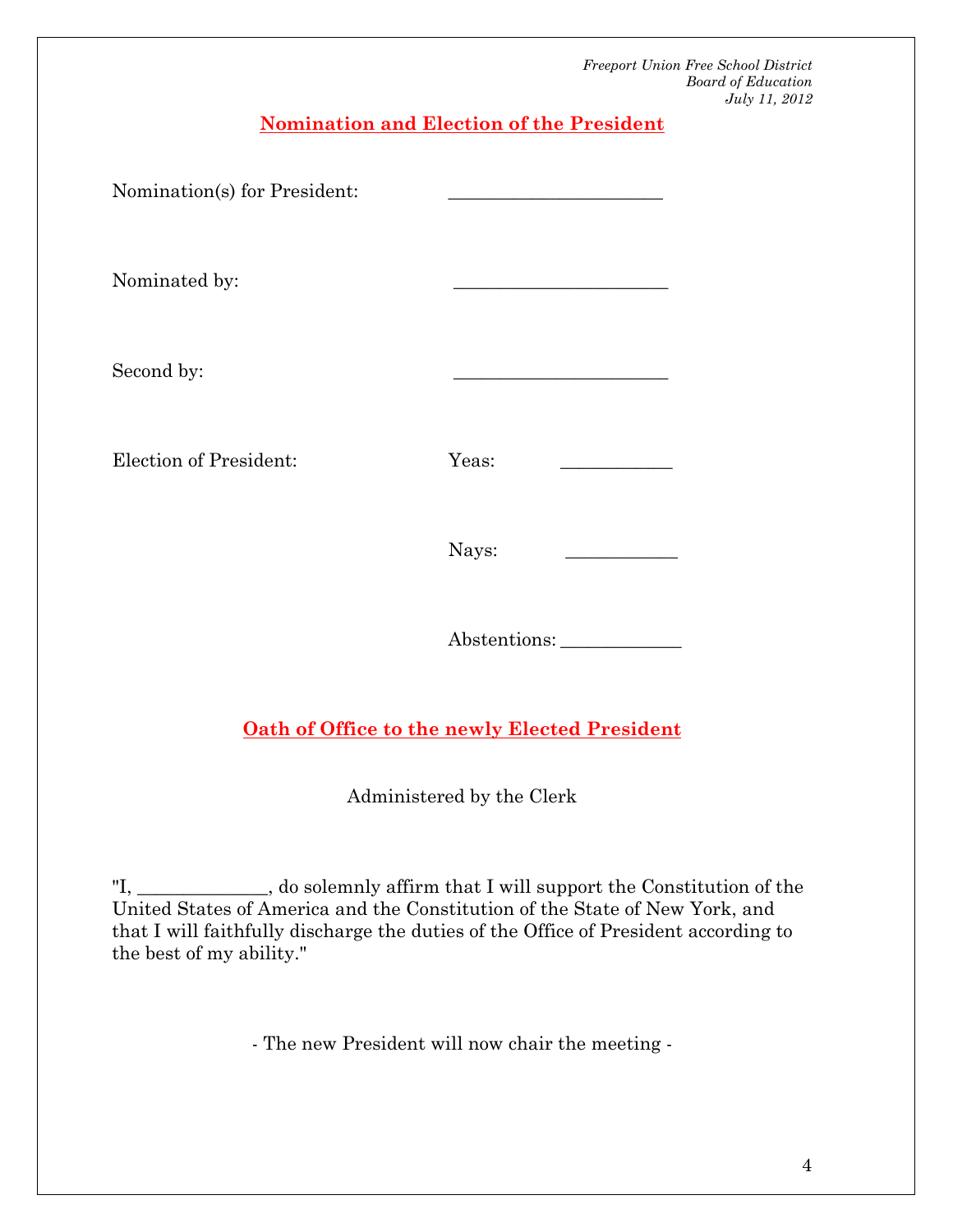# **Nomination and Election of the Vice President** Nomination(s) for Vice President: Nominated by: Second by: Election of Vice President: Yeas: Nays: \_\_\_\_\_\_\_\_\_\_\_\_ Abstentions: \_\_\_\_\_\_\_\_\_\_\_\_\_ **Oath of Office to the newly Elected Vice President** Administered by the President

"I, \_\_\_\_\_\_*\_\_\_\_\_\_\_\_\_\_\_*, do solemnly affirm that I will support the Constitution of the United States of America and the Constitution of the State of New York, and that I will faithfully discharge the duties of the Office of Vice President according to the best of my ability."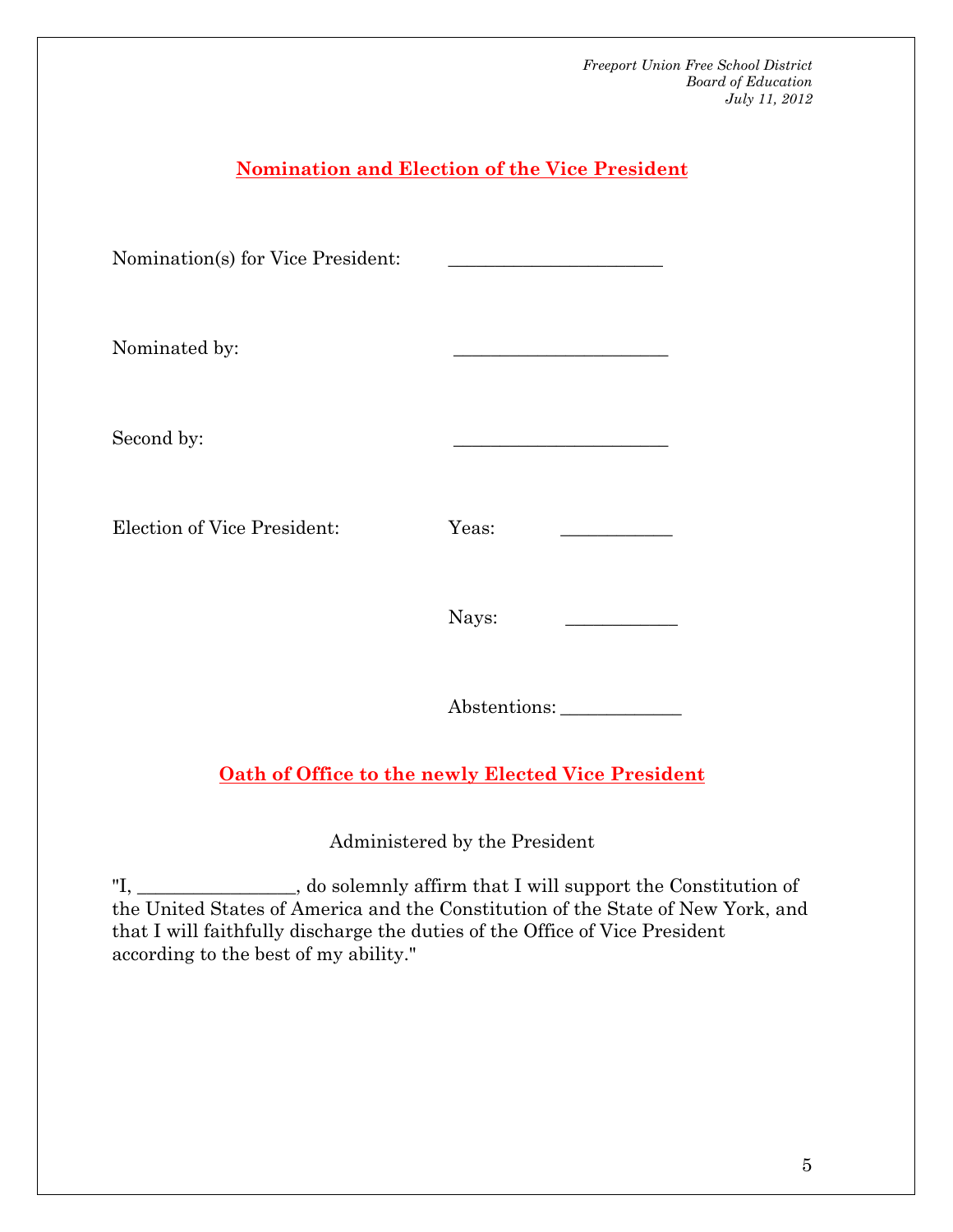# **Appointment of Officers to the Board**

**BE IT RESOLVED**, that the Board of Education of the Freeport Union Free School District hereby appoints the following Officers to the Board for the 2012- 2013 Year in accordance with Education Law. These appointments shall be in effect from July 1, 2012 and shall terminate on June 30, 2013:

- a. District Treasurer: **Debra Ferrugia**
- b. Deputy Treasurer: **Lisa Bonacci**
- c. Clerk of the Board: **Mary R. Bediako**
- d. Central Treasurer, Extra Classroom Activities Account: **Betsy Funch**
- e. Records Access Officer: **Mary R. Bediako**
- f. Environmental Safety Officer: **James Robinson**
- g. Purchasing Officer: **James Robinson,** in his absence **Susan Maddi**
- h. Records Management Officer: **Denise Elmore**
- i. Attendance Officer: **Maria Duran**
- j. Asbestos Hazard Emergency Response (AHERA) Local Educational Agency (LEA) designee: **James Robinson**
- k. Title IX/Section 504/ADA Compliance Officer(s): **Jonathan Bloom/Alice Kane**
- l. Liaison for Homeless Children and Youth**: Pamela Maltese**
- m.Chemical Hygiene Officer**: James Robinson**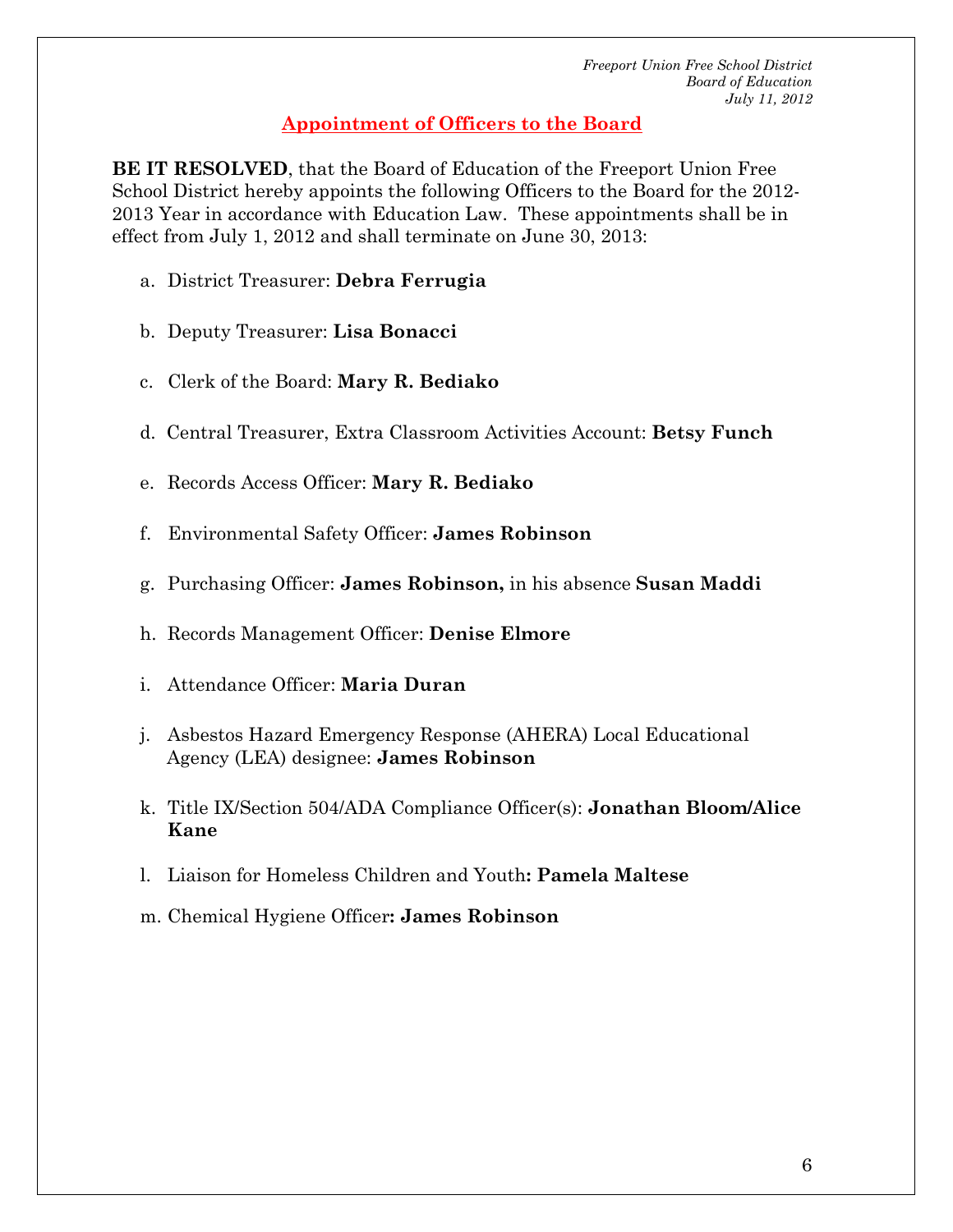# **Administer Oath of Office to Newly Appointed Officers to the Board**

by the President

 "I, (each Officer), do solemnly affirm that I will support the Constitution of the United States of America and the Constitution of the State of New York, and that I will faithfully discharge the duties of the Office of (title of office) according to the best of my ability."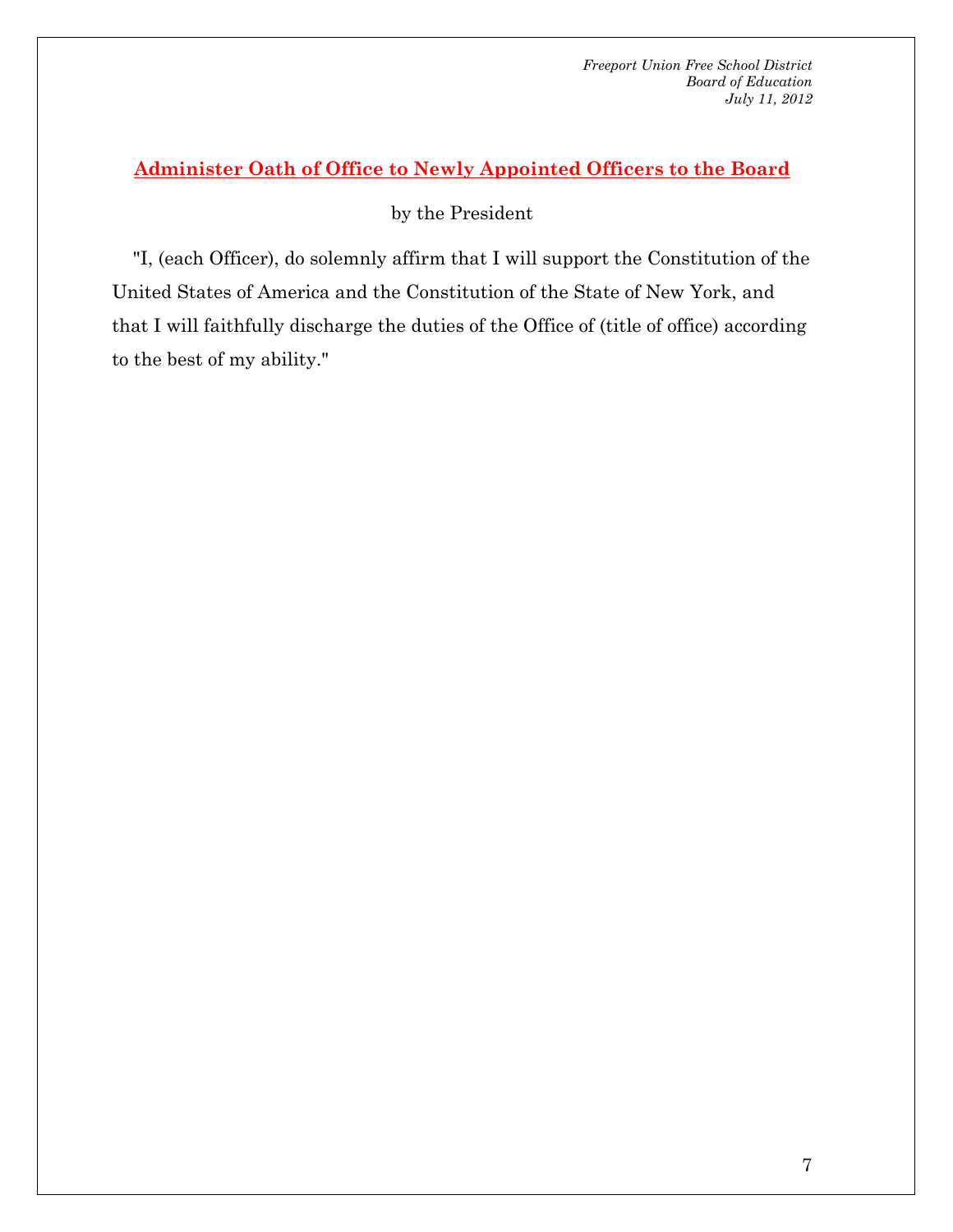# **Appointment of the Auditors**

#### **Appointment of External Auditors**

**BE IT RESOLVED,** by the Board of Education of the Freeport Union Free School District that the official external auditors of the District for the Year 2012-2013 shall be the firm of:

#### **Coughlin Foundotos Cullen & Danowski, LLP**  *Certified Public Accountants*

**BE IT FURTHER RESOLVED,** that the President of the Board of Education or the Superintendent of the Freeport Union Free School District is hereby authorized to sign any Letter of Engagement.

# **Appointment of Internal Auditors**

**BE IT RESOLVED,** by the Board of Education of the Freeport Union Free School District that the official internal auditors of the District for the 2012-2013 school year shall be the firm of:

#### **Nawrocki Smith, LLP**  *Certified Public Accountants*

**BE IT FURTHER RESOLVED,** that the President of the Board of Education or the Superintendent of the Freeport Union Free School District is hereby authorized to sign any Letter of Engagement.

#### **Appointment of Internal Claims Auditors**

**BE IT RESOLVED,** by the Board of Education of the Freeport Union Free School District that the official internal claims auditors of the District for the 2012-2013 school year shall be the firm of:

#### **Deans Archer & Company**  *Certified Public Accountants*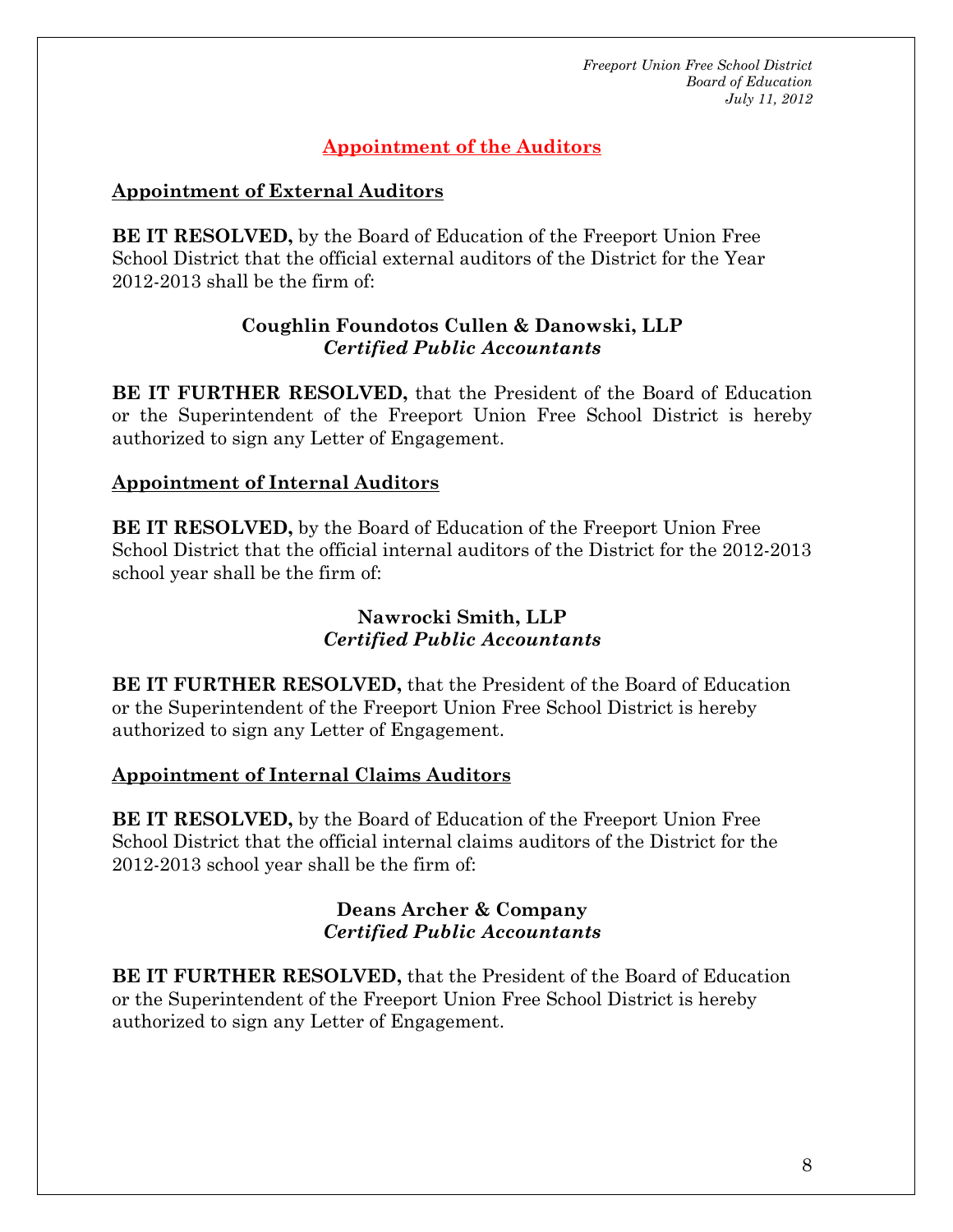#### **Appointment of Accounting Firm**

**BE IT RESOLVED,** the Board of Education of the Freeport Union Free School District hereby appoints the following firm for the purposes of preparing the financial statements for the 2012-2013 school year:

#### **D'Arcangelo & Co., L.L.P.** *Certified Public Accountants*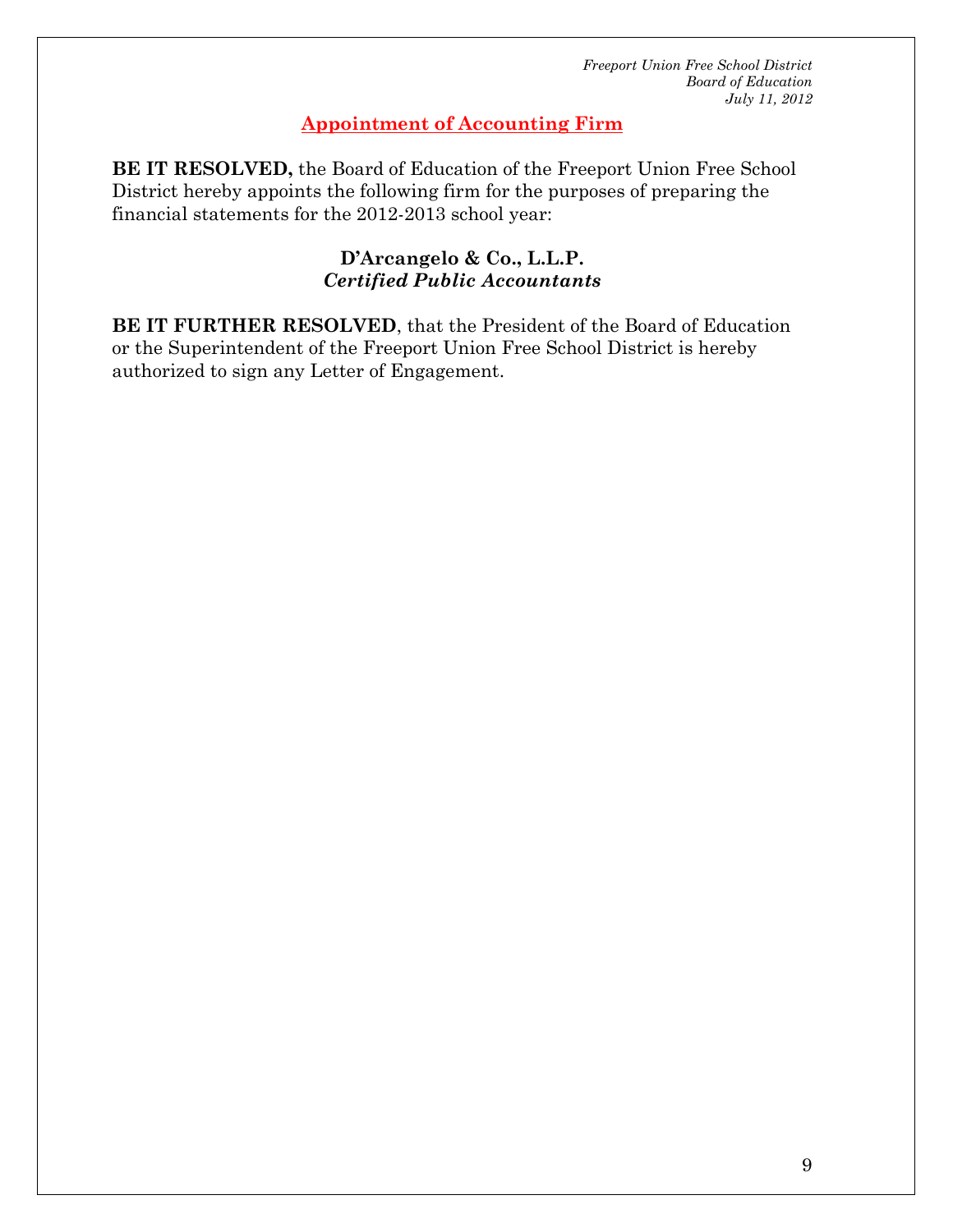**Appointment of School Attorneys and Advisors to the Board**

# **General and Labor Counsel**

**BE IT RESOLVED**, by the Board of Education of the Freeport Union Free School District that the firm **Ingerman Smith, LLP** is hereby appointed as general and labor counsel to the District for the 2012-2013 school year and

**BE IT FURTHER RESOLVED,** that the President of the Board of Education or the Superintendent of the Freeport Union Free School District is hereby authorized to sign any Letter of Engagement.

# **Bond Counsel**

**FURTHER RESOLVED,** that the firm of **Hawkins, Delafield, and Wood,** shall be appointed as bond counsel to the District for the period July 1, 2012 to June 30, 2013; and

**BE IT FURTHER RESOLVED,** that the President of the Board of Education or the Superintendent of the Freeport Union Free School District is hereby authorized to sign any Letter of Engagement.

# **Financial Advisors**

**FURTHER RESOLVED,** that **New York Municipal Advisors Corporation** be appointed at the financial advisors to the District for the period July 1, 2012 to June 30, 2013; and

**BE IT FURTHER RESOLVED,** that the President of the Board of Education or the Superintendent of the Freeport Union Free School District is hereby authorized to sign any Letter of Engagement.

# **Architects**

**BE IT RESOLVED**, that the Board of Education of the Freeport Union Free School District hereby appoints the firm of **BJLJ Engineers and Architects, P.C.,** for the purpose of providing architectural and engineering services for the 2012-2013 school year.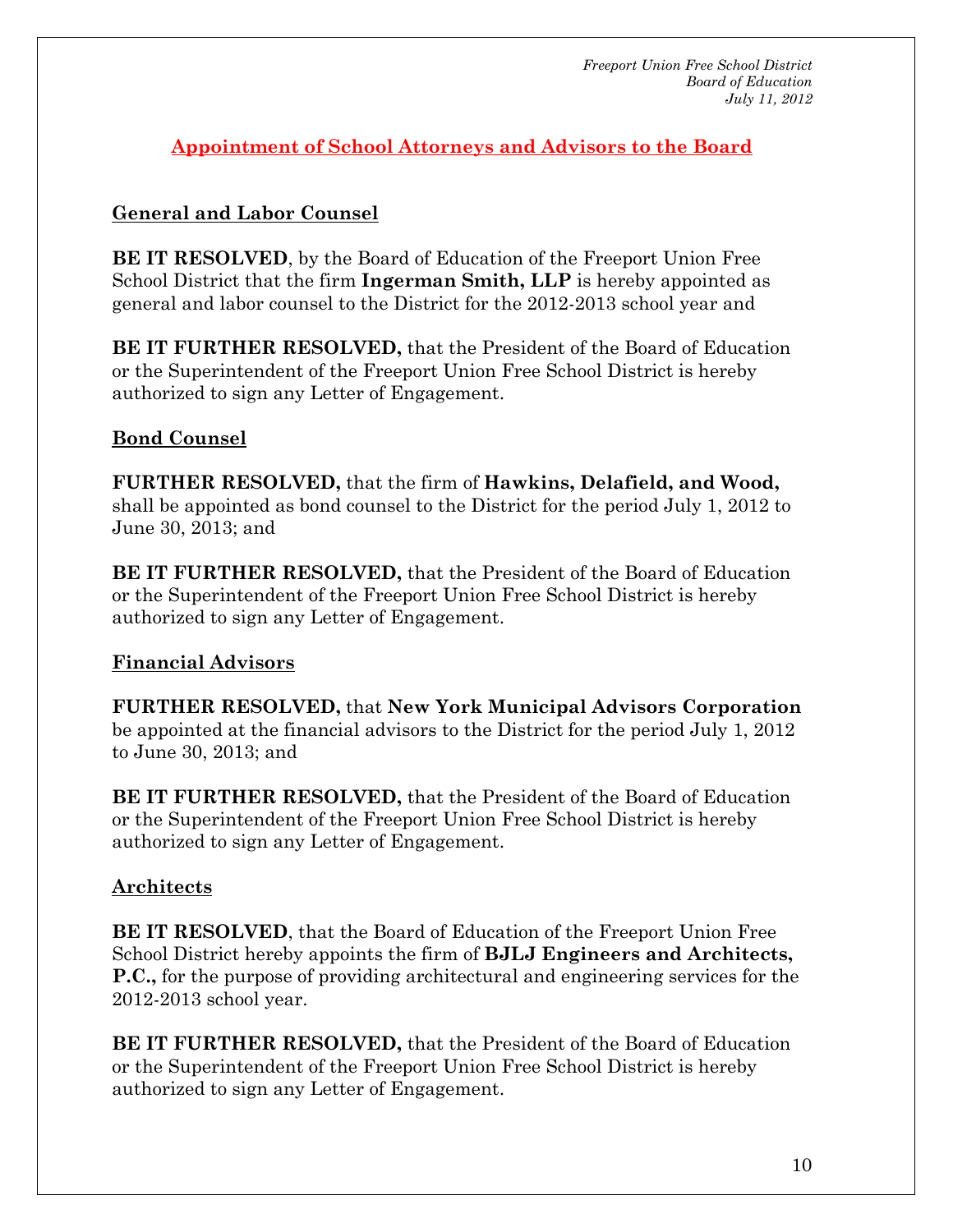#### **Construction Management Services**

**BE IT RESOLVED**, that the Board of Education of the Freeport Union Free School District hereby appoints the firm of **Triton Construction** for the purpose of providing construction management services for the 2012-2013 year.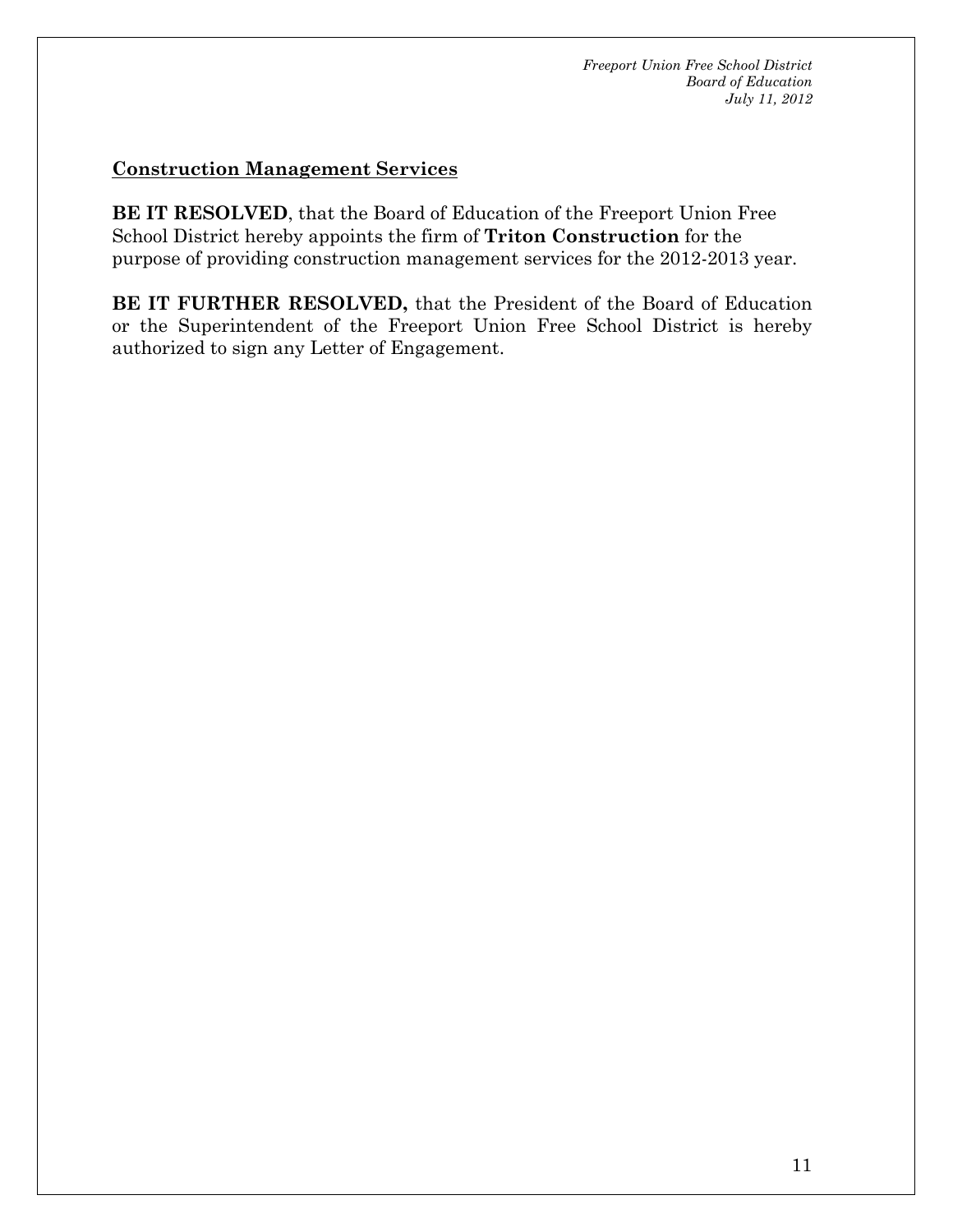# **Appointment of the Committees on Special Education**

**BE IT RESOLVED,** by the Board of Education of the Freeport Union Free School District that the amended appointments to the Committees on Special Education shall be in accordance to Education Law and shall be effective for the year 2012-2013;

 1. **Central CSE Committee**: - Chairperson/Administrator – Alice Kane, Glenn Stewart; School Building Psychologist, Parent Representatives – Dianne Clark, Yvette Gaynor, Katherine Brophy, Donna Rafael, Kathleen Santamaria, Doree Seiver, Physician - Dr. Denise Robinson or alternate appointed by the Board; All special education teachers on staff, and the child's teacher.

 2. **CSE Subcommittee / Columbus** - Administrator - Peggy Miller; Chairperson/Psychologist – Dolores Lloves; All special education teachers on staff; Nurse/ Teacher – Linda Wittick; and all parent representatives appointed for the Central CSE Committee.

 3. **CSE Subcommittee / Archer** - Administrator - Paula Lein; Chairperson/Psychologist - Lissette Santiago; All special education teachers on staff; Nurse/ Teacher –Mary Ann Seitz; the child's teacher, and all parent representatives appointed for the Central CSE Committee.

 4. **CSE Subcommittee / Bayview** – Administrator - Odette Wills; Chairperson/Psychologist – Maria Vasquez-Wright; All special education teachers on staff; the child's teacher, Nurse/ Teacher – Lisa Rabinowitz; and all parent representatives appointed for the Central CSE Committee.

 5. **CSE Subcommittee /Giblyn** - Administrator – Amanda Villalba; Chairperson/Psychologist - Stephanie Metzger; All special education teachers on staff; the child's teacher, Nurse/ Teacher – Agnes Burgess; and all parent representatives appointed for the Central CSE Committee.

 6. **CSE Subcommittee / New Visions** - Administrator – Renee Crump; Chairperson/Psychologist – Ilona Fiola; All special education teachers on staff; the child's teacher, Nurse/ Teacher – Antonia Pincus; and all parent representatives appointed for the Central CSE Committee.

 7. **CSE Subcommittee / Atkinson**- Administrator – Consuelo Velez; Chairperson/Psychologist – Jennifer Lopez/Magaly Raiehle, All special education teachers on staff; Nurse/ Teacher – Agnes Burgess; the child's teacher, and all parent representatives appointed for the Central CSE Committee.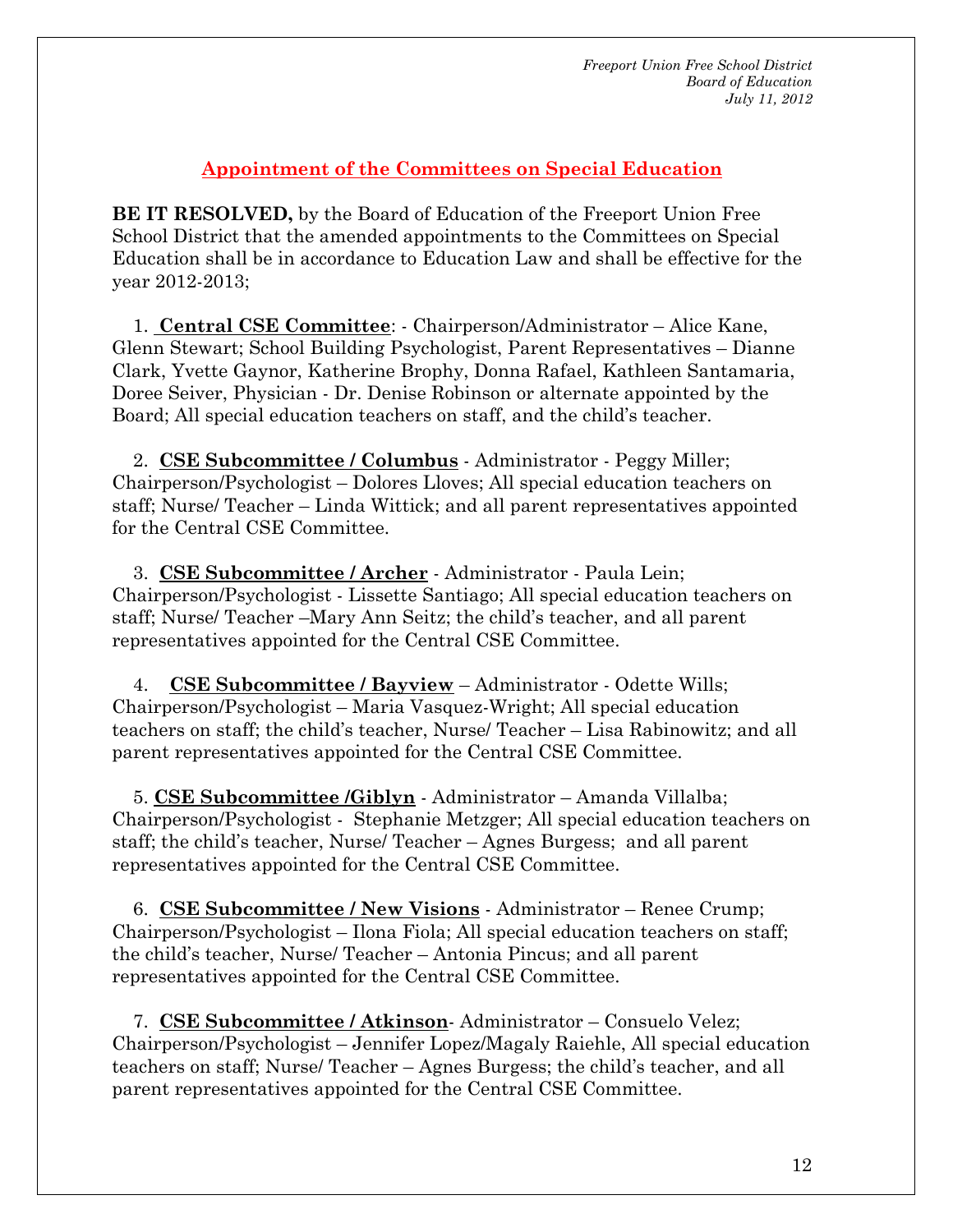8. **CSE Subcommittee / Dodd** - Administrator – John O'Mard; Chairpersons/ Psychologists – Michael McGinn/ Magaly Raiehle, All special education teachers on staff; the child's teacher, Nurse/ Teacher - Peggy Sameroff; and all parent representatives appointed for the Central CSE Committee.

 9. **CSE Subcommittee / FHS** - Administrator – Linda Carter; Chairpersons/Psychologists - Glenn Clark, Esperanza Yepes, Elizabeth D'Aiello; All special education teachers on staff; the child's teacher, Nurses/ Teachers - Sarah Molese, Lorie Regan, Lorraine Quintanilla; and all parent representatives appointed for the Central CSE Committee.

 10. **CSE Committee** / **Out of District Students**; Administrator – Alice Kane, Glenn Stewart, Chairperson Matthew Sether, Special Education teachers, General Education teachers and all parent representatives appointed for the Central CSE Committee.

 11. **Committee on Preschool Special Education** - Administrator – Peggy Miller, Chairperson, Arthur Dozier; Parent Representatives - all parent representatives appointed for the Central CSE Committee, Evaluators/Teachers on staff at State Education Department approved preschool special education programs, evaluation sites, and County approved itinerant service providers; Professionals from Agencies serving child - birth to two years - all professionals on staff; Professional appointed by the County - Antonia Della Veccia Monson or alternate County designee; and the surrogate parent will be named at a later date.

**BE IT FURTHER RESOLVED**, that the District Clerk shall canvass the list of impartial hearing officers who have expressed a willingness to conduct hearings in Nassau County in order to assess whether such hearing officers are willing to serve as hearing officers in connection with Freeport matters and to ascertain whether there is any conflict of interest or appearance of impropriety which would preclude a hearing officer from hearing a Freeport matter.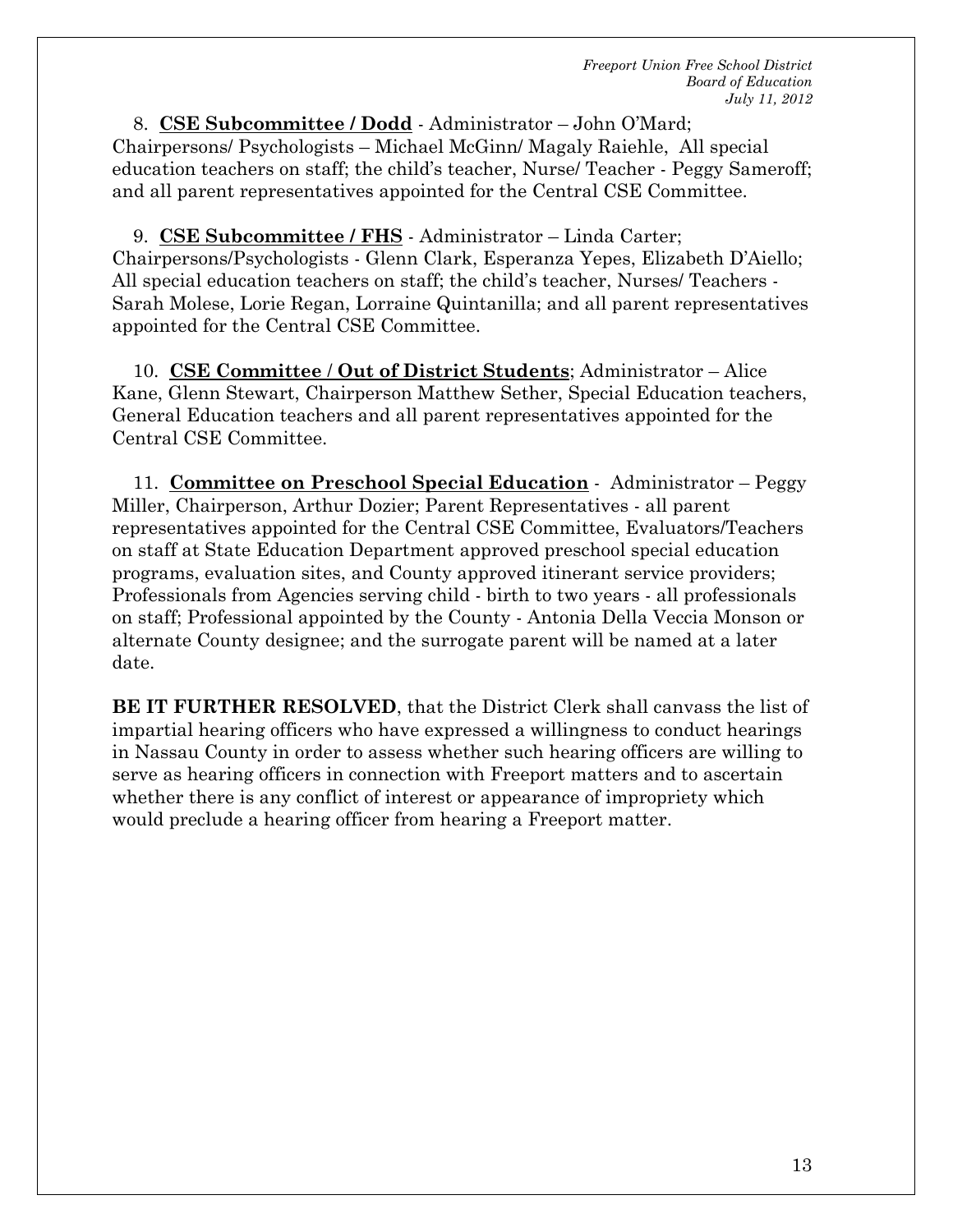# **Appointment of the School Physicians**

**BE IT RESOLVED,** by the Board of Education of the Freeport Union Free School District that the following physicians shall be appointed as school physicians for the 2012-2013 year:

Dr. Denise Robinson

Dr. David Klein

Dr. Suanne Kowal-Connelly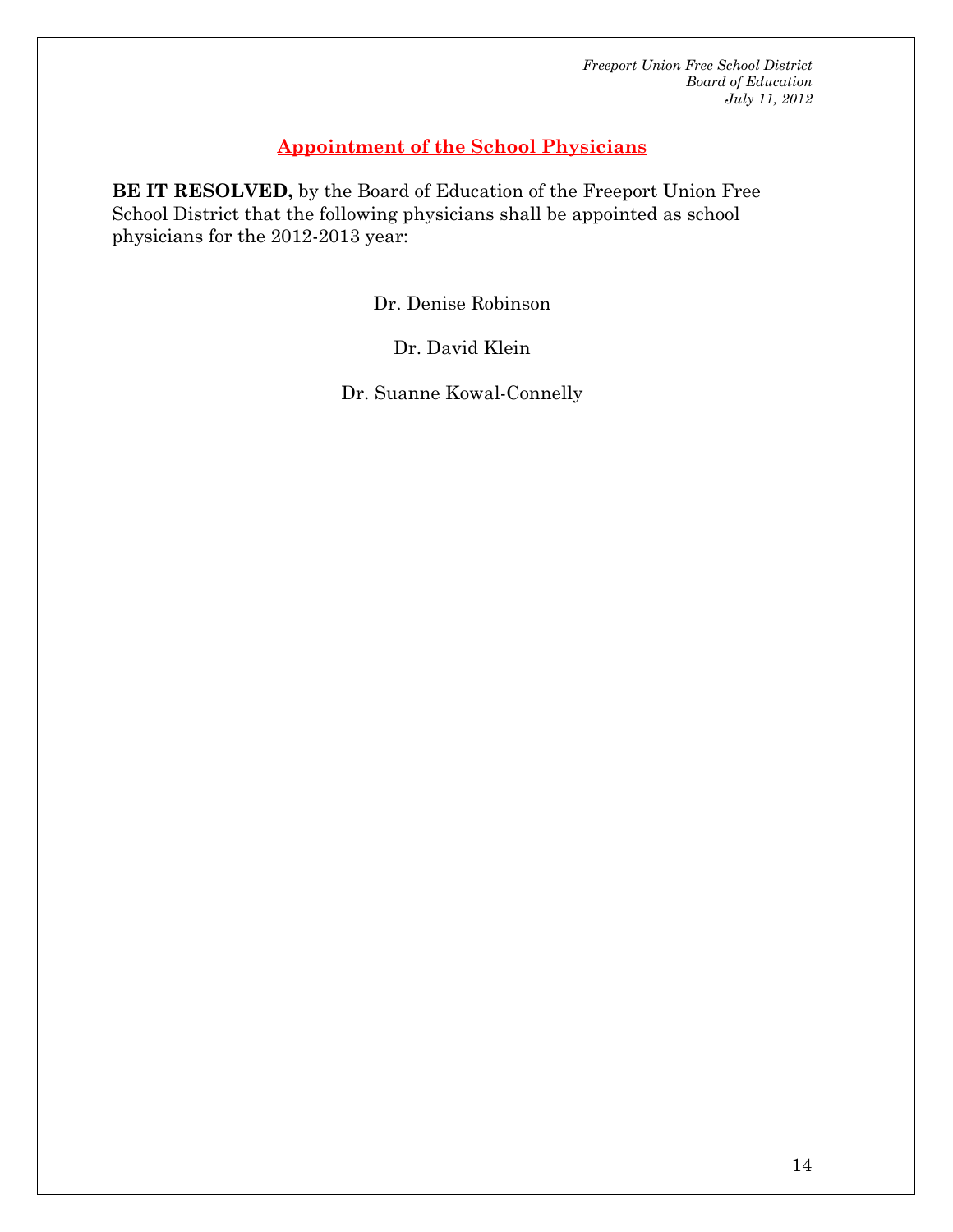**Appointments to the Scholarship and Honors Board**

**BE IT FURTHER RESOLVED,** that the Board of Education of the Freeport Union Free School District hereby appoints the following members to the Scholarship and Honors Board as follows:

| Mr. Robert Tucker    | term ending June 30, 2015   |
|----------------------|-----------------------------|
| Mr. Charles Hawkins  | term ending June $30, 2015$ |
| Mr. Jorge Heras, Jr. | term ending June 30, 2013   |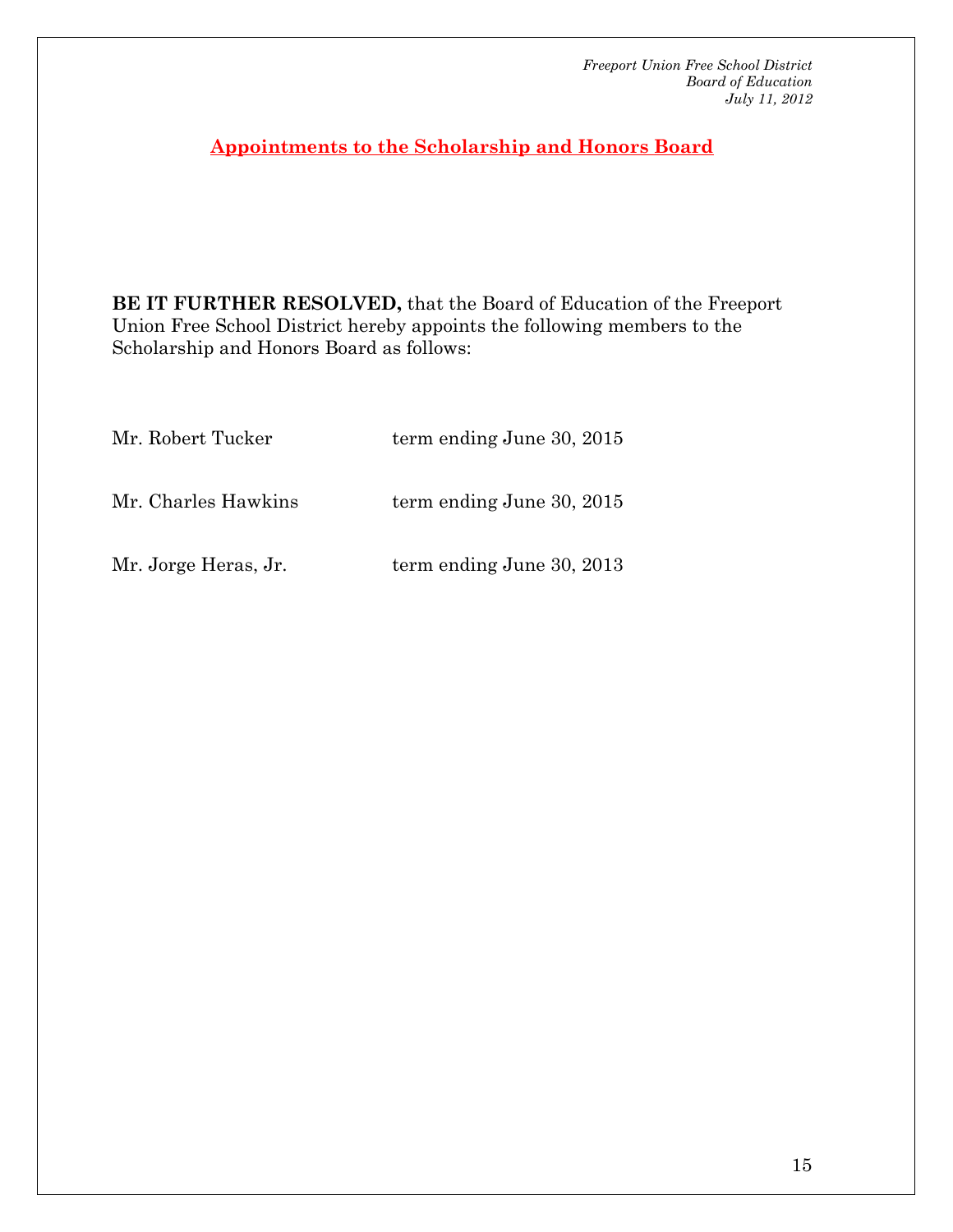# **Designation of Banks as Depositories**

**BE IT RESOLVED,** by the Board of Education of the Freeport Union Free School District that JP Morgan Chase Bank, Citibank, Bank of America, HSBC Bank, Capital One Bank, T.D. Bank, Municipal Investors Service Corporation (MBAI), Flushing Bank and NYLAF (Cadre Securities, Inc.) shall be designated as the depositories of the District for 2012-2013.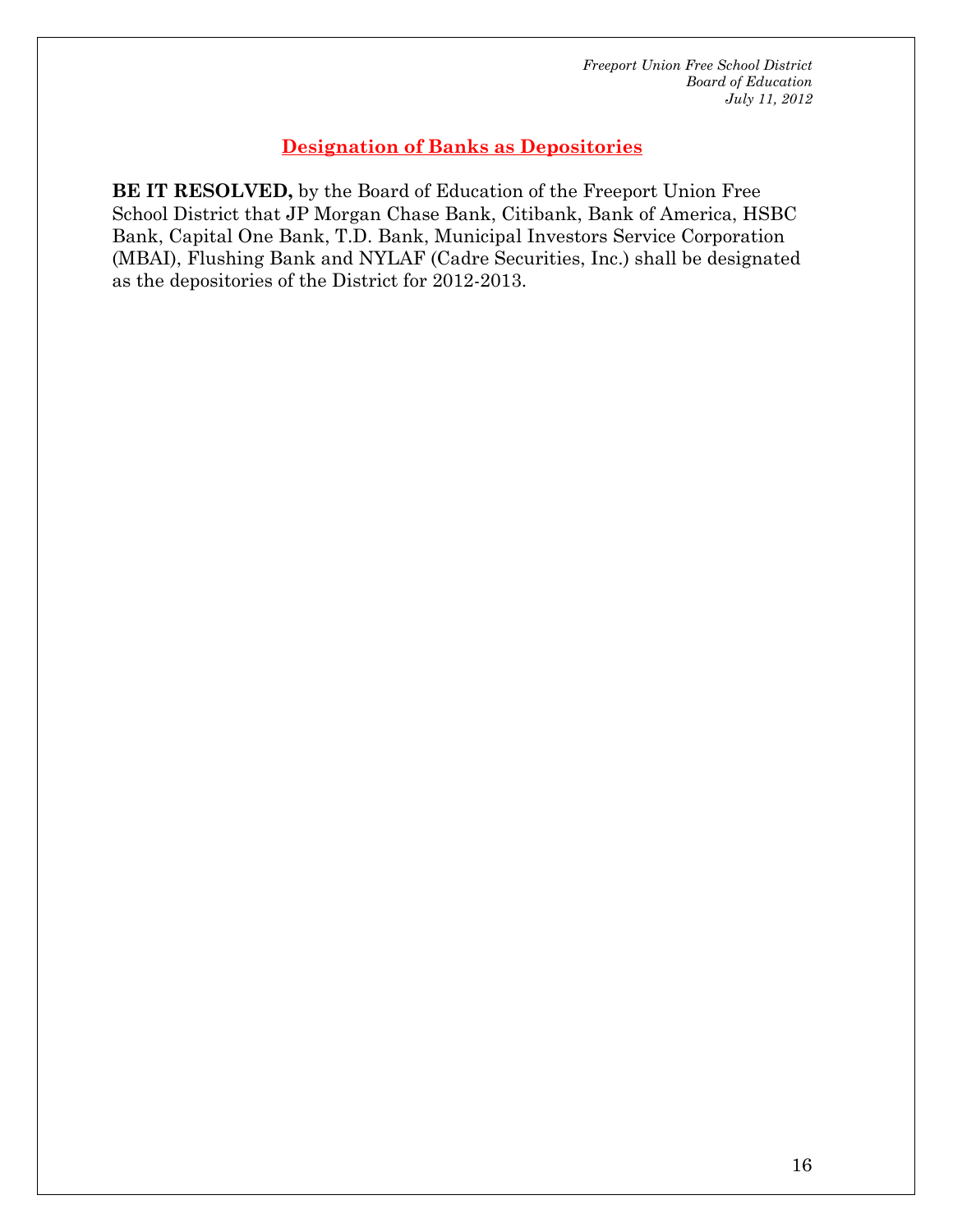# **Appointment of the Official Papers**

**BE IT RESOLVED,** by the Board of Education of the Freeport Union Free School District that The Freeport/Baldwin Leader, and the Long Island Graphic, two papers with local distribution, shall be designated as the official papers for the purpose of placing legal advertisements; and

**THAT** Newsday shall be designated as the official alternate paper for the purpose of placing legal advertisements on an emergency and need basis.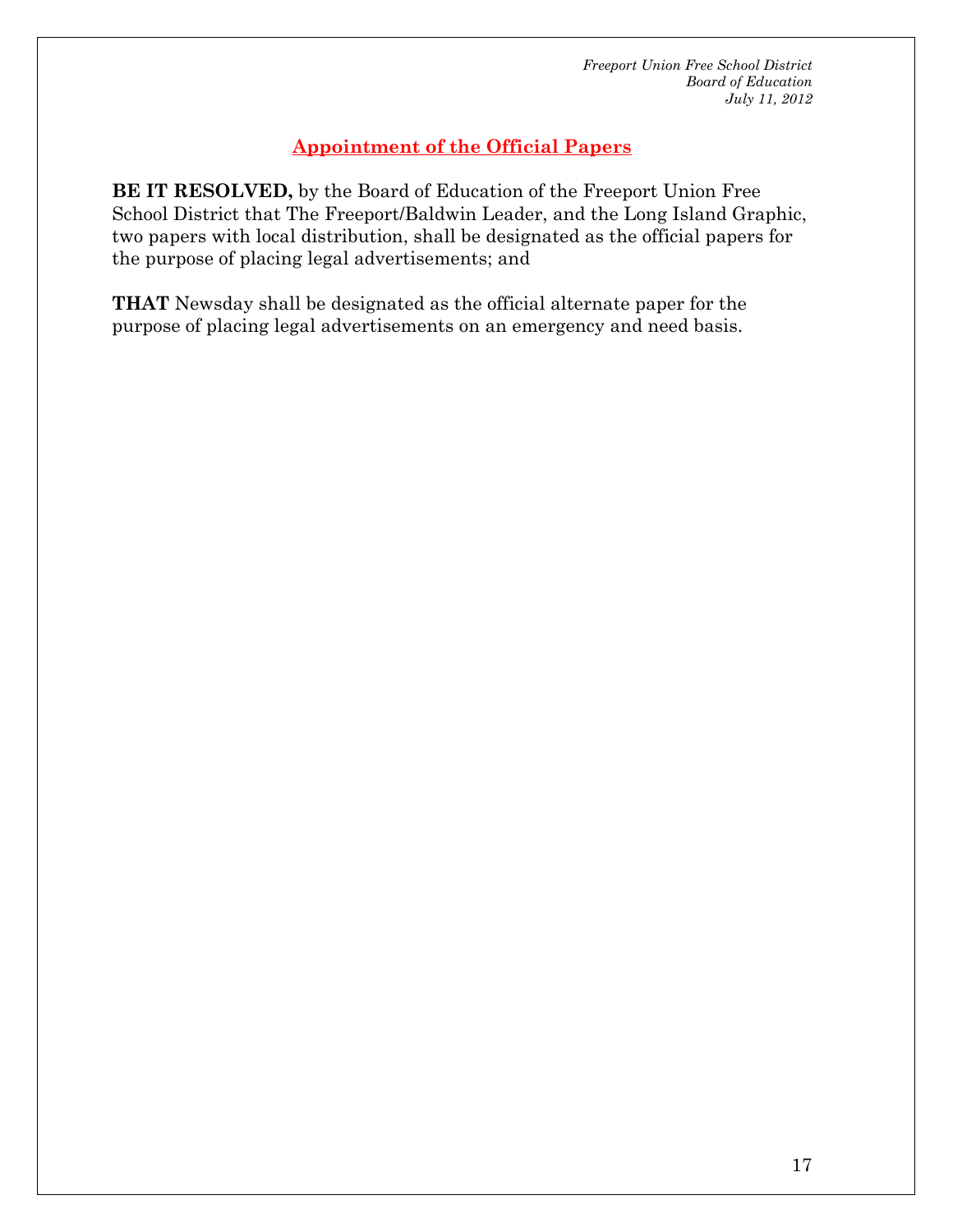# **Authorization of Petty Cash Accounts**

**BE IT RESOLVED,** by the Board of Education of the Freeport Union Free School District that petty cash accounts be established for the 2012-2013 school year. These accounts shall be established as follows:

- 1. District Clerk's Office in the amount of \$100;
- 2. Senior Account Clerk, Business Office in the amount of \$100;
- 3. High School Principal in the amount of \$100;
- 4. Junior High School Principal in the amount of \$100;
- 5. Atkinson School Principal in the amount of \$100;
- 6. Archer Street School Principal in the amount of \$100;
- 7. Leo F. Giblyn School Principal in the amount of \$100;
- 8. Bayview Avenue School Principal in the amount of \$100;
- 9. New Visions School Principal in the amount of \$100;
- 10.Columbus Avenue School Principal in the amount of \$100; and
- 11.Cafeteria- School Lunch Director in the amount of \$100.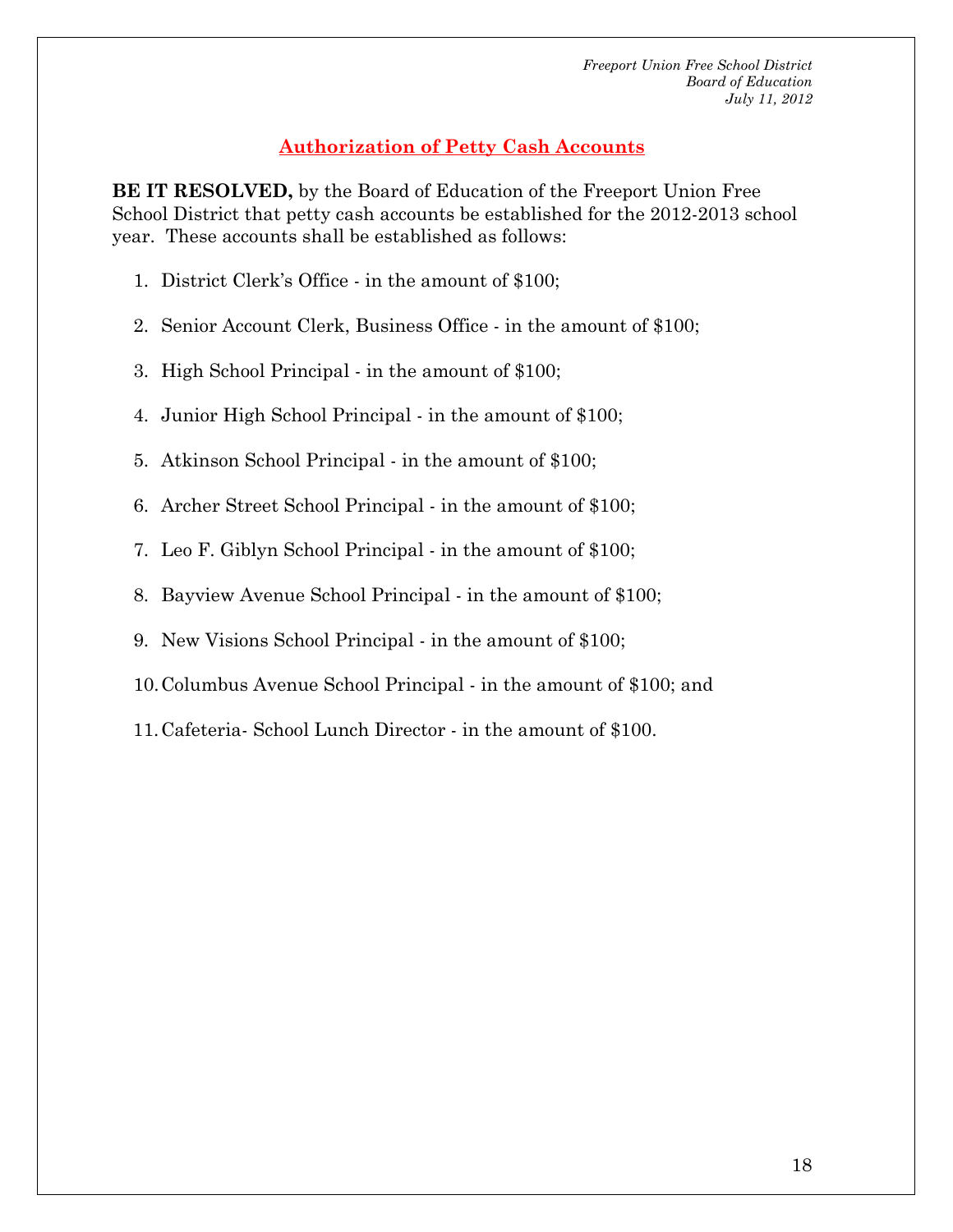# **Authorization to Make Budget Transfers**

**BE IT RESOLVED,** by the Board of Education of the Freeport Union Free School District that the Superintendent of Schools and his designee is hereby authorized to make budget transfers in accordance with the regulations as set forth by the Commissioner of Education and in accordance with the policy on budget transfers as set forth by the Board.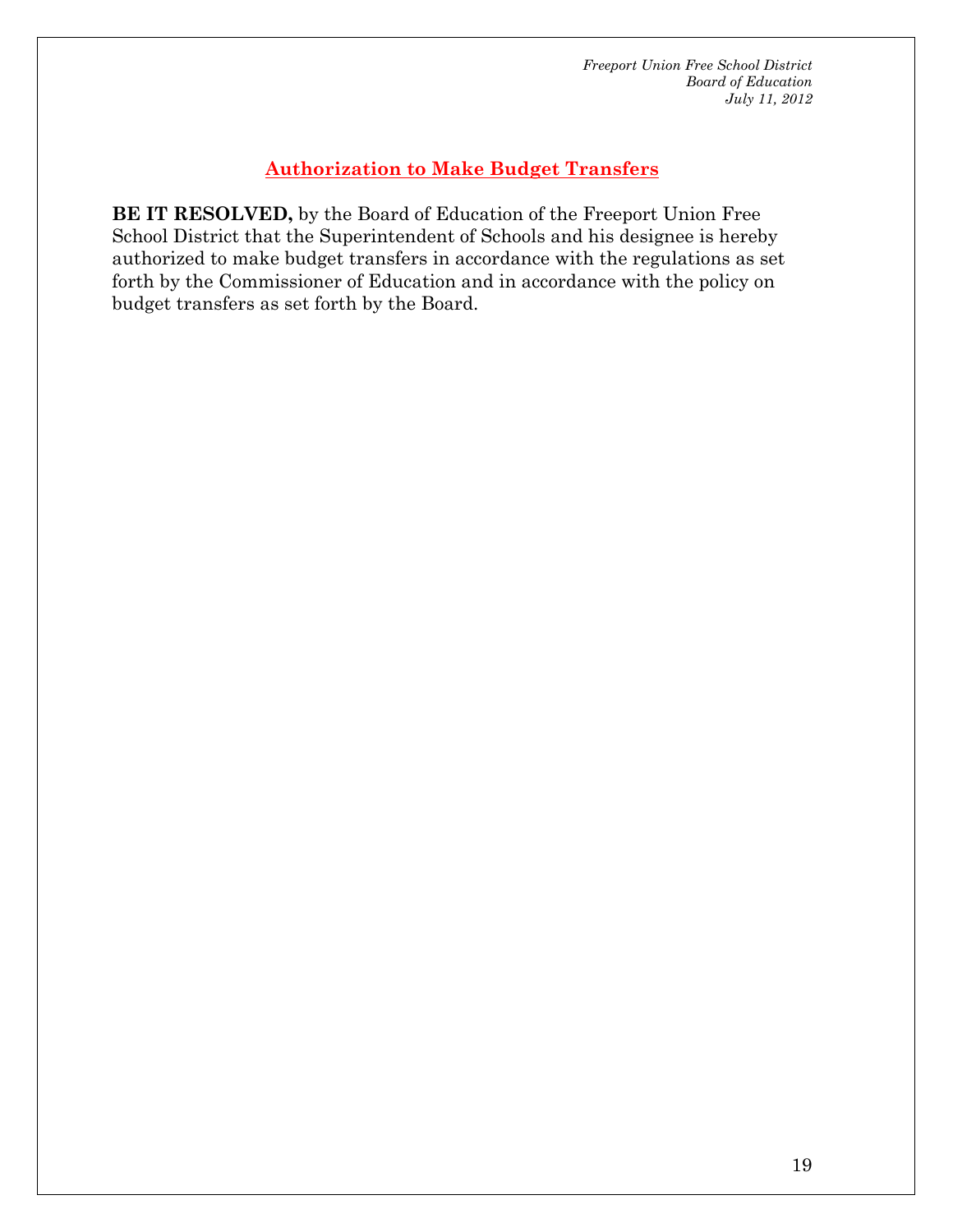# **Authorization to Open Bids**

**BE IT RESOLVED,** by the Board that the following employees be authorized to receive and open bid proposals for the 2012-2013 school year:

- a. Superintendent of Schools
- b. Assistant Superintendents
- c. Executive Directors
- d. Purchasing Official
- e. Clerk of the Board
- f. Director of Facilities
- g. Assistant Business Administrator
- h. Directors and Coordinators
- i. Transportation Supervisor

**FURTHER RESOLVED**, that any three shall be present at all bid openings in accordance with Board Policy.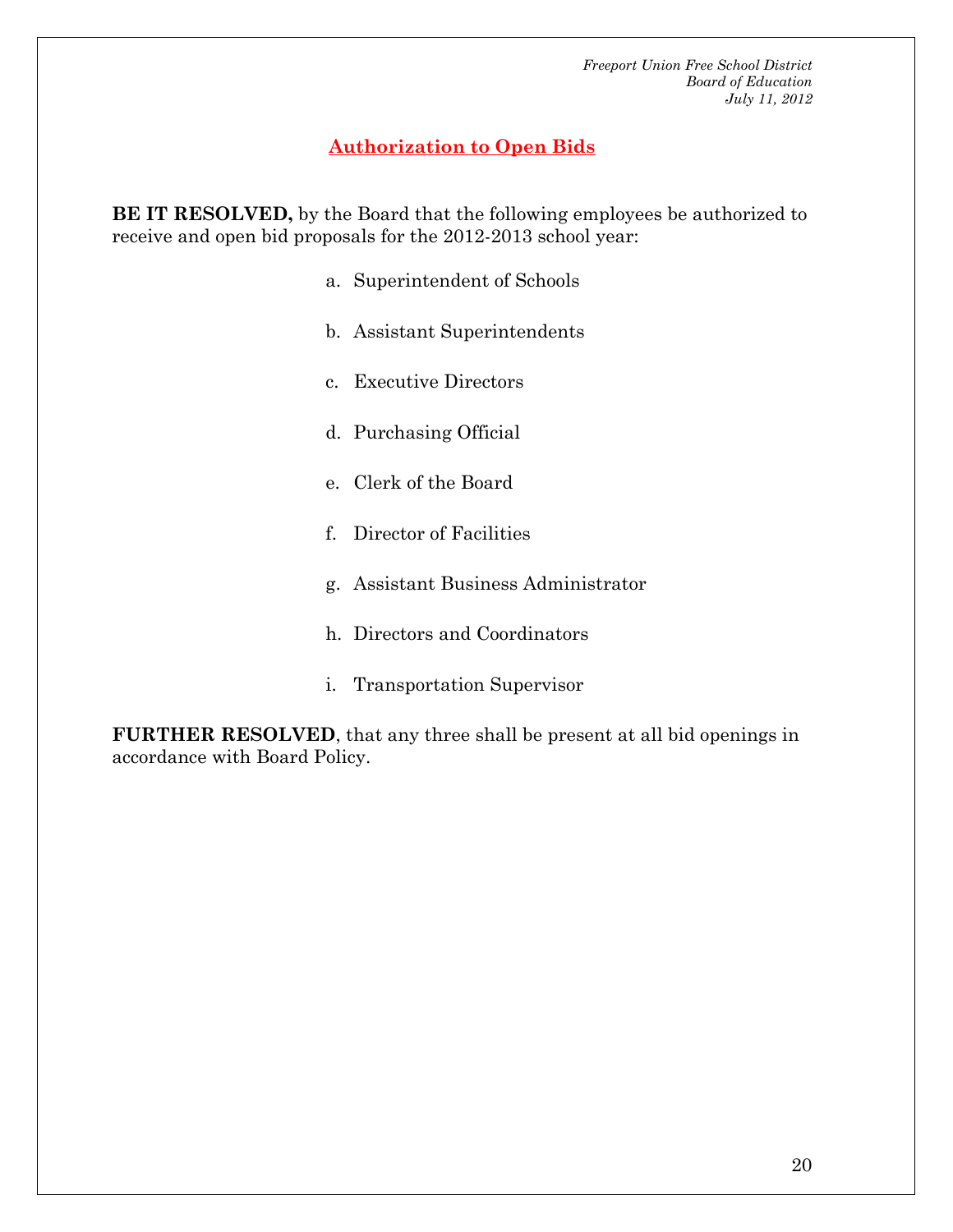# **Establishment of District Rates**

**BE IT RESOLVED,** that the Board hereby establishes the following schedule of rates:

> A. **Use of Facilities (Buildings) and Fields** shall be in accordance with the regulations here attached and fee schedule shall be as follows: Auditorium: \$50 per hour Cafeteria: \$35 per day Classroom: \$10 per day Gymnasium: \$35 per day Custodial (Holidays & Weekends): \$45 per hour Security: \$30 per hour Audio Visual: \$45 per hour/Audio Visual Helper: \$10 per hour Field Permit (July-August 8 weeks): \$300 (no charge for in district non-profit groups)

- B. **Authorized Reimbursable Travel Mileage Allowance** shall be set the IRS rate.
- C. **Daily Meal Allowance** for Conferences shall be set at \$45.00 per day.
- D. **School Breakfast and Lunch Prices** shall be as follows:
	- a. Pre-Kindergarten; Breakfast \$1.25; Lunch \$1.25
	- b. Elementary (K-6); Breakfast \$1.25; Lunch \$2.00
	- c. Middle School (7-8); Breakfast \$1.25; Lunch \$2.25
	- d. High School (9-12); Breakfast \$1.50; Lunch \$2.25 Milk & Chocolate Milk - \$0.40
- E. **Substitute Teacher, Teacher Assistant, Clerical Rates and Student Worker Rate** shall be as follows:
	- a. Daily Substitute Teacher rate \$100
	- b. Permanent Substitute Teacher rate \$125
	- c. Substitute Teacher Assistant rate \$10.00 per hour
	- d. Substitute Clerical rate \$10.00 per hour
	- e. Student Worker rate \$8.25 per hour

# F. **District Rates for Poll Workers**

- a. Head of Polls \$10.00 per hour
- b. Poll Workers \$8.50 per hour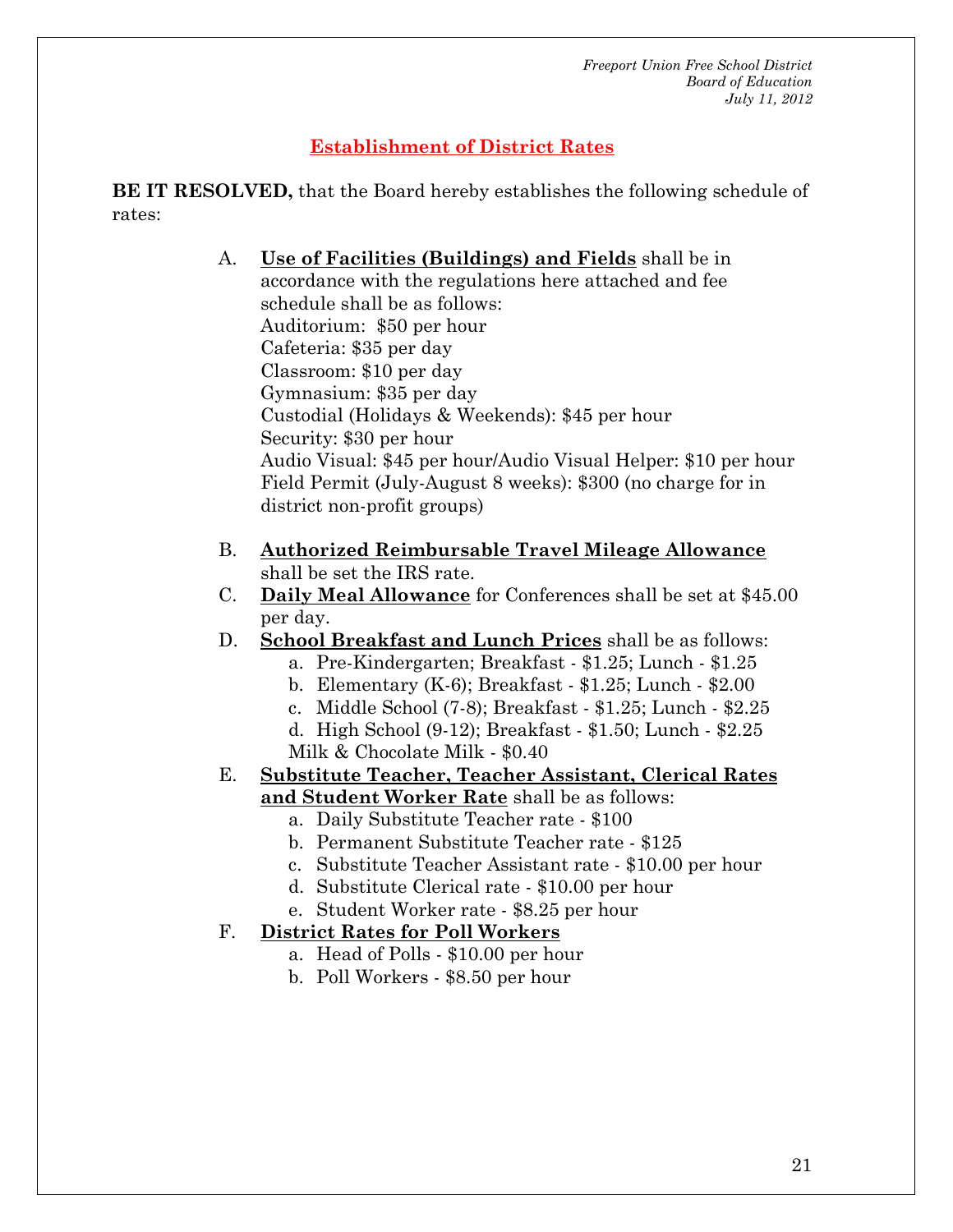# **Designation of Authorized Signatures on Checks**

**BE IT RESOLVED,** that the Treasurer be authorized to sign checks on behalf of the District for the period to begin July 1, 2012 and end June 30, 2013; and

**FURTHER RESOLVED,** that in the absence of the Treasurer, the Deputy Treasurer shall be authorized to sign checks on behalf of the District for the period to begin July 1, 2012 and end June 30, 2013.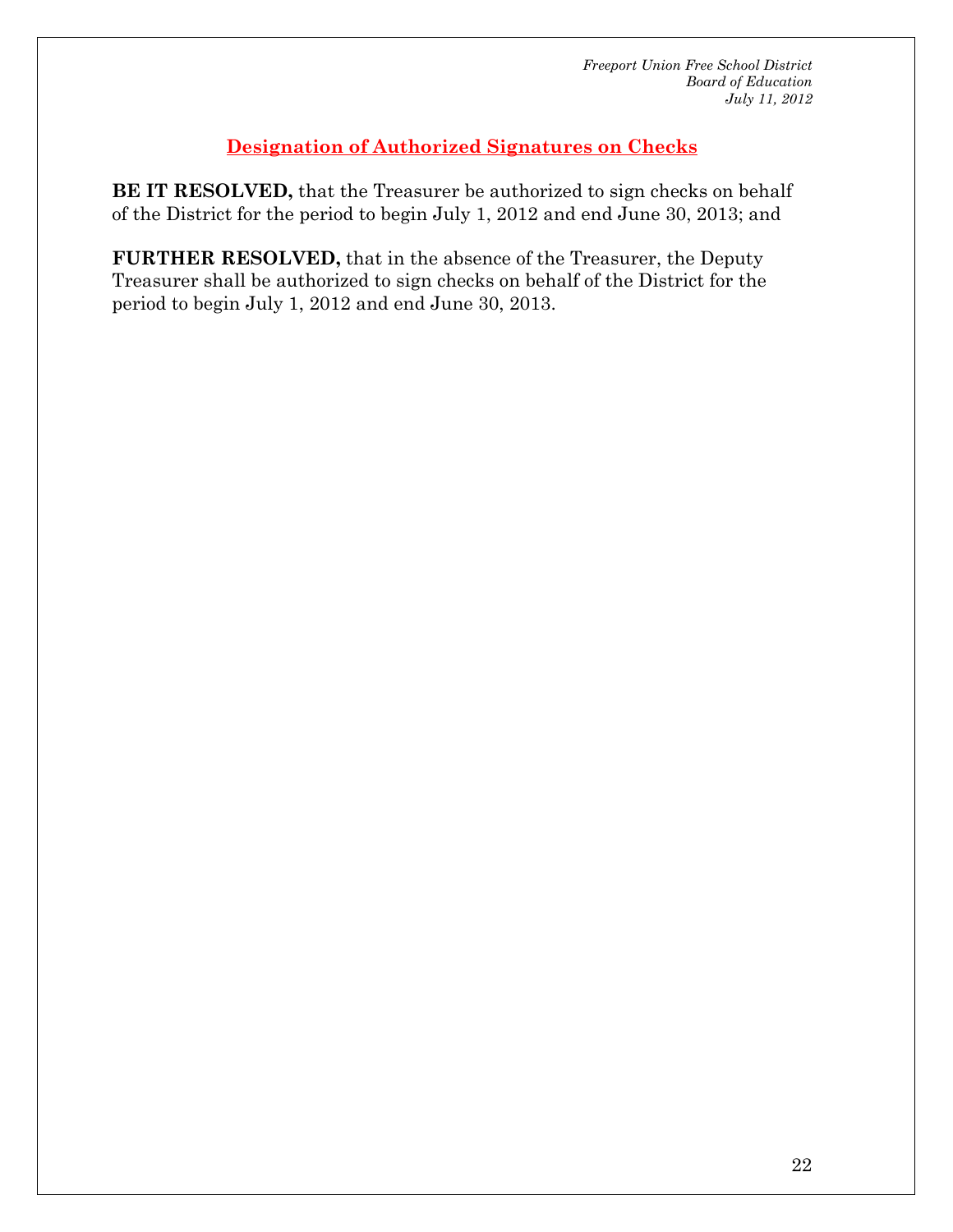# **Certification of Payrolls**

**BE IT RESOLVED,** by the Board of Education of the Freeport Union Free School District that the Superintendent of Schools or his designee shall be designated as the authorized person to certify the payrolls of the District from July 1, 2012 to June 30, 2013.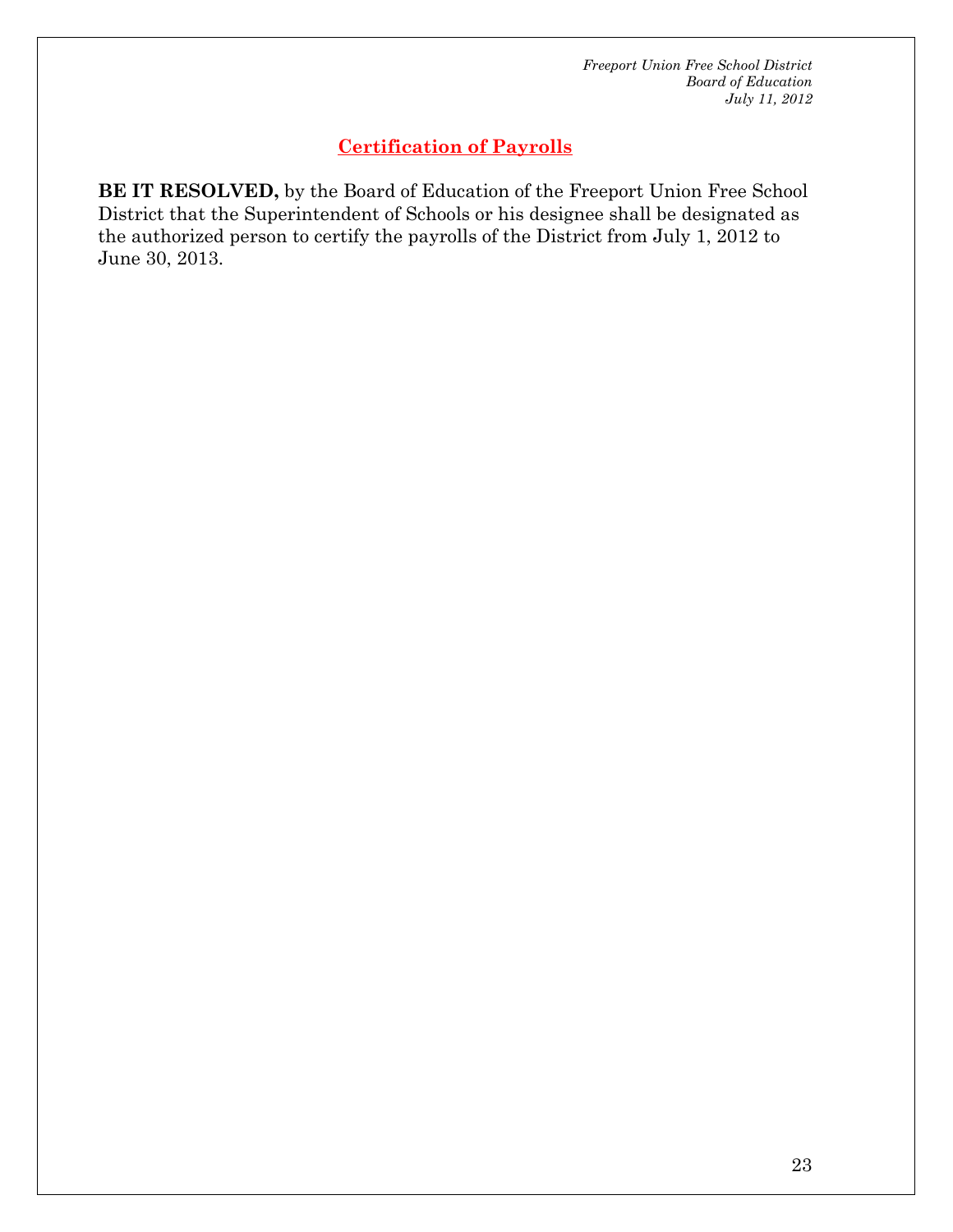# **Authorization to Approve Conferences**

**BE IT RESOLVED,** by the Board of Education of the Freeport Union Free School District that the Superintendent of Schools or his designee shall be designated as the authorized persons to approve employee requests to attend conferences for the year 2012-2013.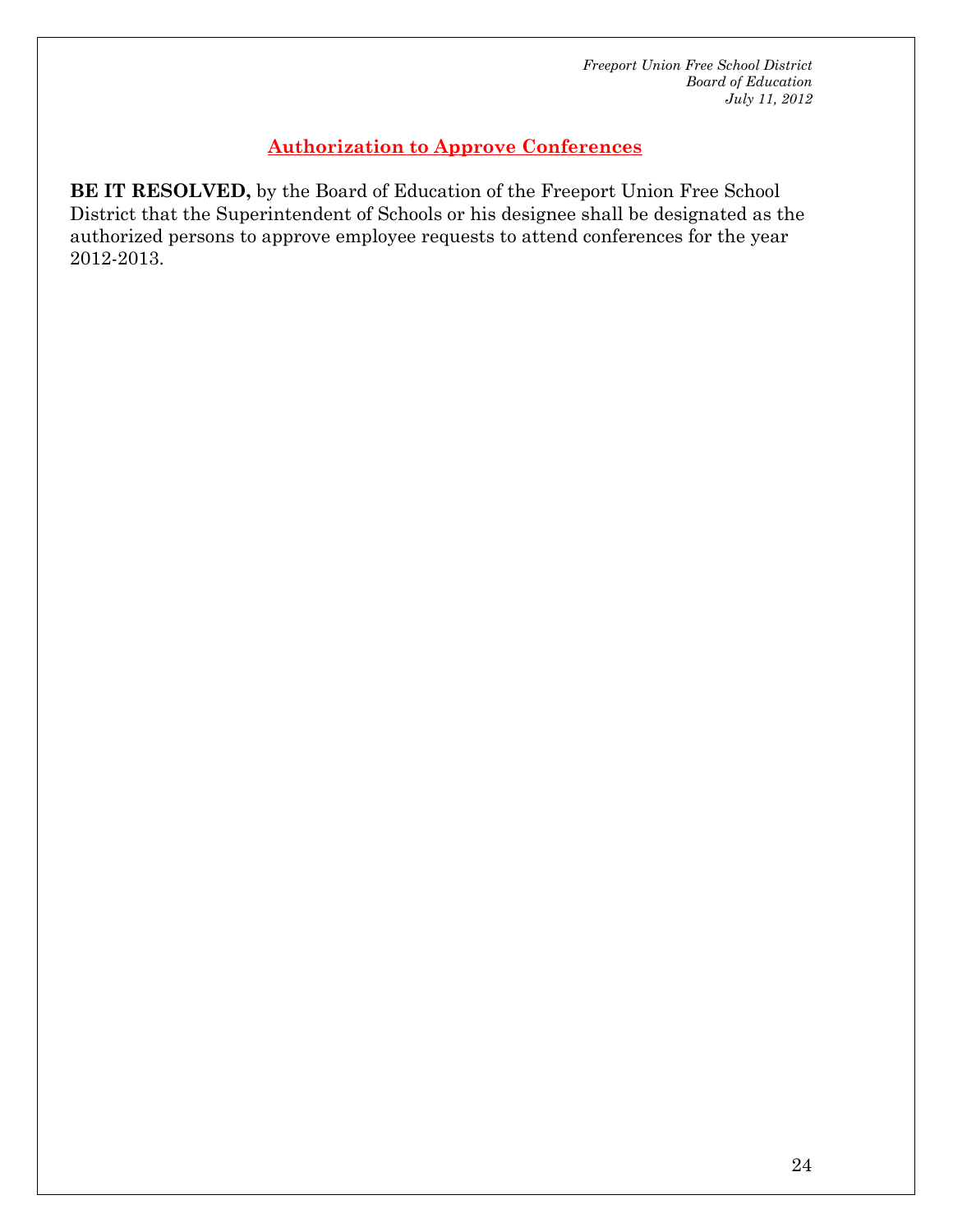# **Bonding of Employees**

**BE IT RESOLVED,** by the Board of Education of the Freeport Union Free School District in accordance with the Laws of the State of New York, that all the employees and officers of the Board shall be bonded and included within the blanket public employee dishonesty insurance policy purchased by the Freeport Union Free School District. The insurance policy covers all employees including the Superintendent, Executive Director for Business, Treasurer, Deputy Treasurer, Purchasing Agent, Payroll Clerk, Accounts Payable Clerk, Assistant Business Administrator, Central Treasurer for Extra Classroom Activity Fund, Internal Auditor and Internal Claims Auditor.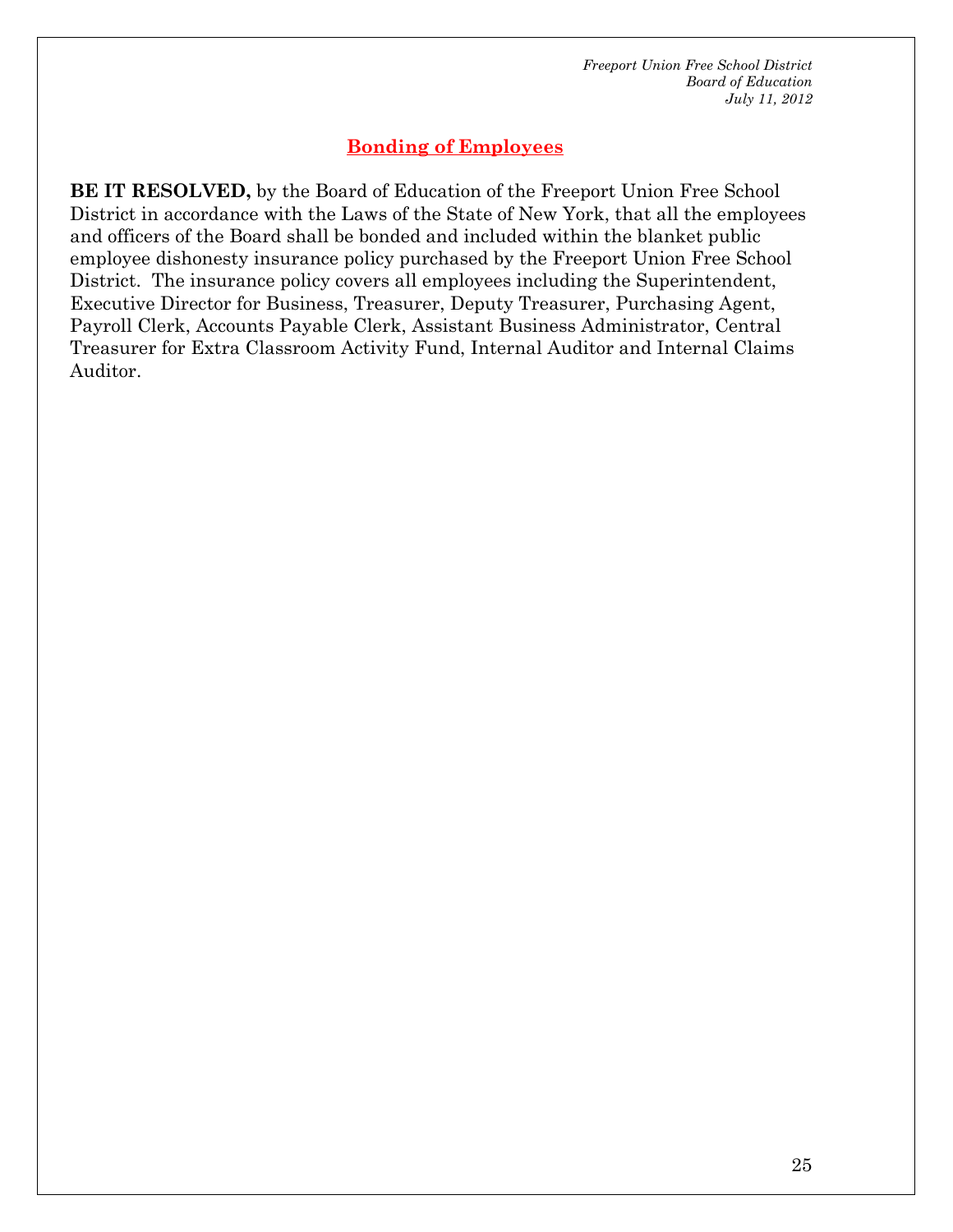# **Acceptance of State and Federal Funds**

**BE IT RESOLVED,** by the Board of Education of the Freeport Union Free School District that the Board accepts, as a necessary preliminary, any and all State and Federal funds that are to be used for the improvement of the Educational System of the Freeport Public Schools.

**BE IT ALSO RESOLVED,** that the Board of Education of the Freeport Union Free School District hereby authorizes the Superintendent of Schools to apply for and accept all grants from governmental and private organizations.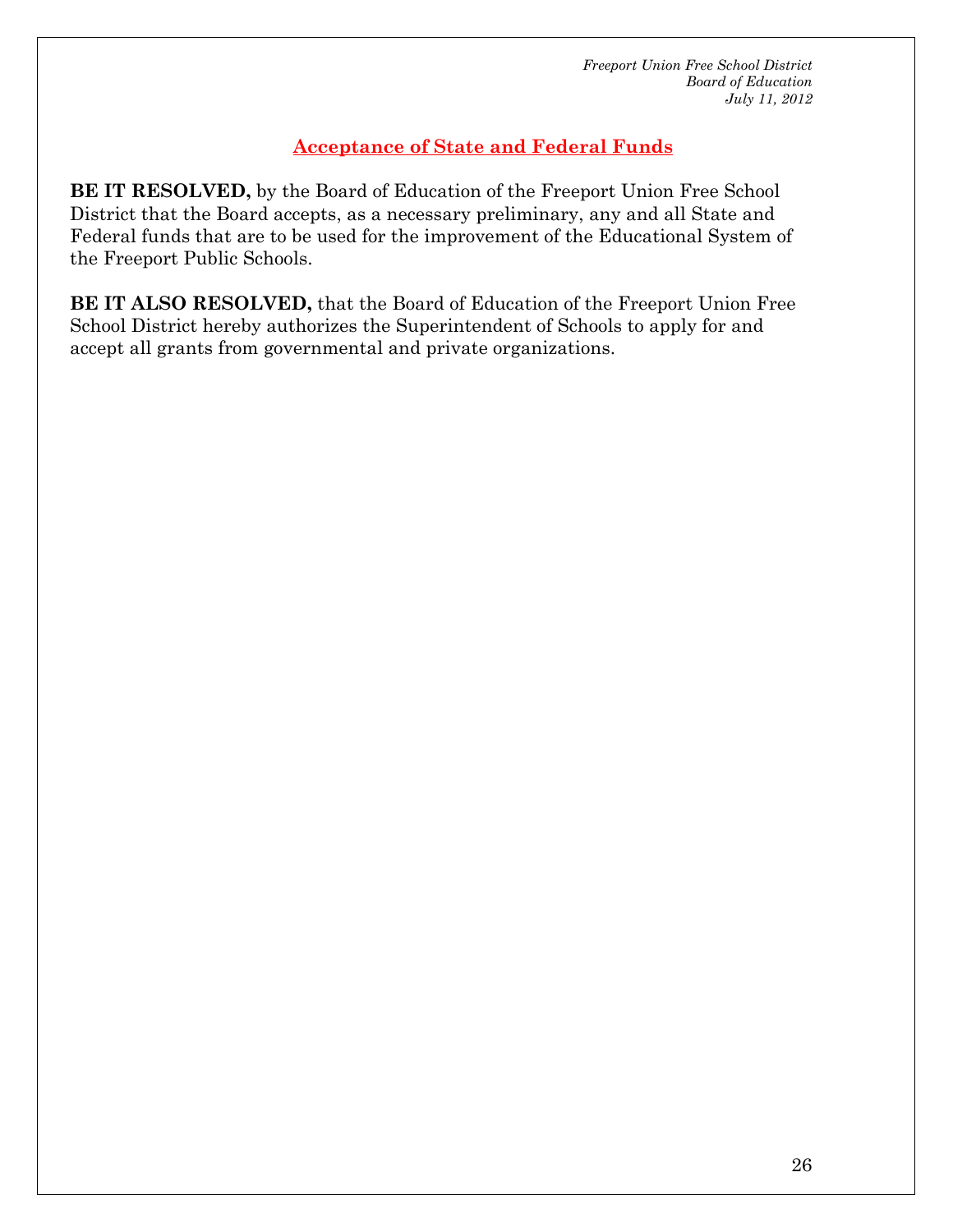# **Indemnification of School Board Members and Employees**

**WHEREAS**, Section 18 of the Public Officers Law of the State of New York authorizes municipal corporations, including boards of education, to adopt supplemental defense and indemnification provisions to those contained in the Education Law; and

**WHEREAS**, the statute authorizes boards of education to defend, indemnify and save harmless, members of boards of education and officers, agents and employees of boards of education; authorized parent volunteers; members of school-based planning and shared decision making committees; and members of the district's audit committee, in connection with any claims, awards or judgments obtained against such board members, officers, agents or employees; authorized parent volunteers; members of school-based planning and shared decision making committees; and members of the district's audit committee in any State or Federal Court, in the amount of any judgment, award or settlement of any such claim, provide the act or omission from which such judgment, award or claim arose or occurred while the board member, officer, agent or employee or authorized parent volunteer; member of a school-based planning and shared decision making committee; or a member of the district's audit committee was acting within the scope of his or her office or employment or authorized volunteer duties;

**BE IT RESOLVED,** that the Board of Education of the Freeport Union Free School District hereby adopts the supplemental defense and indemnification provisions contained in Section 18 of the Public Officers Law for its Board members, officers, agents and employees; authorized parent volunteers, members of school-based planning and shared decision making committees; and members of the district's audit committee. This coverage shall supplement and shall be in addition to the coverage available to such individuals under other enactments, including but not limited to the Education Law of the State of New York; and

**BE IT RESOLVED**, that supplemental hereto and as an additional perquisite to public office and employment, the Board hereby further extends the right to be defended and indemnified as provided in Public Officers Law, §18 to board members, school officers, agents and employees who are requested or are called to testify as a witness or to answer questions concerning their acts or omissions within the scope of their office, agency or employment before a grand jury, the Office of the District Attorney or other law enforcement official. Nothing herein contained shall be construed to authorize or require defense or indemnification to a board members, school officer, agent or employee who has been identified as a defendant in a pending criminal prosecution or where such individual, or the school district, has reason to believe that such individual is a target in a criminal investigation or prosecution by the Office of the District Attorney or other law enforcement entity.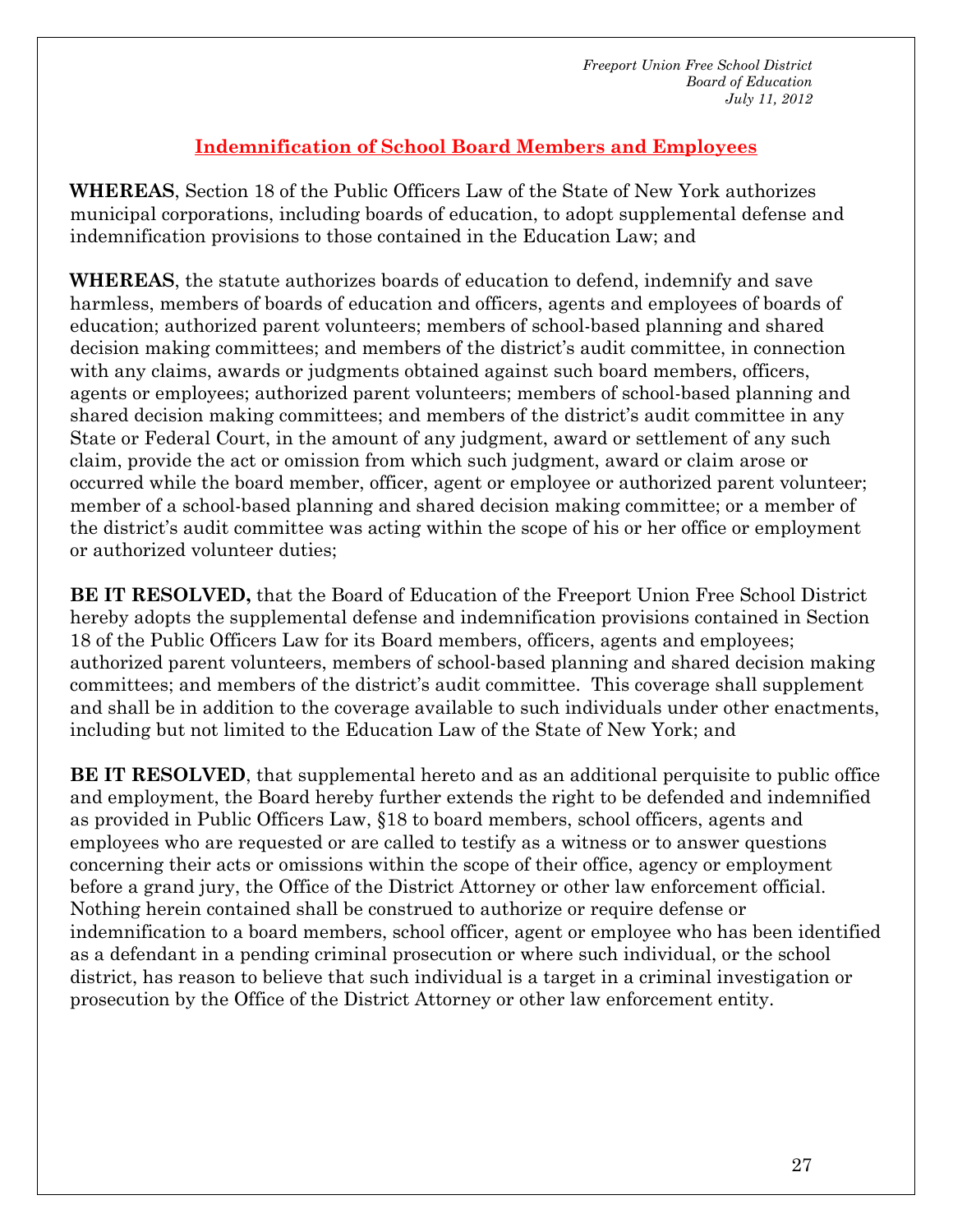# **Authorization of Board Memberships**

**BE IT RESOLVED,** by the Board of Education of the Freeport Union Free School District that the Board agrees to and does hereby authorize membership in the following organizations related to education for the 2012-2013 school year:

National School Boards Association

New York State School Boards Association

Nassau - Suffolk School Boards Association

R. E. F. I. T.

National Alliance of Black School Educators ((NABSE)

New York State Magnet Schools

National Caucus of Hispanic School Board Members

NYS Caucus of Black School Board Members (NYSCBSBM)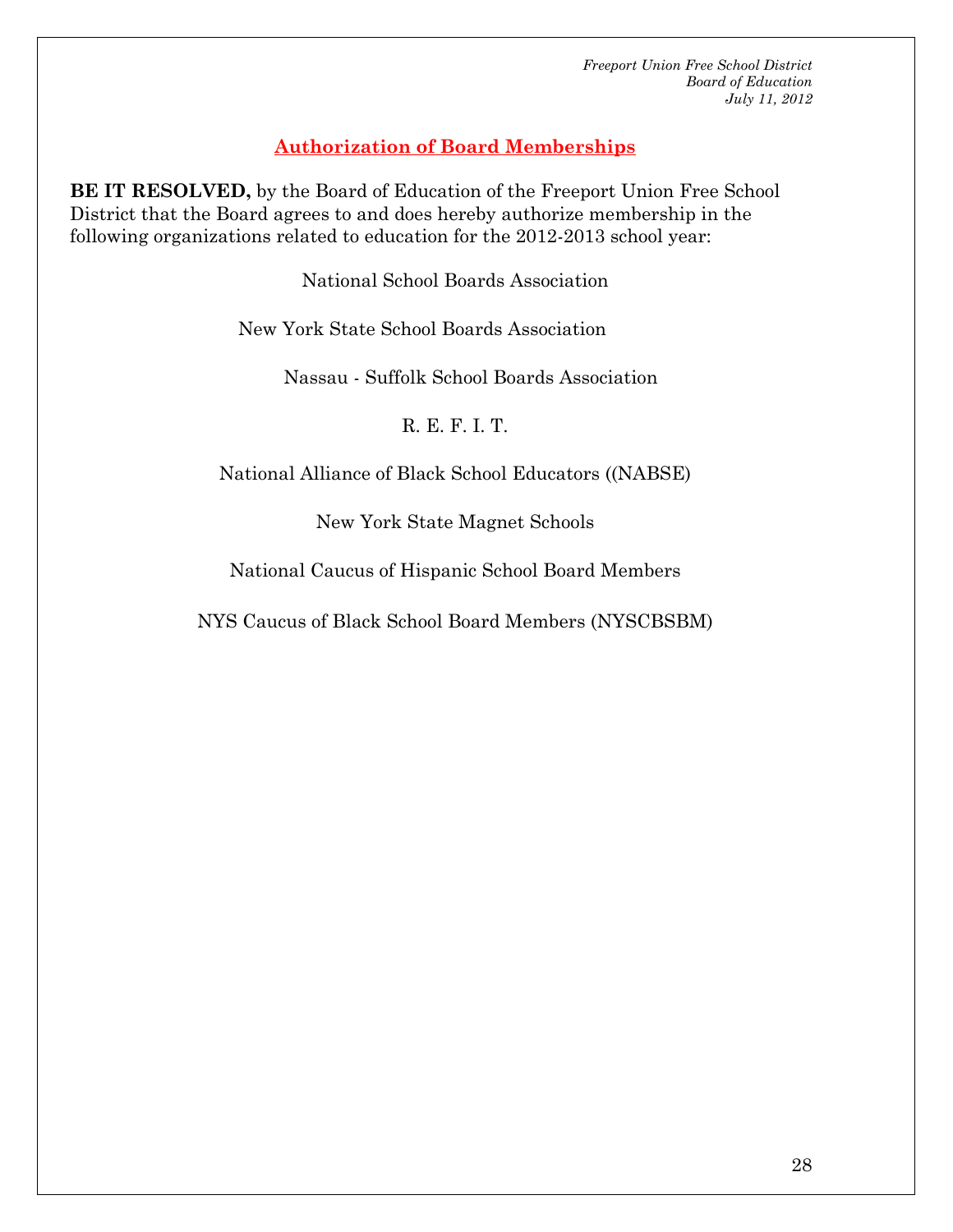# **Authorization to Enter into Agreements**

**BE IT RESOLVED,** that the Superintendent of Schools is hereby authorized and directed to enter into resolution agreements resolving impartial hearings on behalf of the Board of Education when in his judgment the proposed resolution is in the best interest of the District.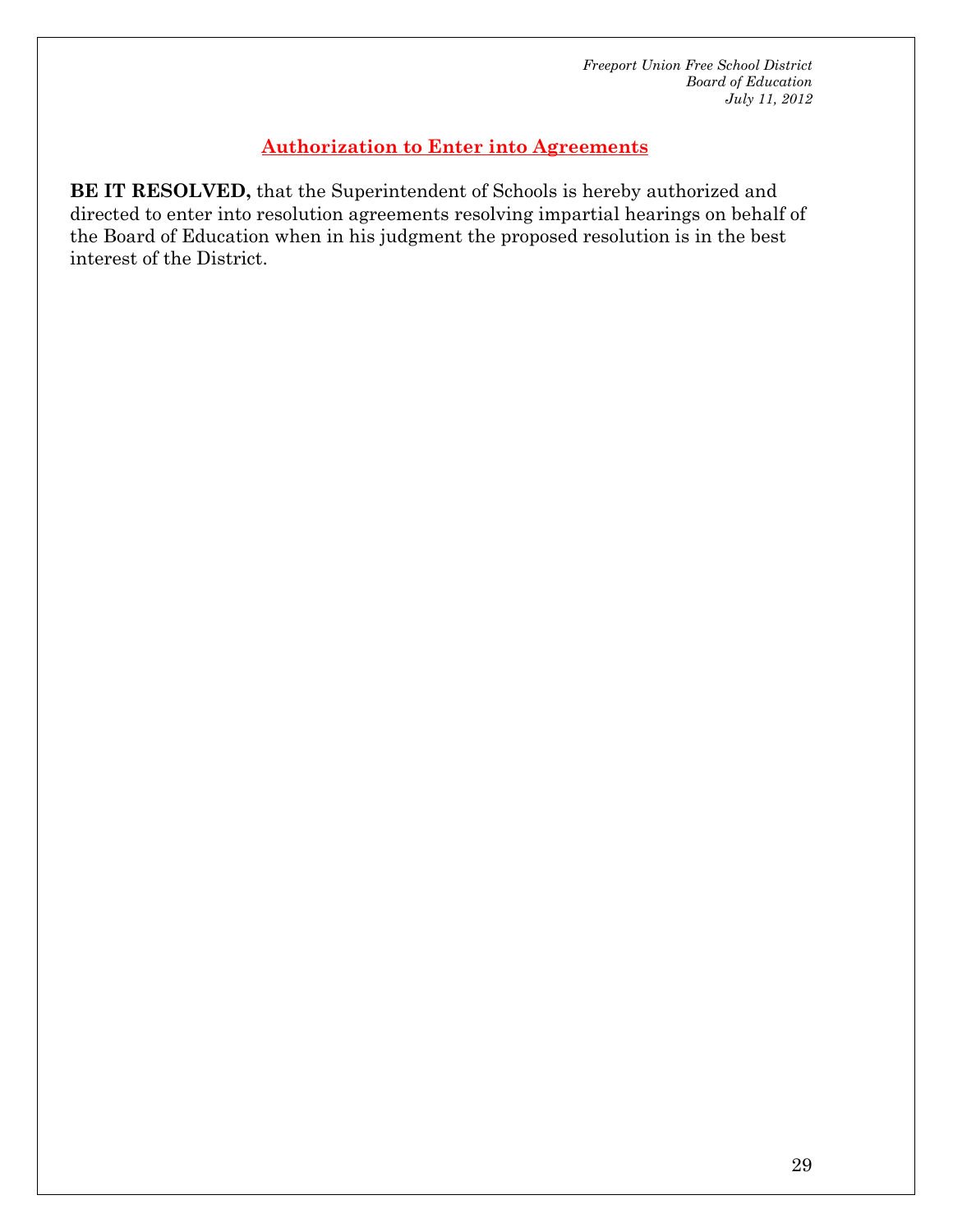**Appointment of Administrators to the Freeport Teacher Center Board**

**BE IT RESOLVED** that the Board of Education of the Freeport Union Free School District hereby appoints Dr. Wafa Westervelt and Pamela Maltese as Administrators to the Freeport Teacher Center Board for the 2012-2013 school year.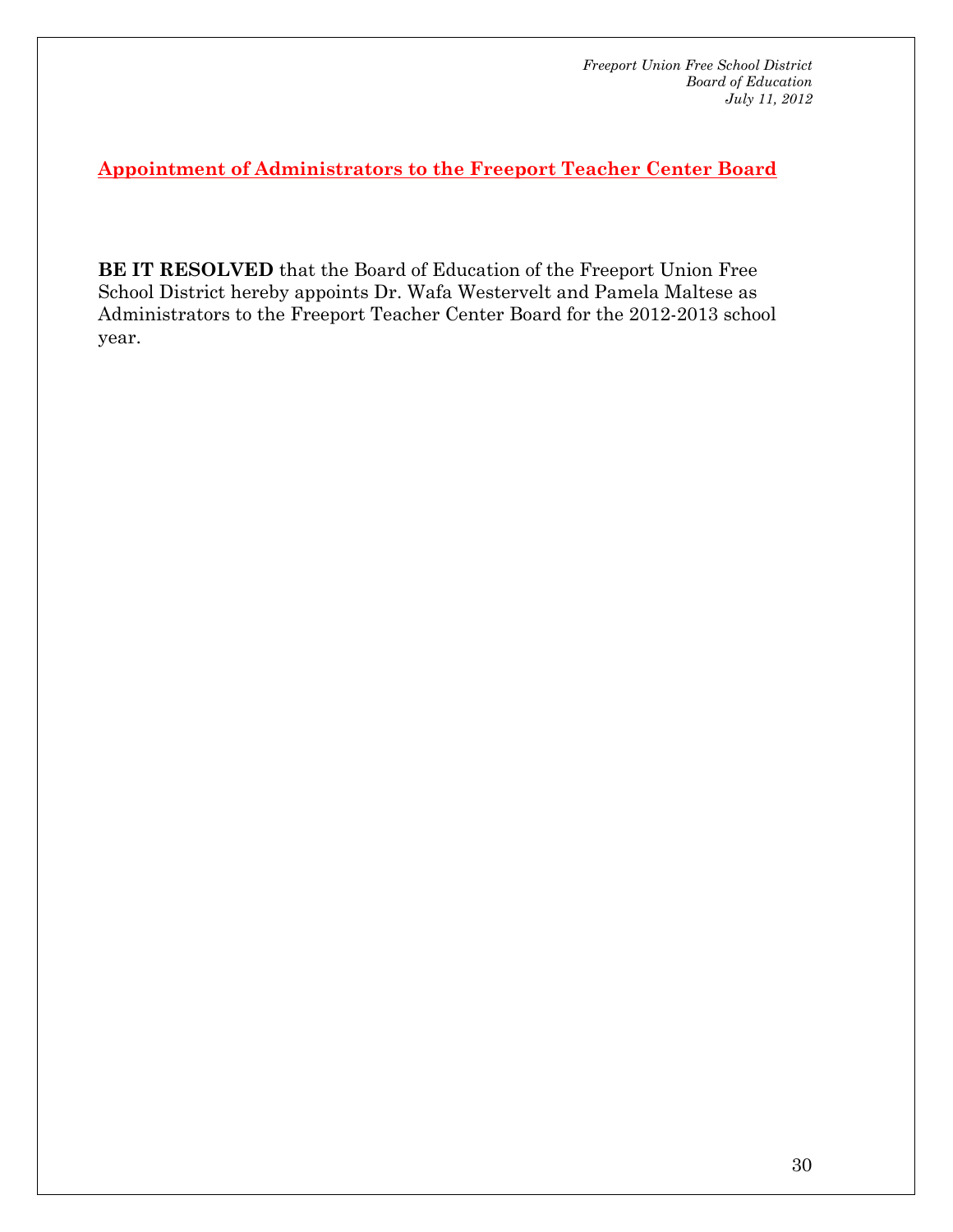# **Appointment of the Board of Registration**

**BE IT RESOLVED,** by the Board of Education of the Freeport Union Free School District that the Board of Registration shall be appointed in accordance with Education Law, and shall serve until thirty days following the 2013 Annual Meeting;

The Board hereby appoints:

 Denise Elmore (Chairperson of Election)

Janice Falco

Joann Cook

Frank Tucker

Joan Holland

Erika Elmore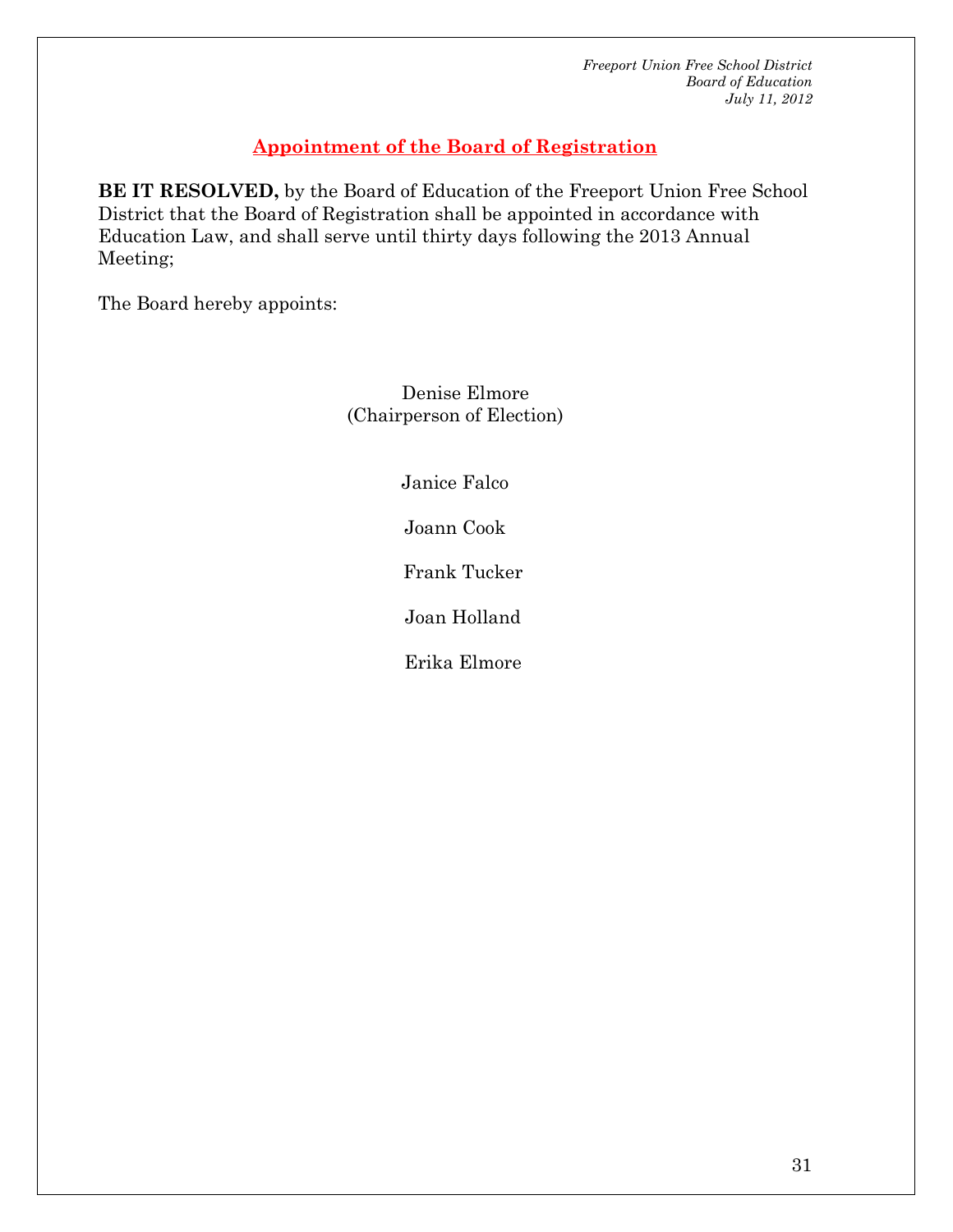#### **Resolution for Conference Attendance and Reimbursement of Expenses for Board of Education Members**

**BE IT RESOLVED,** that the Board of Education of the Freeport Union Free School District herewith approves the attendance by Board of Education Members at any conferences, workshops, training sessions, educational information sessions and any other presentations by the educational organizations and institutions set forth below for the 2012-2013 school year:

The National School Boards Association The Nassau-Suffolk School Boards Association The New York State School Boards Association New York State Education Department Reform Educational Financing Inequities Today (R. E. F. I. T.) New York State Magnet Schools Board of Cooperative Educational Services (BOCES) SCOPE

**BE IT FURTHER RESOLVED, that Board members who want to participate in** conferences, programs, workshops and training sessions sponsored by any other educational organizations or institutions should obtain prior approval from the Board.

**BE IT FURTHER RESOLVED,** and in keeping with our Mission and Vision Statements, the Board of Education is committed to the education of the children of Freeport and to that end, wishes to participate in any and all programs which will help our Board enhance, enrich and improve our students and help them become life long learners.

The Board has determined that attendance of Board Members at conferences, workshops, training sessions, educational information sessions and any other presentations by educational organizations and institutions is in the best interest of the District and therefore has determined to reimburse attending Board Members for all reasonable and appropriate expenses, which may be prepaid by the District if appropriate, including meal, transportation, and lodging costs and registration fees. Reimbursement for meals shall be at a reasonable non-lavish cost. Detailed bills must be submitted to justify meal expenses. Transportation costs, which may be prepaid by the District if appropriate, will be reimbursed after careful consideration of the most economical and practical means of transportation available. Registration, workshop and other fees as itemized in conference literature will be reimbursed at actual cost, or pre-paid by the District. Reimbursement or pre-payment for lodging will be at a rate not in excess of the rate charged by the meeting hotel. Attending Board Members will be provided with tax exemption certificates for use if applicable.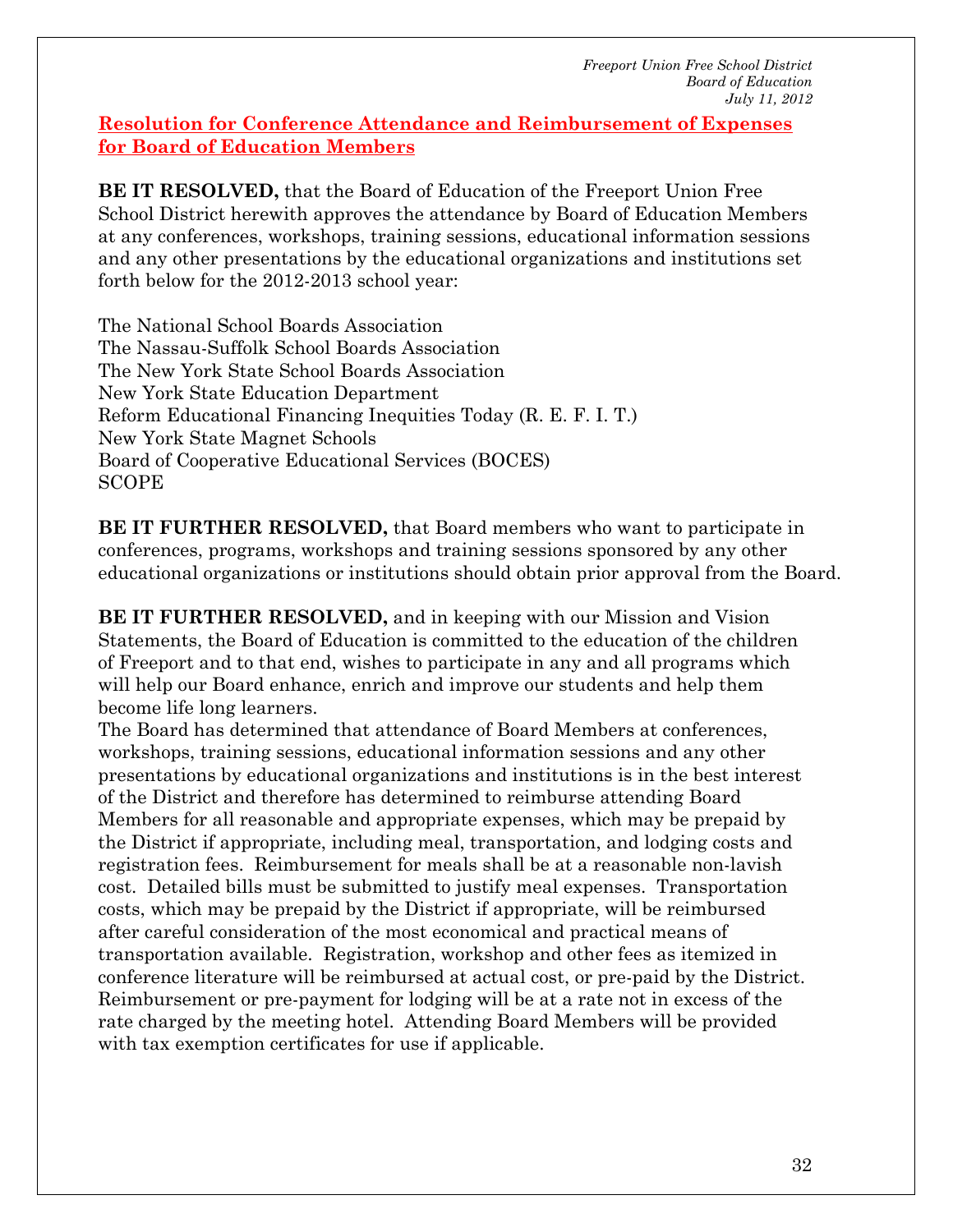# **COMPUTER EQUIPMENT, CELLULAR PHONES, CREDIT CARDS, MEALS AND REFRESHMENTS**

# **COMPUTER AND OTHER TECHNOLOGY EQUIPMENT**

**BE IT RESOLVED,** that the Board of Education of the Freeport Union Free School District hereby authorize the district to provide computer and other technology equipment for home use by school board members, the Superintendent, the Assistant Superintendents, the Executive Directors, the Assistant Business Administrator, and the Director of Facilities, where the equipment remains the property of the district; and where such equipment is returned to the district at the expiration of the board member's term or retirement/resignation of the Superintendent, the Assistant Superintendents, the Executive Director for Operations or the Assistant Business Administrator.

**BE IT FURTHER RESOLVED**, that the computers are to be used to enhance communication on school district matters.

# **CREDIT CARDS**

**BE IT RESOLVED,** that the Board of Education hereby authorizes issuance of credit cards to the Superintendent of Schools, the Assistant Superintendent for Personnel, and Executive Director for Business.

**BE IT FURTHER RESOLVED,** that the credit cards are to be used for authorized, reimbursable, school business related expenses only.

# **MEALS AND REFRESHMENTS**

**BE IT RESOLVED,** that the Board of Education recognizes that from time-totime it may be appropriate to provide meals and/or refreshments at District meetings and/or events which are being held for an educational purpose. Examples of authorized categories of expenditures include but are not limited to refreshments for staff on Teacher Orientation Day at the beginning of each year, staff recognition meetings, refreshments for Superintendent's Conference Days, community/district meetings, assessment day, grading of tests, receptions for volunteers, and other meetings at which district business is conducted.

# **CELLULAR PHONES**

**BE IT RESOLVED,** that the Board of Education hereby authorizes the Superintendent or designee to issue a school district-owned cellular phone to a district employee when required by that employee's job duties.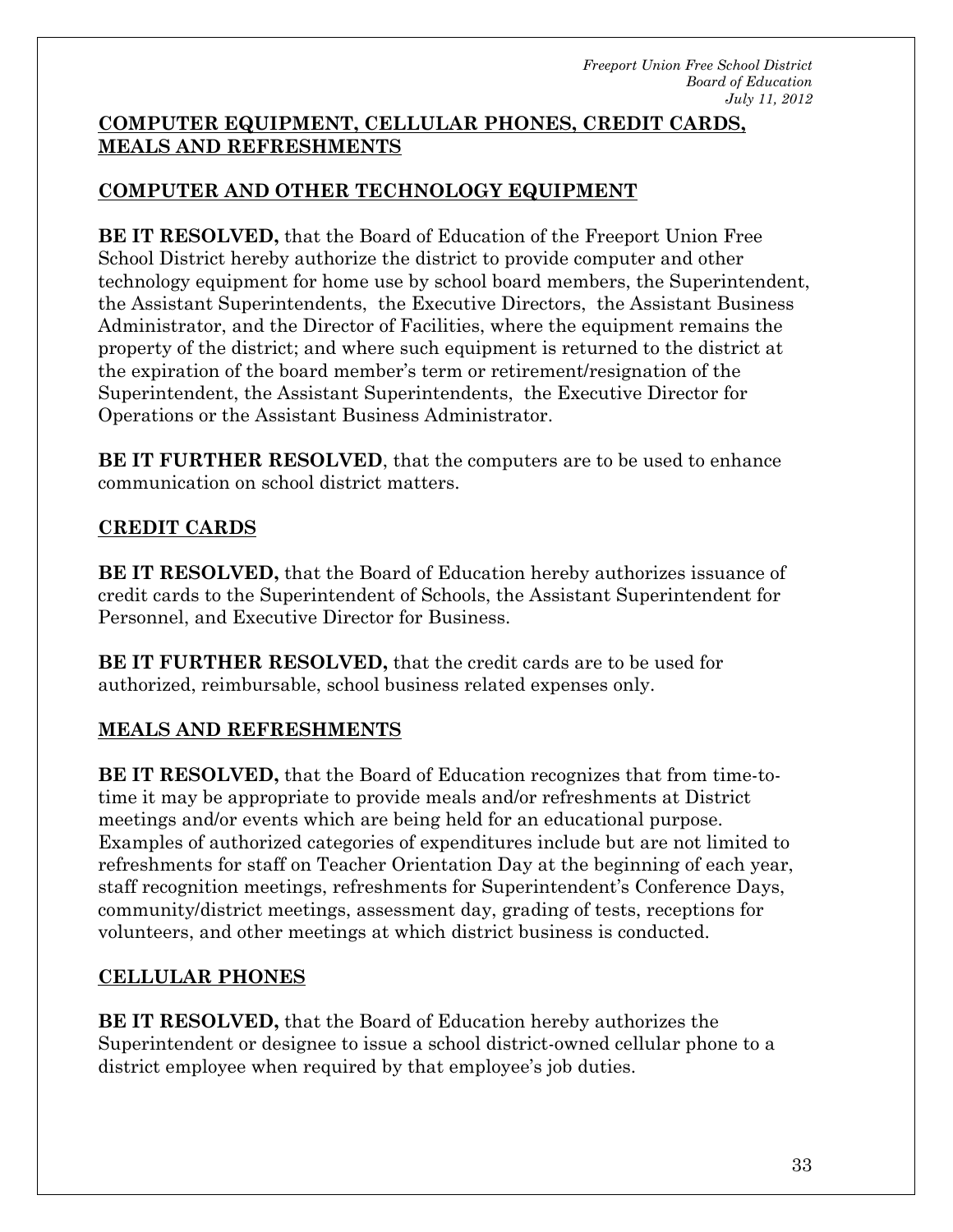**BE IT RESOLVED,** that the cellular phones are provided to the employees for business purposes and are not to be used by anyone other than a school district employee.

**BE IT FURTHER RESOLVED,** that the district will assure that it does not purchase a plan with a greater allowance than is reasonably necessary; the business office shall evaluate the cellular phone plan at least once a year.

#### **AUTHORIZED CELLULAR PHONES**

Superintendent of Schools Assistant Superintendents Executive Directors Transportation Supervisor Director of Athletics Athletics Department Director of Facilities Facilities Department Director of Food and Nutrition Services Security Department Maintenance Department Grounds Supervisor Grounds Department (2) Mail Carrier Columbus Principal Columbus Head Custodian Archer Principal Archer Head Custodian Bayview Principal Bayview Head Custodian Giblyn Principal Giblyn Head Custodian New Visions Principal New Visions Head Custodian Atkinson Principal Atkinson Head Custodian Dodd Principal Dodd Head Custodian High School Principal High School Head Custodian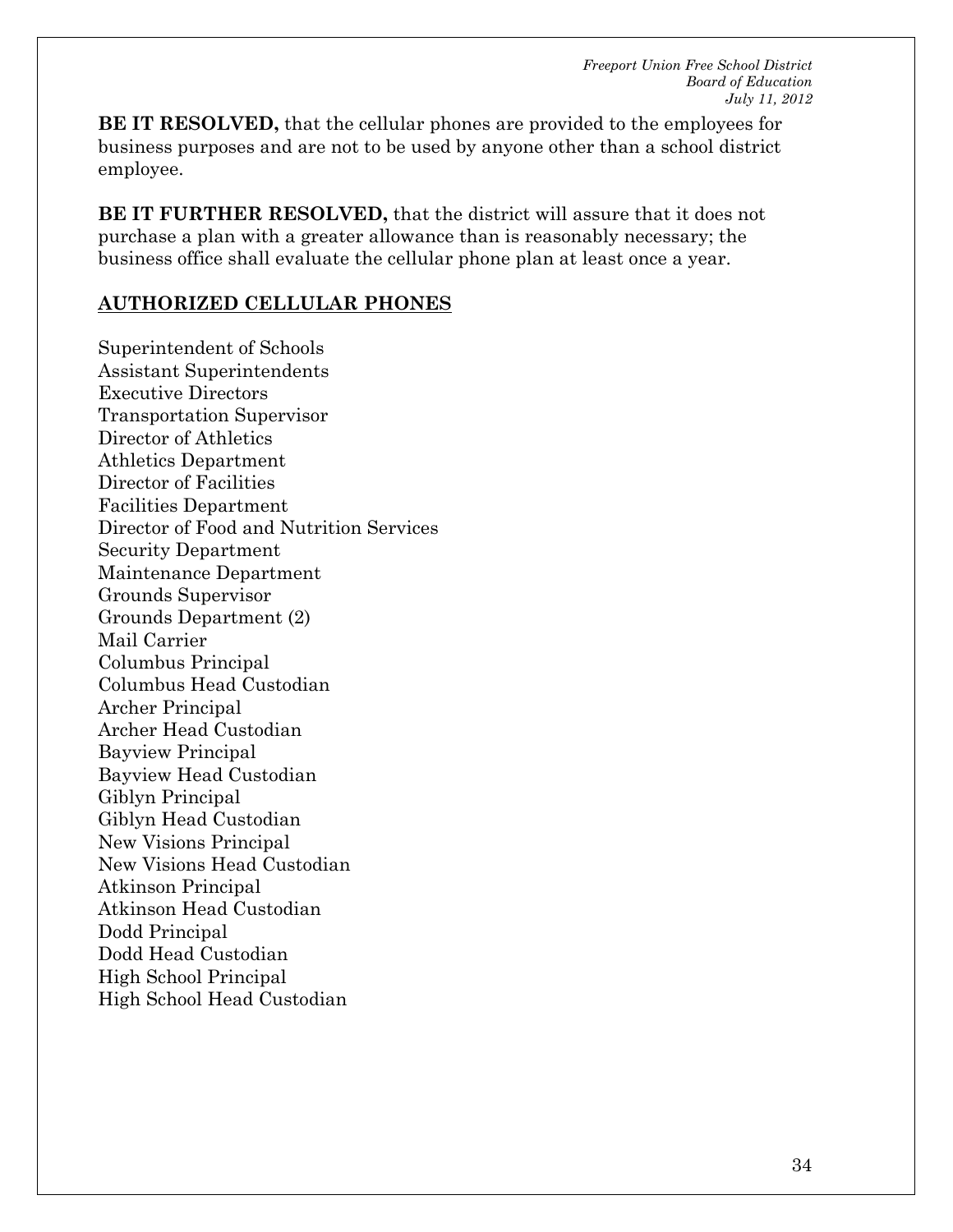\*\*\*\*\*\*\*\*\*\*\*\*\*\*\*\*\*\*\*\*\*\*\*\*\*\*\*\*\*\*\*\*\*\*\*\*\*\*\*\*\*\*\*\*\*\*\*\*\*\*\*\*\*\*\*\*\*\*\*\*\*\*\*\*\*\*\*\*\*\*\*\*

*End of the Reorganization Meeting and the beginning of the Action Meeting*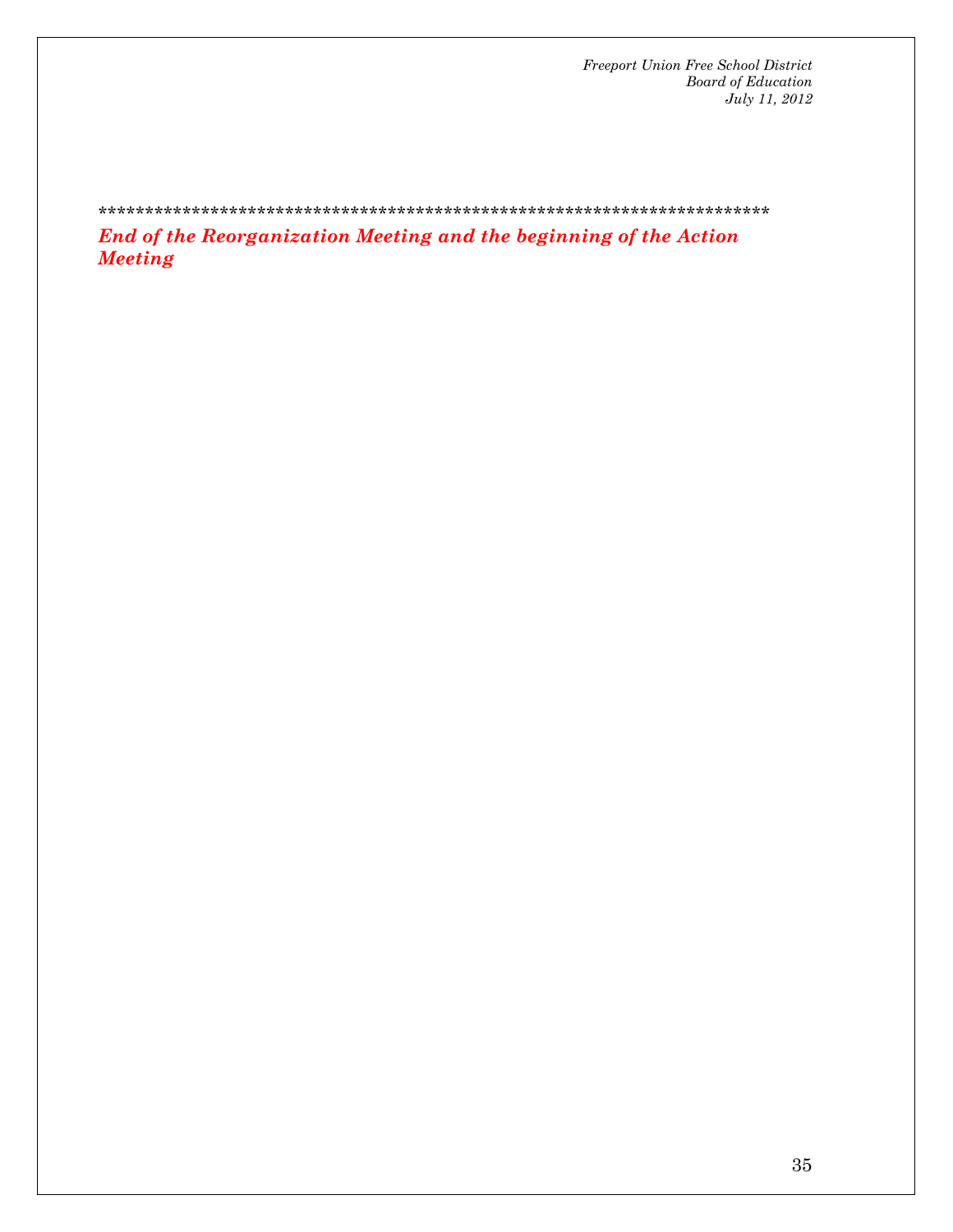

# **FREEPORT UNION FREE SCHOOL DISTRICT**

# **BOARD OF EDUCATION**

#### **Agenda ACTION MEETING July 11, 2012**

- **I. Board Announcements**
- **II. Superintendent's Report**

#### **III. Questions/Comments from the Public**

The public is given the opportunity to address the Board of Education on any items for action on this agenda. Each speaker will be allowed to address the Board once, for a maximum of four minutes.

The Board of Education and/or the Administration may respond at the conclusion of the question and comment portion of the meeting, or they may respond, verbally or in writing, at a later date.

#### **IV. Items for Action**

Consent Agenda

#### **Conserver - A Consent Agenda Items:**

**BE IT RESOLVED that the Board of Education of the Freeport Union Free School District hereby approves the following items; A; B 1, 2, 3, 4, 5; C 1.** 

# **A Consent Approve**

Acceptance of the Minutes of the Board of Education **TAB 28**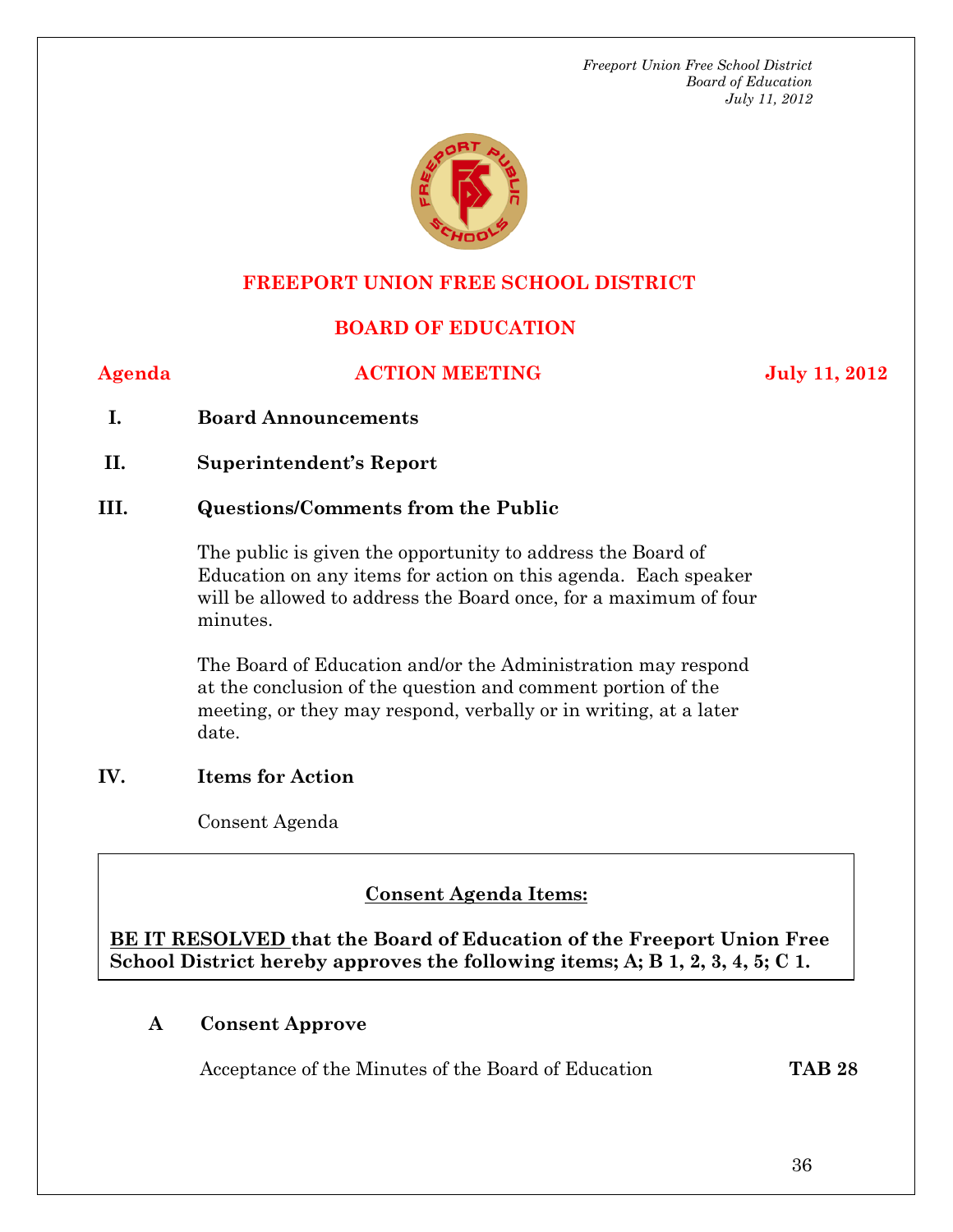|     | B            | <b>Personnel Actions</b>                                                                                                                                                                       |               |
|-----|--------------|------------------------------------------------------------------------------------------------------------------------------------------------------------------------------------------------|---------------|
|     |              | 1. Leave of Absence                                                                                                                                                                            | <b>TAB 29</b> |
|     |              | Resignation of Staff<br>2.                                                                                                                                                                     | <b>TAB 30</b> |
|     |              | 3.<br>Appointment of Staff - Probationary                                                                                                                                                      | <b>TAB 31</b> |
|     |              | Appointment of Staff - Temporary<br>4.                                                                                                                                                         | <b>TAB 32</b> |
|     |              | Appointment of Community School Staff<br>5.                                                                                                                                                    | <b>TAB 33</b> |
|     |              | Appointment of Fall Coaching Staff<br>6.                                                                                                                                                       | <b>TAB 34</b> |
|     | $\bf C$      | <b>Education</b>                                                                                                                                                                               |               |
|     |              | 1. Acceptance of the Minutes from the Committees on                                                                                                                                            |               |
|     |              | Special Education and Preschool Special Education                                                                                                                                              | <b>TAB 35</b> |
|     |              |                                                                                                                                                                                                |               |
| V   | $\mathbf{A}$ | <b>Other Items for Action</b><br>Finance                                                                                                                                                       |               |
|     |              | 1. Authorization to Participate in Various Cooperative Bids                                                                                                                                    | <b>TAB 36</b> |
|     |              | 2. Establishment of Tax Levy                                                                                                                                                                   | <b>TAB 37</b> |
|     |              | 3. Acceptance of a Cooperative BOCES Transportation Bid                                                                                                                                        | <b>TAB 38</b> |
|     |              | 4. Acceptance of Bids                                                                                                                                                                          | <b>TAB 39</b> |
|     | $\mathbf C$  | <b>Education</b>                                                                                                                                                                               |               |
|     |              | 1. Approval of Consultants                                                                                                                                                                     | <b>TAB 40</b> |
|     |              | Questions/Comments from the Public on Other Topics                                                                                                                                             |               |
|     |              | At this time, the public is given the opportunity to address the<br>Board of Education on any topic. Each speaker will be allowed to<br>address the Board once, for a maximum of four minutes. |               |
|     |              | The Board of Education and/or the Administration may respond<br>at the conclusion of the question and comment portion of the<br>meeting, or they may respond, in writing, at a later date.     |               |
| VI. |              | <b>Board Comments</b>                                                                                                                                                                          |               |
| VII |              | <b>Superintendent Comments</b>                                                                                                                                                                 |               |

#### **VIII Adjournment**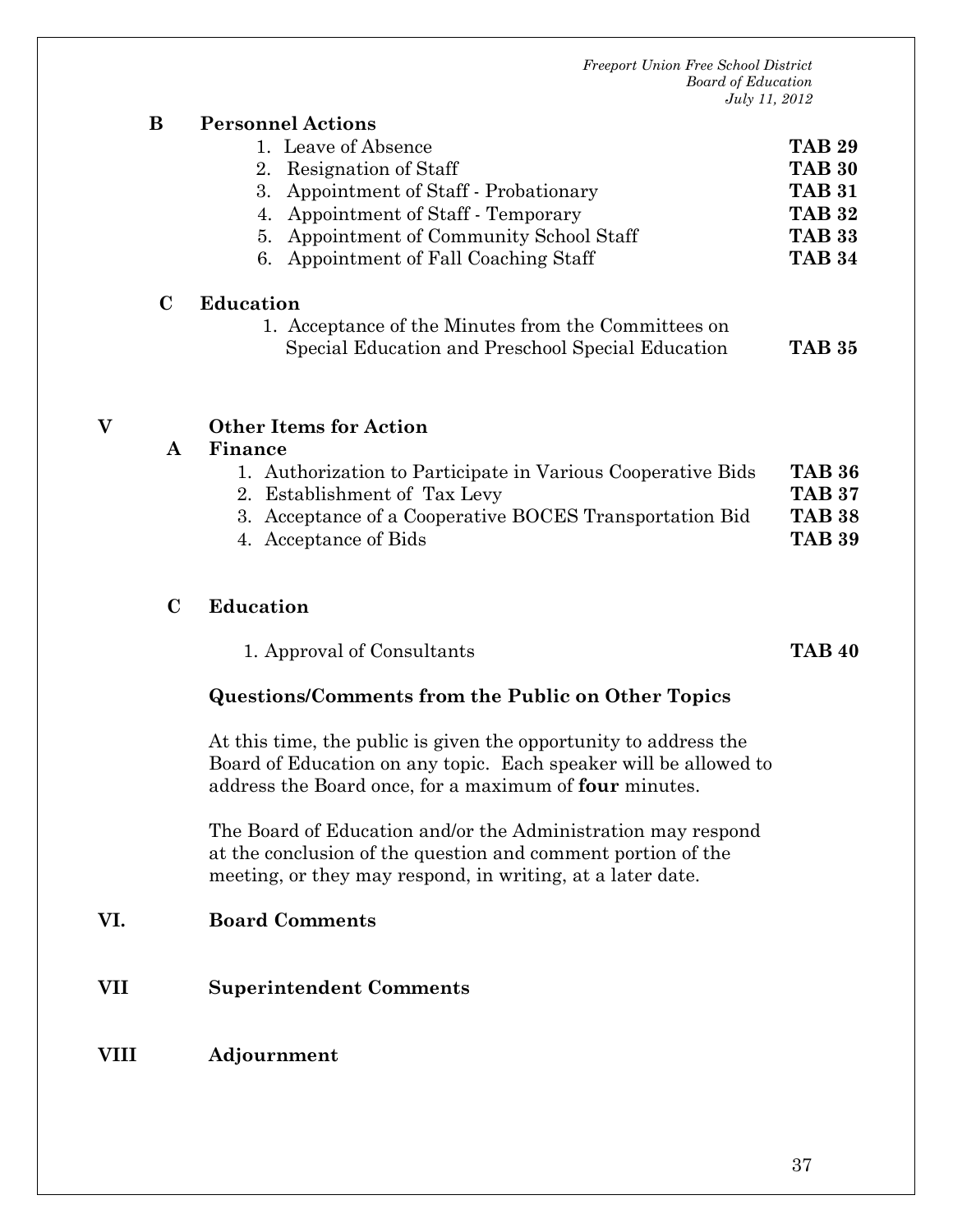#### **VIX. Next Meeting**

The next proposed meeting of the Board of Education will be held on August 22, 2012 at Caroline g. Atkinson School. All meetings begin at 7:30 p.m. unless otherwise noted.

Register to vote: Monday through Friday between 8:30 a.m. and 3:30 p.m. at the Administration Building, 235 N. Ocean Avenue. **Visit our website at www.freeportschools.org**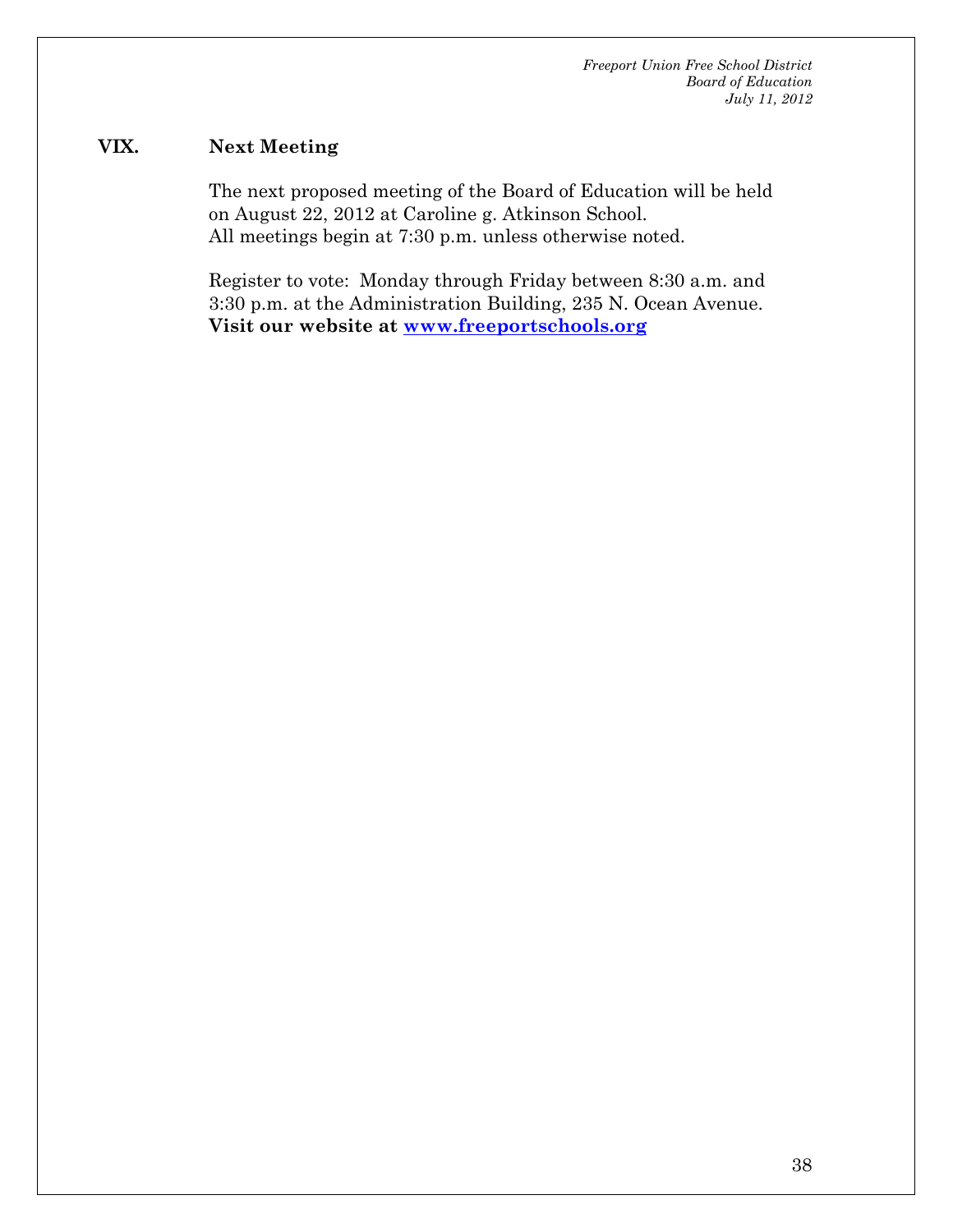# **Consent Agenda Items:**

**BE IT RESOLVED,** that the Board of Education of the Freeport Union Free School District hereby approves the following items; A, B (1, 2, 3, 4, 5), C (1).

**BACK UP MATERIAL FOR CONSENT AGENDA ACTION ITEMS IN TABS 28-39**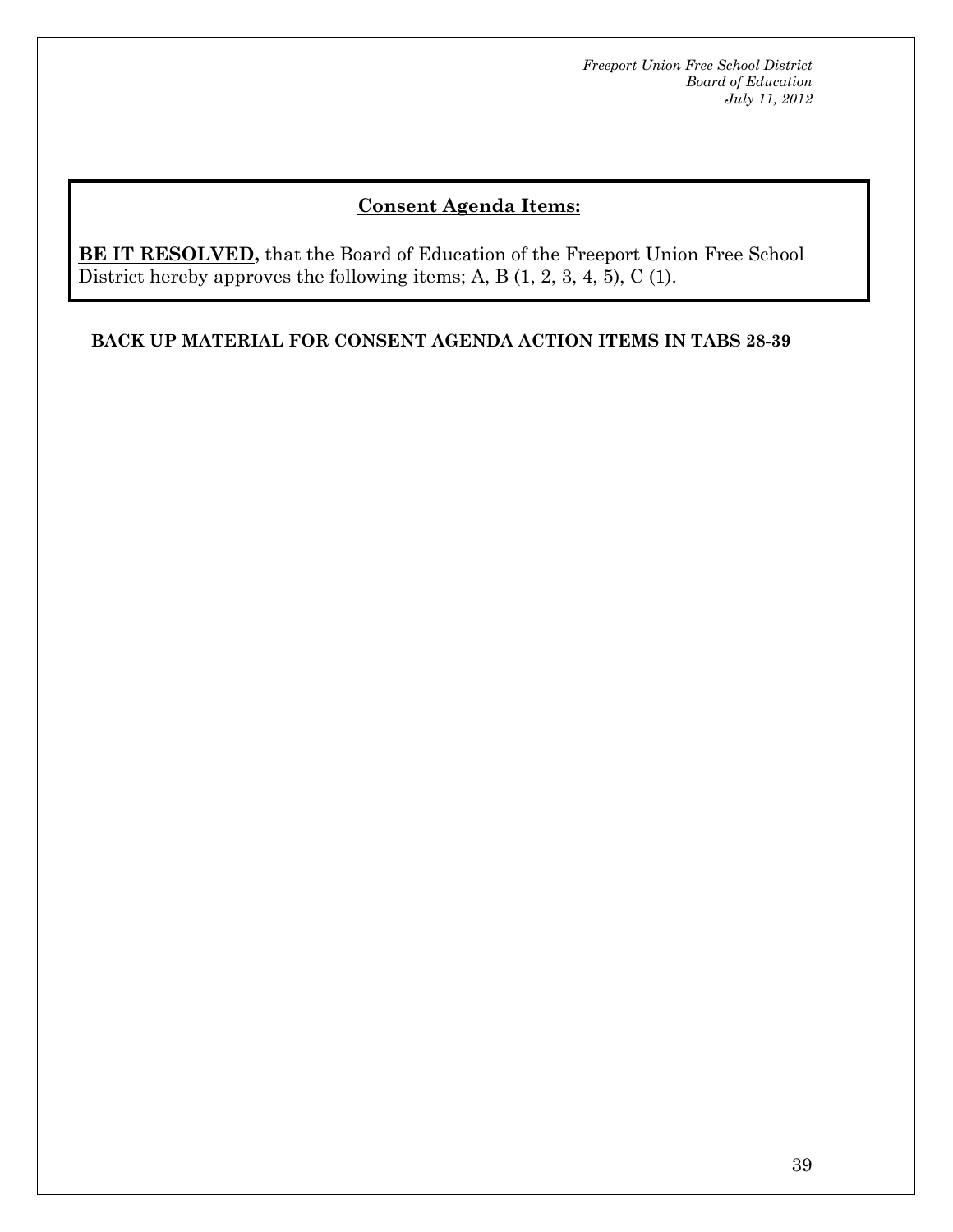# **Acceptance of the Minutes**

**BE IT RESOLVED,** that the Board of Education of the Freeport Union Free School District hereby accepts the minutes of the following meetings as written:

June 20, 2012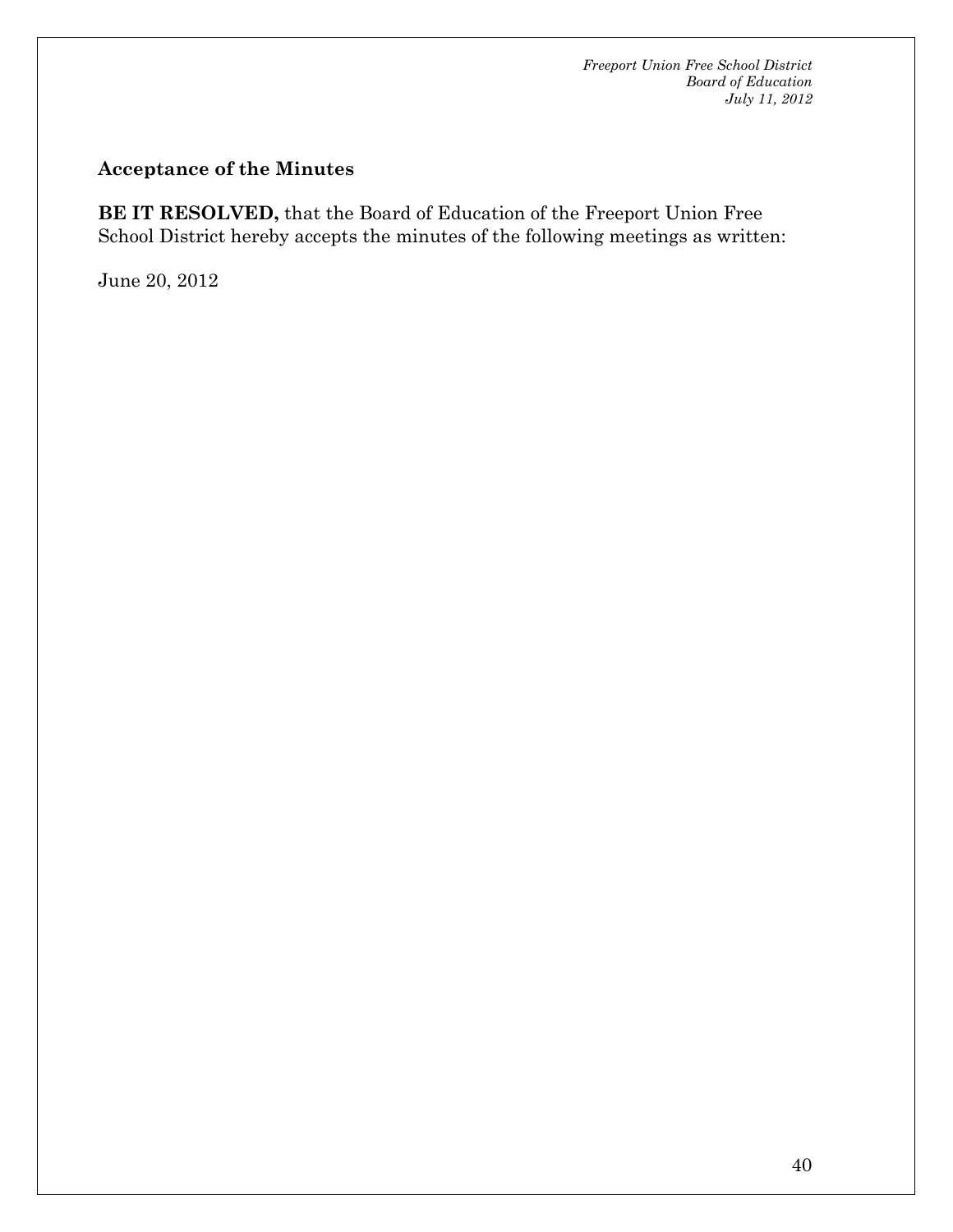**Personnel** 

**Leave of Absence** 

**BE IT RESOLVED**, that the Board of Education of the Freeport Union Free School District hereby grants a request for leave of absence as listed below:

- 1. **Jennifer Ford,** part-time Teaching Assistant, effective June 5, 2012 through June 30, 2012, for health reasons.
- 2. **Jeffrey Glass,** Social Studies Teacher, effective September 1, 2012 through June 30, 2013, for personal reasons.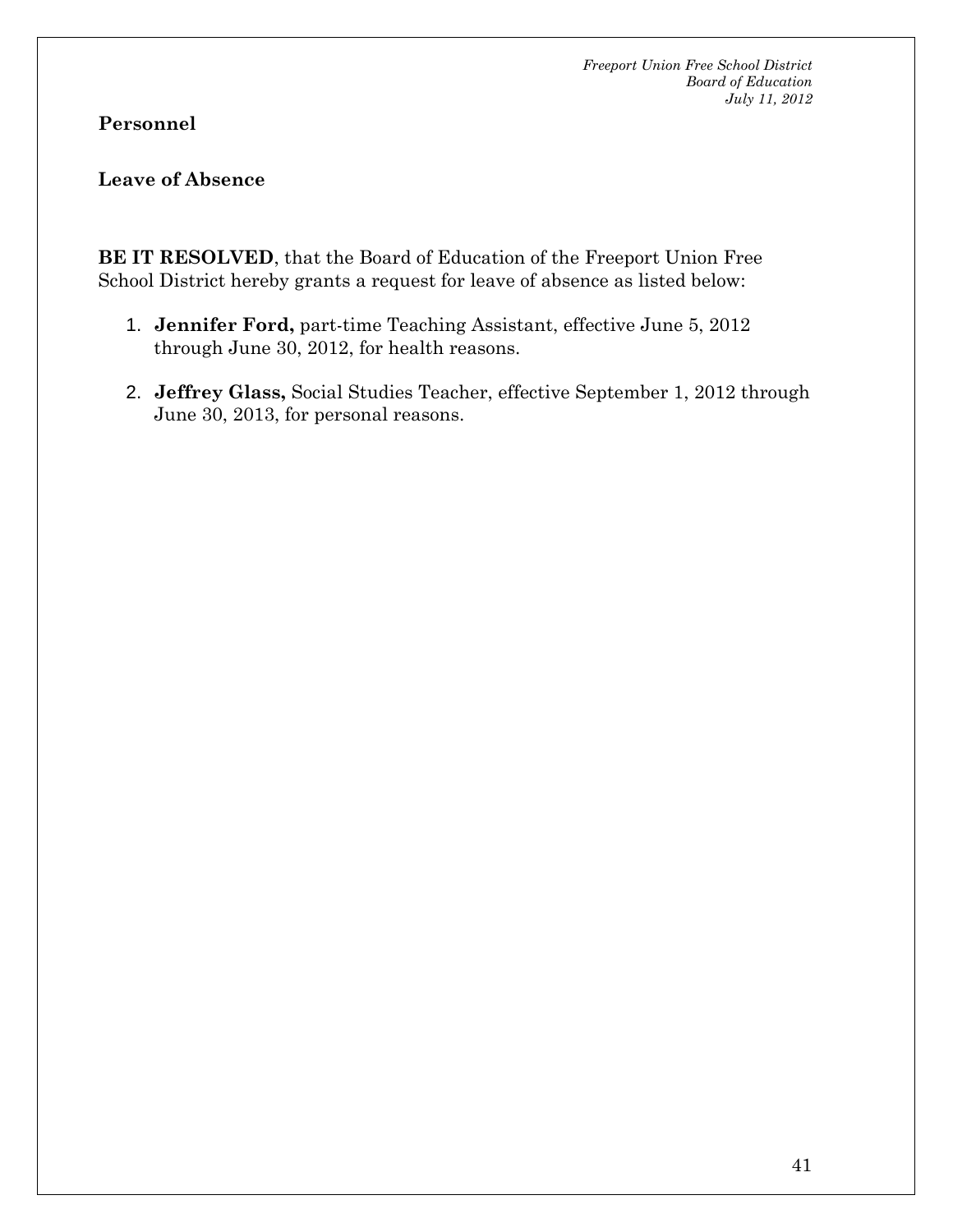# **Personnel**

#### **Resignation of Staff**

**BE IT RESOLVED**, that the Board of Education of the Freeport Union Free School District hereby accepts the letter(s) of resignation from the following staff members as listed below:

**1. Rachel Zamora**, part-time Teaching Assistant, effective June 27, 2012, for personal reasons.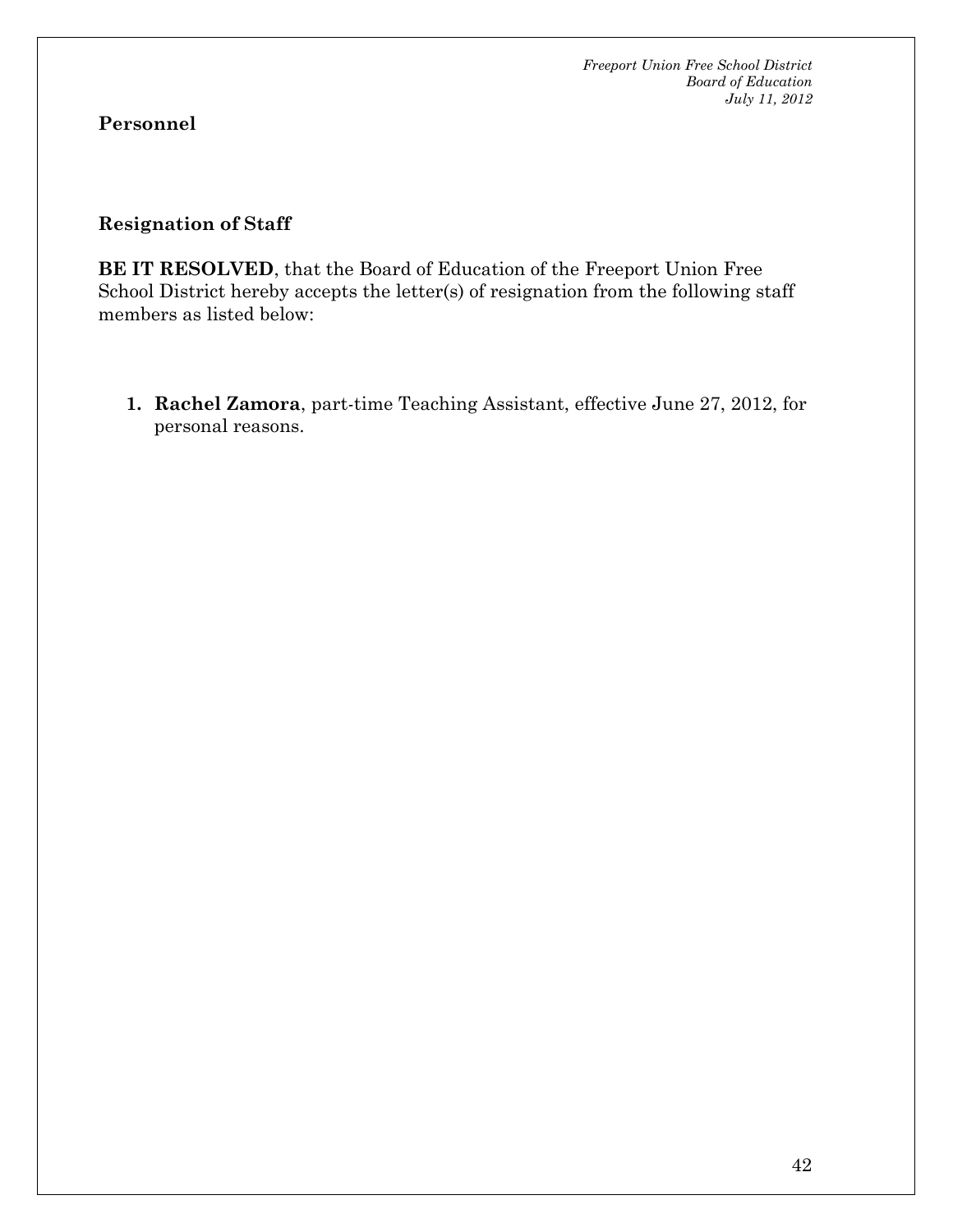#### **Personnel**

#### **Appointment of Staff – Instructional**

**BE IT RESOLVED**, that the Board of Education of the Freeport Union Free School District, upon the recommendation of the Superintendent, hereby appoints the individuals listed in the Appointment of Staff Report - Probationary, in accordance with the rules of the Board of Regents. These individuals shall possess appropriate certification allowing them to serve as teachers in the public schools of New York

- **1. Carrie D'Ambrose**, Elementary Teacher (Bilingual), (replacing M. Flores, resigned) a probationary appointment effective September 1, 2012 through August 31, 2015 with an expected tenure date of September 1, 2015. Compensation will be on step 1-2A of the U3D Schedule at \$62,830. Assignment: Giblyn.
- 2. **Adrienne Hennawi,** Library Media Specialist, (replacing C. Bishop-Fink, resigned) a probationary appointment effective September 1, 2012 through August 31, 2014 with an expected tenure date of September 1, 2014. Compensation will be on step 1-2D of the U3D Schedule at \$66,798. Assignment: Bayview.
- 3. **Kristin Jones-Thom** Elementary Teacher, (replacing , M. Giunta, retired) a probationary appointment effective September 1, 2012 through August 31, 2015 with an expected tenure date of September 1, 2015. Compensation will be on step 1-2A of the U3D Schedule at \$62,830. Assignment:

#### **Appointment of Staff - Non-Instructional**

#### **Probationary**

**BE IT RESOLVED**, that the Board of Education of the Freeport Union Free School District hereby appoints the individuals as listed, in accordance with Civil Service Rules and Regulations.

**1. Lorraine Quintanilla,** Registered Nurse, (replacing M. Tucker, retired) a probationary appointment for 26 weeks upon Civil Service approval, September 1, 2012. Compensation will be on step 1 of the T3B Schedule for Registered Nurse at \$41,898. Assignment: FHS.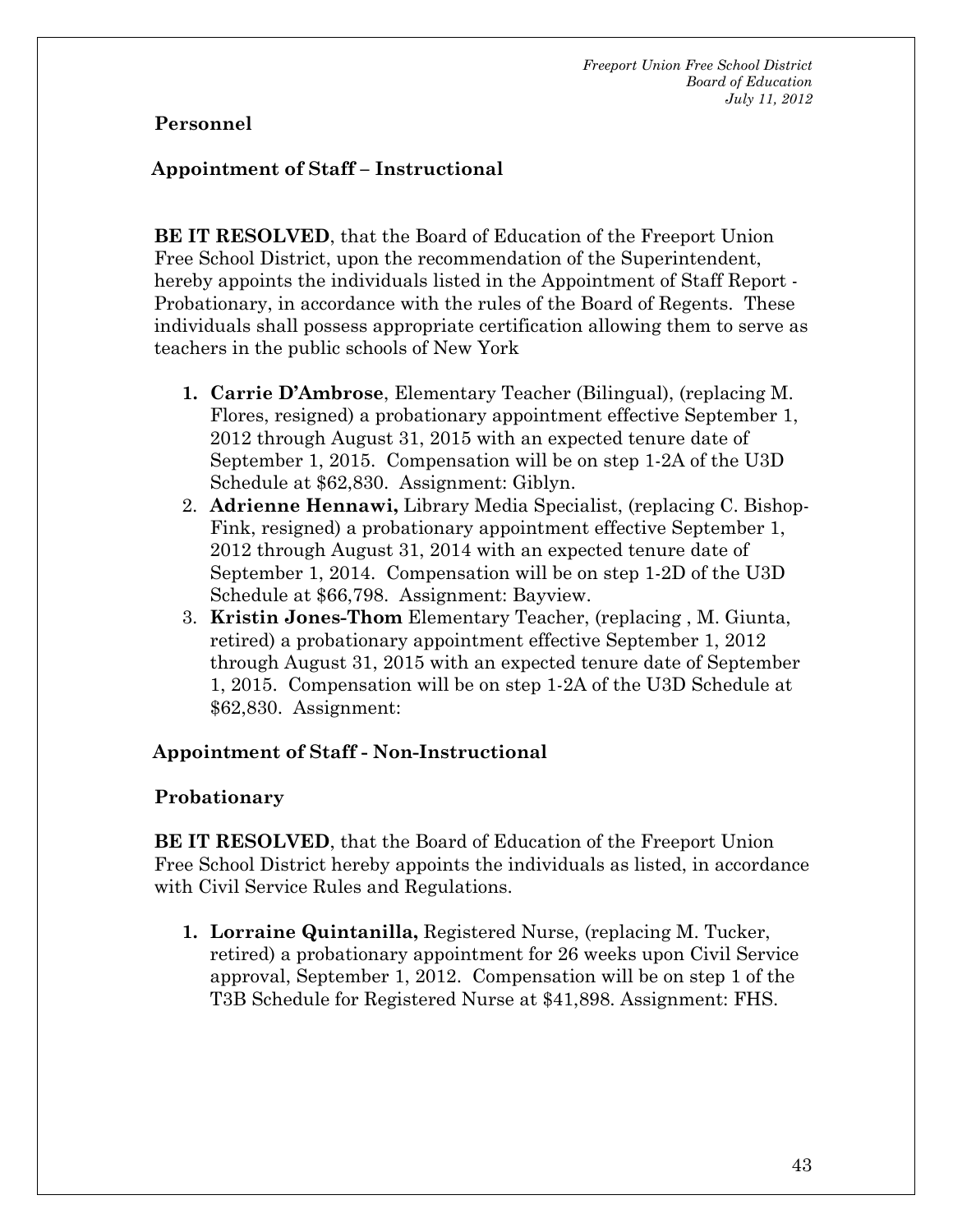#### **Personnel**

# **Appointment of Staff – Instructiona**l

#### **Temporary**

**BE IT RESOLVED**, that the Board of Education of the Freeport Union Free School District, upon the recommendation of the Superintendent, hereby appoints the individuals listed in the attached Appointment of Staff Report - Temporary, in accordance with the rules of the Board of Regents. These individuals shall possess appropriate certification allowing them to serve as teachers in the public schools of New York

- 1. **Anthony Wysocki,** Permanent Substitute, a temporary appointment effective September 1, 2012 through June 21, 2013. Compensation will be at the Substitute Pay Rate of \$125 per day. Assignment: FHS.
- 2. **Stephen Smar,** Permanent Substitute, a temporary appointment effective September 1, 2012 through June 21, 2013. Compensation will be at the Substitute Pay Rate of \$125 per day. Assignment: FHS.
- 3. **Danielle Sekesan**, Permanent Substitute, a temporary appointment effective September 1, 2012 through June 21, 2013. Compensation will be at the Substitute Pay Rate of \$125 per day. Assignment: FHS.
- 4. **Ellen Parker-Galluccio**, Permanent Substitute, a temporary appointment effective September 1, 2012 through June 21, 2013. Compensation will be at the Substitute Pay Rate of \$125 per day. Assignment: FHS.
- 5. **Randolph Mills**, Permanent Substitute, a temporary appointment effective September 1, 2012 through June 21, 2013. Compensation will be at the Substitute Pay Rate of \$125 per day. Assignment: FHS.
- 6. **Jose Martello,** Permanent Substitute, a temporary appointment effective September 1, 2012 through June 21, 2013. Compensation will be at the Substitute Pay Rate of \$125 per day. Assignment: FHS.
- 7. **Vanessa Mannanice**, Permanent Substitute, a temporary appointment effective September 1, 2012 through June 21, 2013. Compensation will be at the Substitute Pay Rate of \$125 per day. Assignment: FHS.
- 8. **Genevieve Florkowski**, Permanent Substitute, a temporary appointment effective September 1, 2012 through June 21, 2013.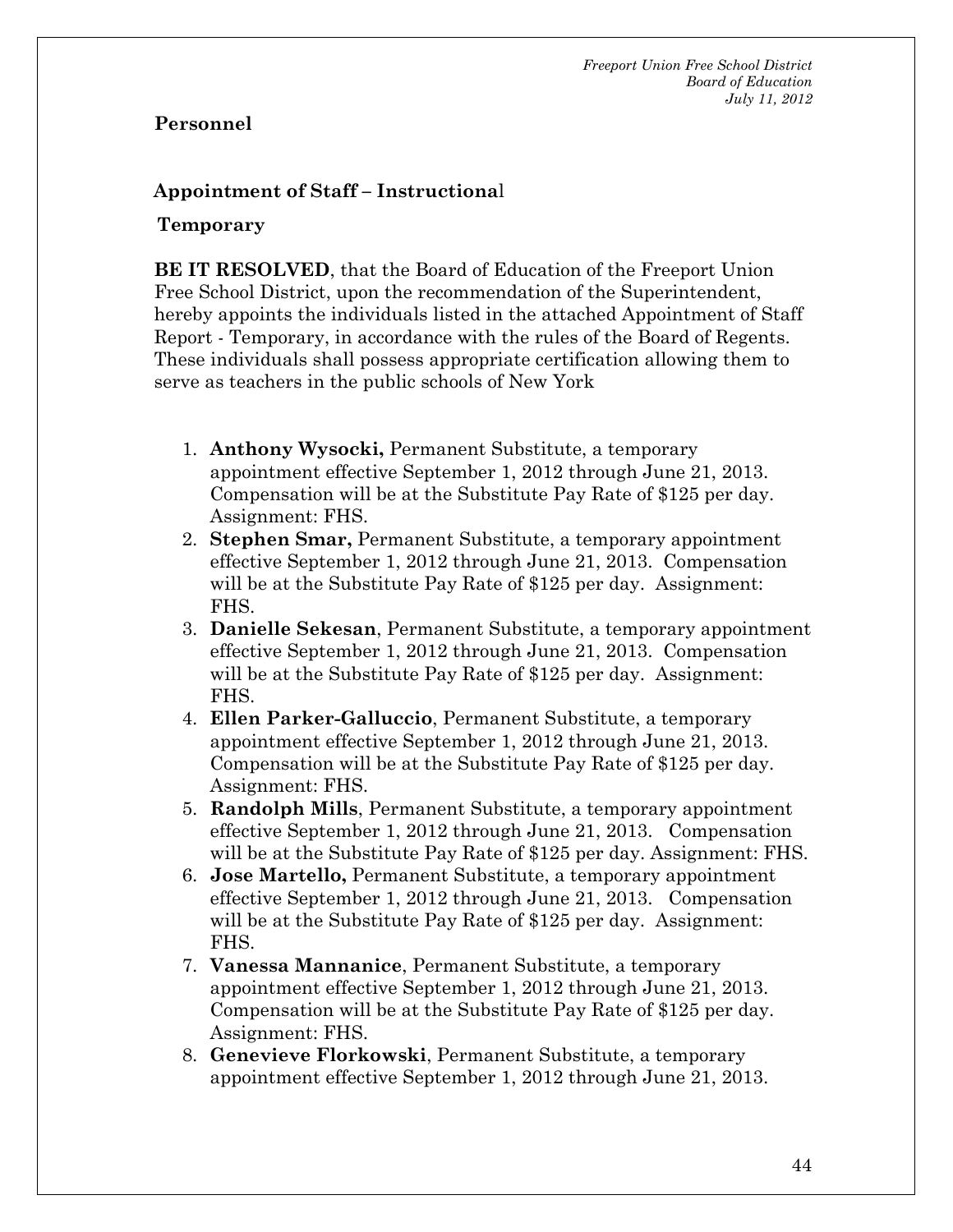Compensation will be at the Substitute Pay Rate of \$125 per day. Assignment: FHS.

9. **Justin Gabrus**, Elementary Teacher, (leave replacement for G. Newcombe) effective September 1, 2012 through January 31, 2013. Compensation will be pro-rated on step 1-2A of the U3D Schedule at \$62,830. Assignment: Giblyn.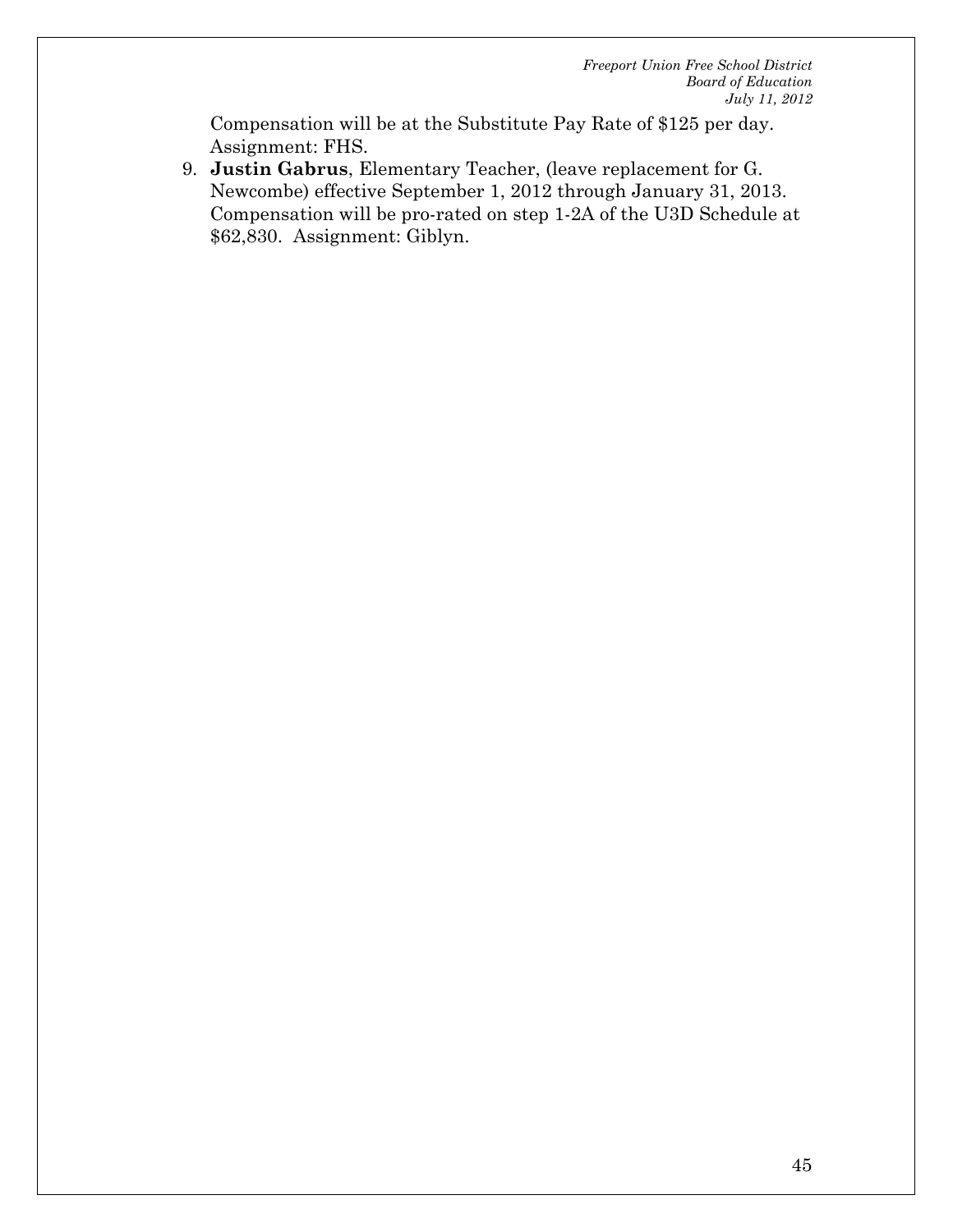# **Personnel**

#### **Appointment of Community School Staff**

**BE IT RESOLVED,** that the Board of Education of the Freeport Union Free School District, upon the recommendation of the Superintendent, hereby appoints the individuals listed below, in accordance with the rules of the Board of Regents. These individuals shall possess appropriate certification allowing them to serve as teachers or other staff in the public schools of New York.

| 2012-2013   |
|-------------|
| \$13,250.00 |
| \$13,250.00 |
| \$13,250.00 |
| \$12,347.00 |
| \$13,050.00 |
| \$5,823.00  |
| \$5,823.00  |
| \$11,998.00 |
| \$13,250.00 |
| \$19,875.00 |
| \$5,646.50  |
| \$23,996.00 |
| \$10,677.00 |
| \$6,725.00  |
| \$5,823.00  |
| \$13,050.00 |
| \$12,347.00 |
|             |

#### **COMMUNITY EVENING HIGH SCHOOL STAFFING FOR 2012 2012**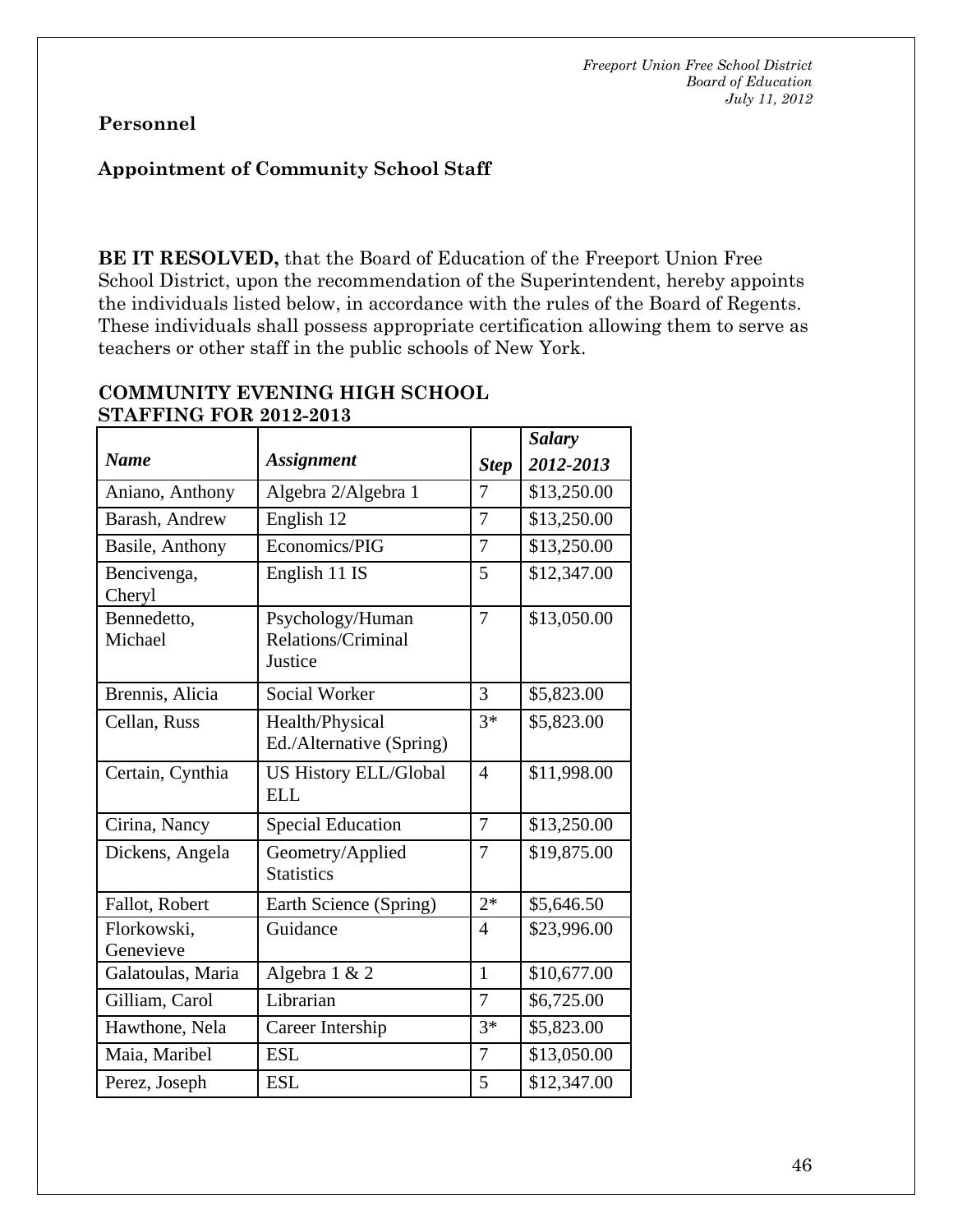| Pizzo, John           | PIG/Economics                             | 7              | \$13,250.00 |
|-----------------------|-------------------------------------------|----------------|-------------|
| Raeihle, Magaly       | Psychologist                              | $\overline{2}$ | \$5,646.50  |
| Rizzo, Greg           | English 12                                | 7              | \$13,250.00 |
| Rodriguez, Jocelyn    | Studio Art                                | 7              | \$13,250.00 |
| Romano,<br>Francesco  | Marine<br>Biology/Oceanography/IS         | $4*$           | \$17,997.00 |
| Rosa, Ana             | English 11 (Spring)                       | $2*$           | \$5,646.50  |
| Sameroff,<br>Margaret | Nurse (4nights)                           | 7              | \$26,300.00 |
| ***Sasso, Nina        | Social Worker                             | $\mathbf{1}$   |             |
| Saunders, Diane       | <b>ESL</b>                                | $3*$           | \$11,646.00 |
| Schack, Vanessa       | English 11 (Fall)                         | $\mathbf{1}$   | \$5,338.50  |
| Tuitt, Joseph         | <b>US History</b>                         | 7              | \$13,250.00 |
| Wheat, Angela         | Global 9                                  | 5              | \$6,173.50  |
| Woodside, Angela      | English 10                                | $\mathbf{1}$   | \$10,677.00 |
| Wrigley, Kristen      | Living Environment(Fall)                  | $\overline{2}$ | \$5,646.50  |
| Yarmola, Robert       | <b>Special Education</b>                  | $\overline{4}$ | \$11,998.00 |
| Zito, George          | Health/Physical<br>Ed./Alternative (Fall) | $\overline{2}$ | \$5,646.50  |
| Metzler, Jill         | Secretary                                 |                | \$4,687.48  |
| Seymour, Maureen      | Secretary                                 |                | \$4,687.48  |

\*\*\*Substitute for Brenneis(maternity leave)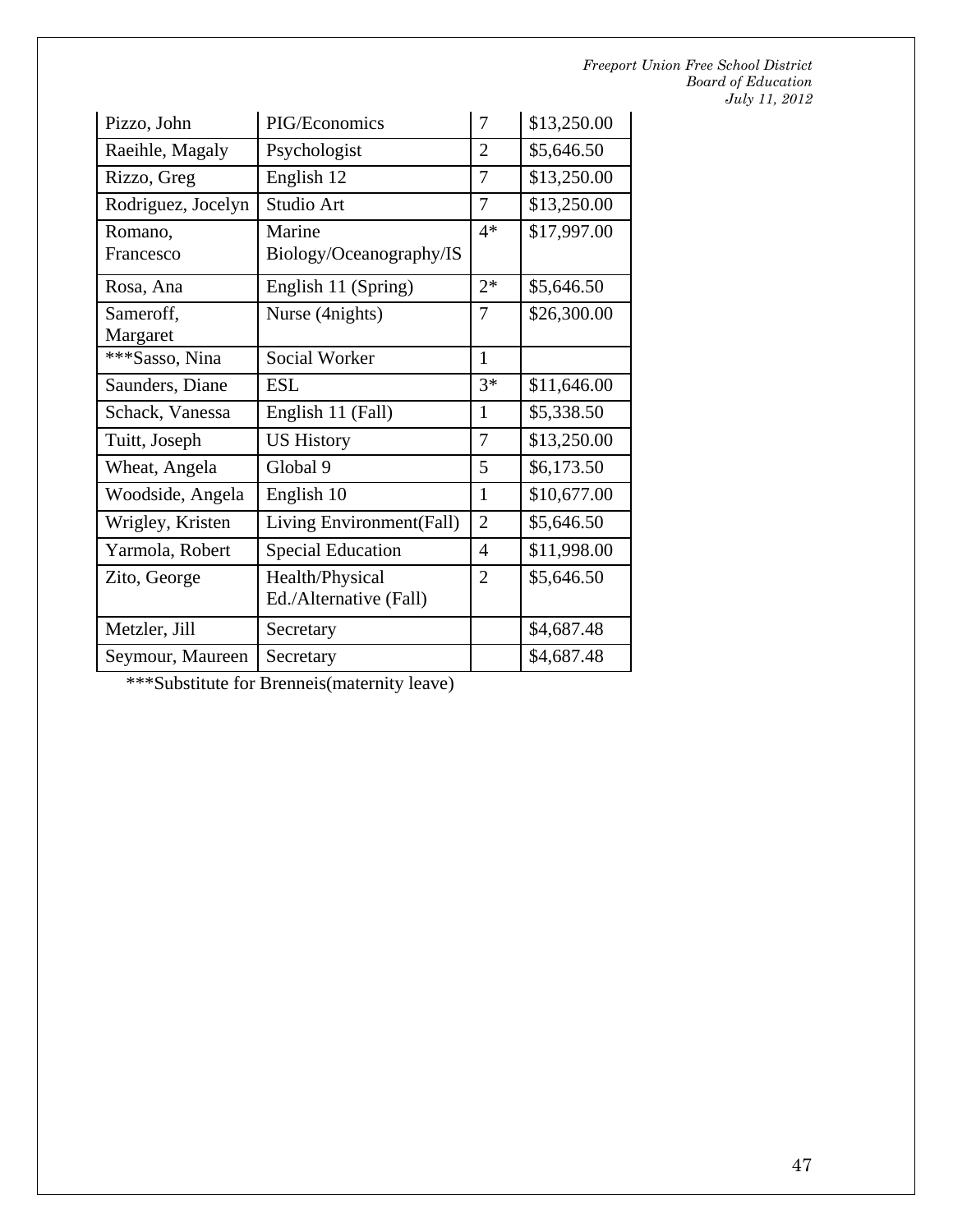# **Personnel**

# **Appointment of Fall Coaching Staff**

**BE IT RESOLVED,** that the Board of Education of the Freeport Union Free School District, hereby appoints the individuals for coaching positions as attached. These individuals shall possess appropriate certification allowing them to serve as coaches in the public schools of New York.

| <b>Coaches Names</b>   | Positition                          | <b>Step</b> | Salary     |
|------------------------|-------------------------------------|-------------|------------|
| Mulfinger, William     | <b>Modified Badminton</b>           | 3rd         | \$3,697.00 |
| Kolodny Laurie         | <b>Varsity Cheerleading</b>         | 3rd         | \$3,910.00 |
| <b>Cheryl Gayle</b>    | Varsity Cheerleading Asst.          | 3rd         | \$3,504.00 |
| Nina Sasso             | <b>Modified Cheerleading</b>        | 3rd         | \$2,537.00 |
| Gilreath, Charles      | <b>Boys' Varsity Cross Country</b>  | 3rd         | \$5,517.00 |
| Williams, Tia          | <b>Girls' Varsity Cross Country</b> | 3rd         | \$5,517.00 |
| Blount, Eric           | <b>Coed Modified Cross Country</b>  | 3rd         | \$4,016.00 |
| Cellan, Russell        | <b>Varsity Head Football</b>        | 3rd         | \$9,699.00 |
| Smith, Kirtland        | Varsity Asst. Football              | 3rd         | \$6,748.00 |
| Elmore, Toby           | <b>Varsity Asst. Football</b>       | 3rd         | \$6,748.00 |
| Jones, Jimmy           | <b>Varsity Asst. Football</b>       | 3rd         | \$6,748.00 |
| Retzlaff, Arthur       | J.V. Head Football                  | 3rd         | \$6,748.00 |
| Halvorsen, Timothy     | J.V. Asst. Football                 | 3rd         | \$6,748.00 |
| Halvorsen Jr. Timothy  | J.V. Asst. Football                 | 2nd         | \$6,319.00 |
| Gordon, David          | <b>Modified Head Football</b>       | 3rd         | \$5,804.00 |
| DeBonis, Robert        | Modified Asst. Football             | 3rd         | \$4,595.00 |
| Allen, Kevin           | <b>Modified Asst. Football</b>      | 3rd         | \$4,595.00 |
| Kubica, Sandy          | Boys' Varsity Golf                  | 3rd         | \$4,595.00 |
| Banegas, German        | <b>Boys' Varsity Soccer</b>         | 3rd         | \$7,049.00 |
| Timmes, Bill           | <b>Boys' Modified Soccer</b>        | 3rd         | \$4,512.00 |
| Roberts, Tracie        | <b>Girls' Varsity Soccer</b>        | 3rd         | \$7,049.00 |
| Vidalon, Vanessa       | Girls' J.V. Soccer                  | 3rd         | \$5,207.00 |
| Colonna, Lisa          | <b>Girls' Modified Soccer</b>       | 3rd         | \$4,512.00 |
| Murphy, Carole         | <b>Girls' Varsity Swimming</b>      | 3rd         | \$7,300.00 |
| Schrader, Sallyann     | Girls' Varsity Asst. Swimming       | 2nd         | \$4,670.00 |
| Hendrickson, Linda     | <b>Girls' Varsity Tennis</b>        | 3rd         | \$5,182.00 |
| Wahlers, Diane         | <b>Girls' Varsity Asst. Tennis</b>  | 3rd         | \$3,993.00 |
| Thom, Timothy          | Girls' Varsity Volleyball           | 3rd         | \$6,241.00 |
| Sparacia-Keri          | Girls' J.V. Volleyball              | 2nd         | \$4,005.00 |
| Puricelli Jr., Charles | <b>Fall Weight Training</b>         | 3rd         | \$2,116.00 |
| Debonis, Robert        | 6th Grade Intramurals               | 3rd         | \$1,528.00 |
| Bivona, Christina      | 5th Grade Intramurals               | 3rd         | \$1,528.00 |
| Gilreath, Charles      | <b>Bayview Elementary Sports</b>    | 3rd         | \$1,528.00 |
| Zito, George           | <b>Athletic Trainer</b>             | 3rd         | \$6,663.00 |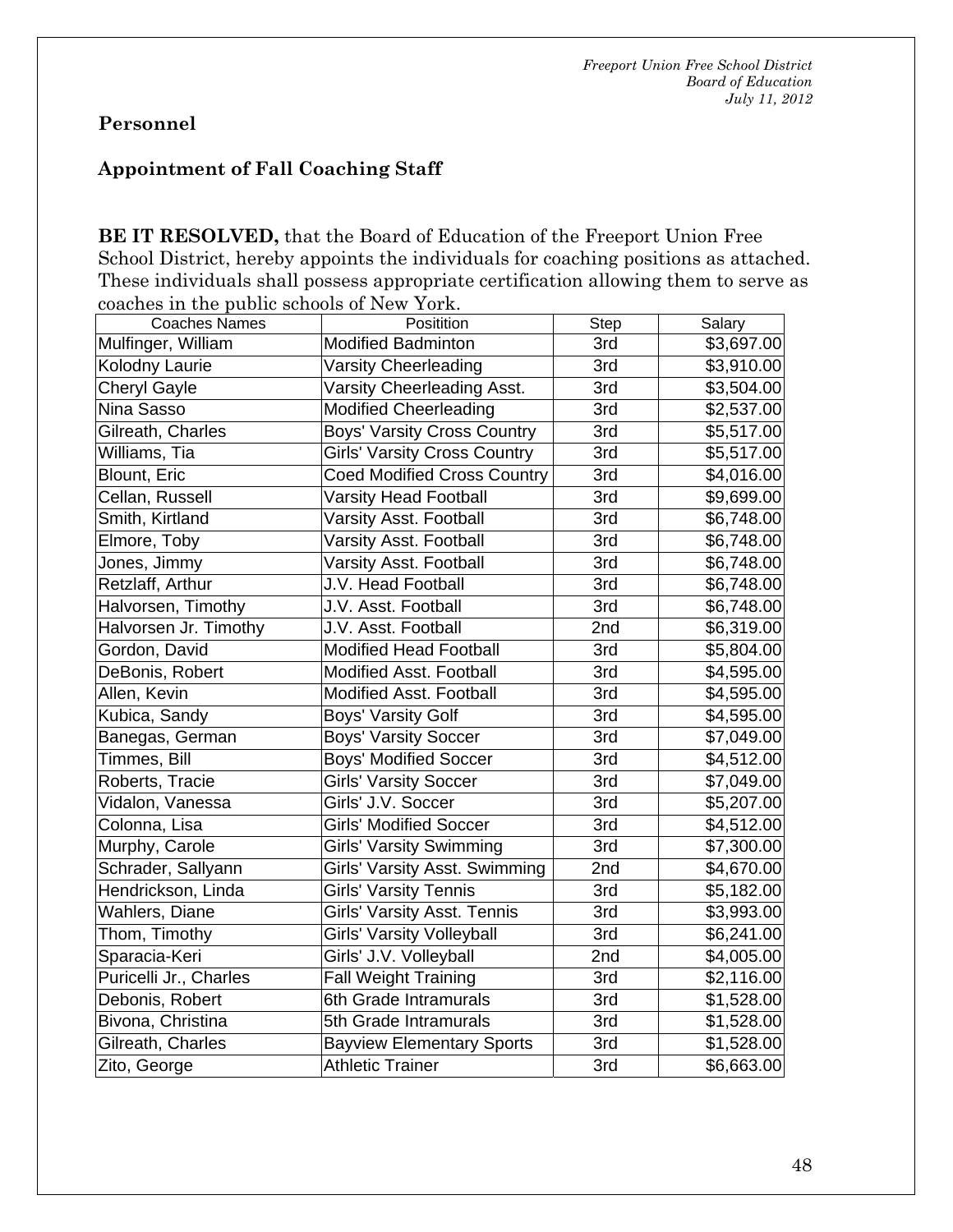#### **Education**

#### **CSE/CPSE Minutes**

**BE IT RESOLVED,** that the Board of Education of the Freeport Union Free School District hereby accepts the minutes of the meetings of the Committee on Special Education and the Committee on Preschool Special Education for the following dates:

March 21, 23, 30, 2012;

April 2, 4, 16, 17, 18, 20, 23, 24, 26, 27, 30, 2012;

May 2, 3, 4, 6, 7, 9, 10, 11, 14, 15, 16, 18, 22, 23, 24, 31, 2012;

June 4, 5, 6, 7, 8, 11, 12, 13, 14, 15, 18, 19, 20, 21, 2012.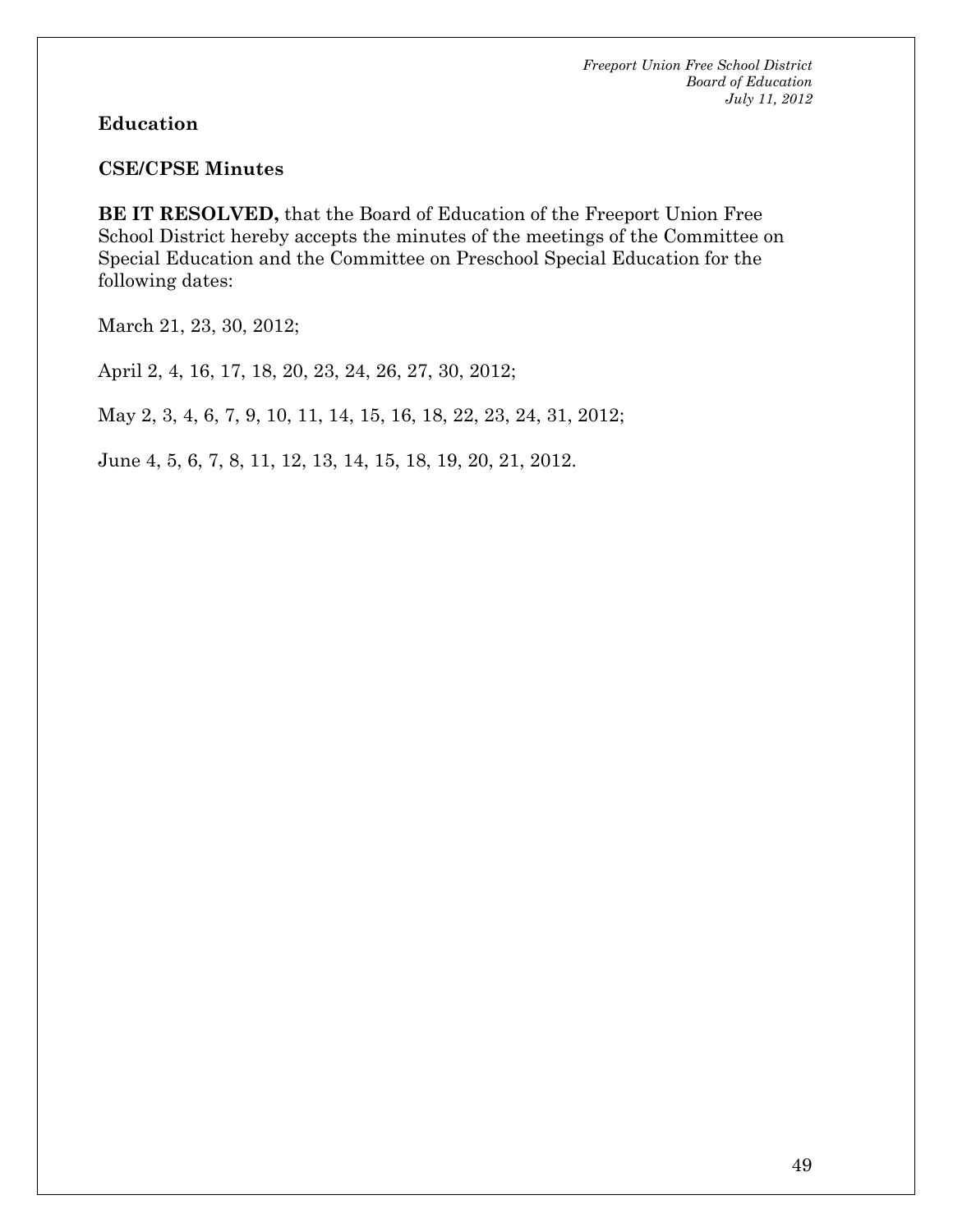#### **Finance**

# **Authorization to Participate in Various Cooperative Bids**

**BE IT RESOLVED,** that the Board of Education of the Freeport Union Free School District hereby authorizes the school district to participate with other school districts in the joint biding of the various commodities, supplies, equipment, etc. as authorized by the General Municipal Law.

**BE IT RESOLVED**, that, the recommendations of the Purchasing Steering Committee, where applicable, will be considered when this Board acts on the purchase of said commodities.

**BE IT FURTHER RESOLVED**, that the district purchasing agent is authorized to participate in various other Cooperative Bids as necessary and in the best interest of the school district

**BE IT FURTHER RESOLVED,** that the Freeport School District agrees to participate in the following cooperative bids, as attached.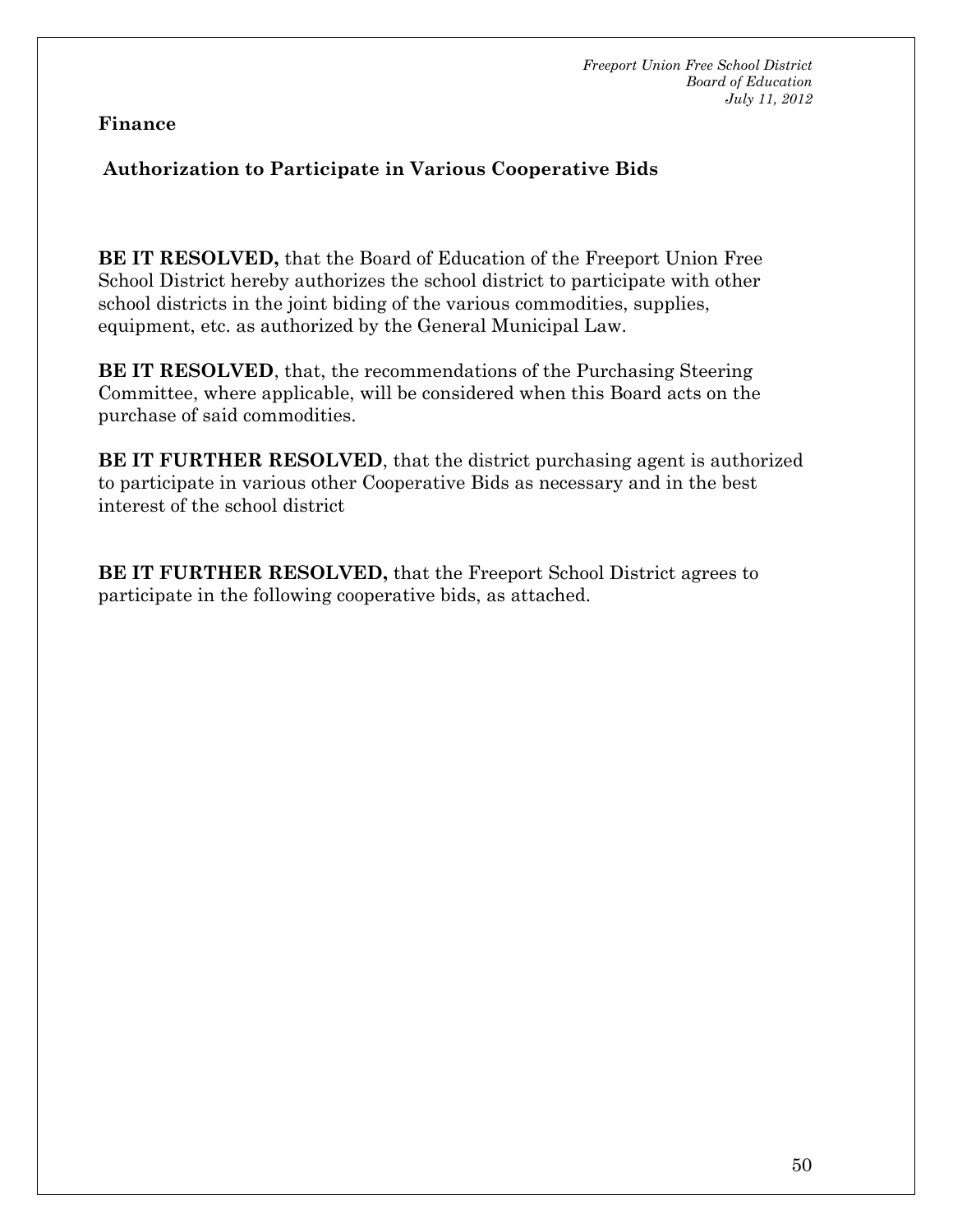#### **Nassau BOCES Bids**

Abatement & Removal of Asbestos and Lead Materials Arts & Crafts Athletic Uniforms Audio Visual Supplies Auto Body Supplies Auto Mechanic Supplies Automotive air Conditioning Repairs Boiler, Duct and Kitchen Exhaust Cleaning Building and Grounds Equipment Carpentry/Cabinetry/Building Supplies Carpeting and Installation Cesspool Maintenance Services Chain Link Fencing Computer Hardware/Software/Networking/Supplies and Parts Fax & Photocopy Systems, Supplies & Maintenance Financing & Leasing Of Capital Equipment Fire Extinguishers and Service Fitness Equipment Floor Tiles and Installation Food and Beverage Supplies Food Prep: Paper & Plastic Supplies Food Service Equipment Fuel Oil Furniture: Classroom and Office General Safety Supplies General School and Office Supplies Gymnasium Floor Refinishing Hazardous Material Handling, Removal, Transportation & Disposal HVAC Equipment HVAC Maintenance and Installation Industrial Arts and Welding Supplies Interscholastic Athletic Supplies Library Supplies Licensed Uniformed Unarmed Guard Service Medical and Dental Supplies Musical Instrument Rentals Musical Instrument Repairs Musical Instruments and Supplies Net Tc Classroom Display Systems and Audio Visual Equipment Paper: Xerographic, Fax & Computer Passenger Cars, Vans and Trucks Photography Supplies Physical Education Supplies and Equipment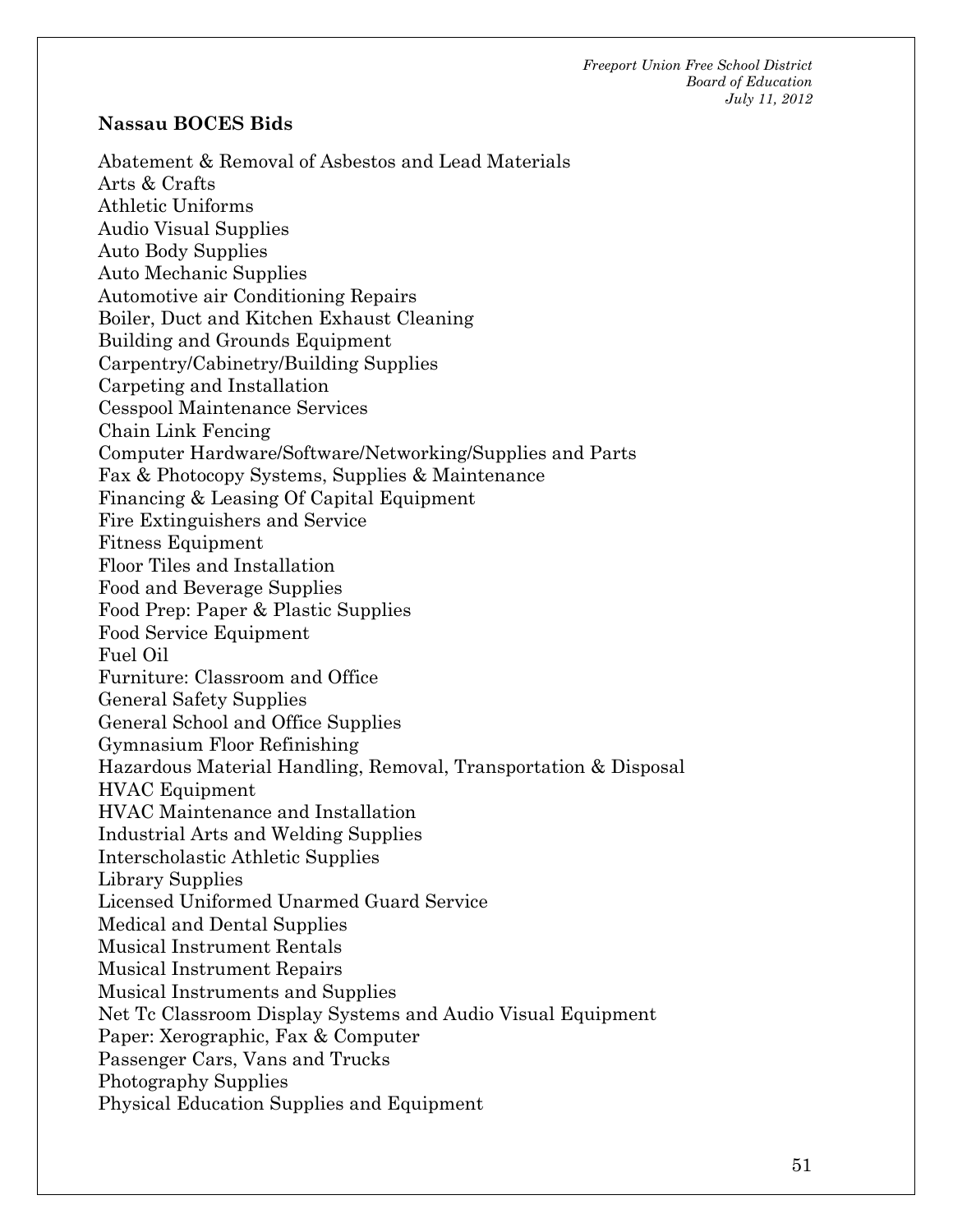Plumbing and Heating Supplies Plumbing Services Reconditioning of Athletic Equipment Repair and Maintenance of Asphaltic and Cement Concrete Pavement Repair and Maintenance of Irrigation Systems Repair, Maintenance and Installation of Interior & Exterior Doors, Frames & Hardware Roof Maintenance and Repairs School Bus Air Conditioning Installation Maintenance and Repairs School Bus and Auto Parts Science Supplies Smartboard Accessories and Software Snack Vending Service Subscription Services Supplemental Computer Hardware/Software/Networking Supplies & Parts Teaching Aids Tools: Power and Hand Uniforms – General Venetian Blinds and Shades

#### **School Districts Cooperative Bid**

Nassau County Director of Facilities Purchasing Consortium – 2012/2013 A/C & Refrigeration Service Burners and Boiler Service Carpet Tile & Installation Custodial Equipment Repair Custodial Supplies and Trash Bags Drag Mops Electrical Supplies Electrical Service Elevator Maintenance Emergency Generator Service Fence Installation & repair Field Maintenance Fire Extinguisher Service Floor Sanding Fuel Tank Pressure Test Geese Dog Service Grounds Equipment Repair Gym Folding Door and Stage Rigging Irrigation Kitchen Equipment Repair Lumber & Masonry PA, Intercom & Master Clock Services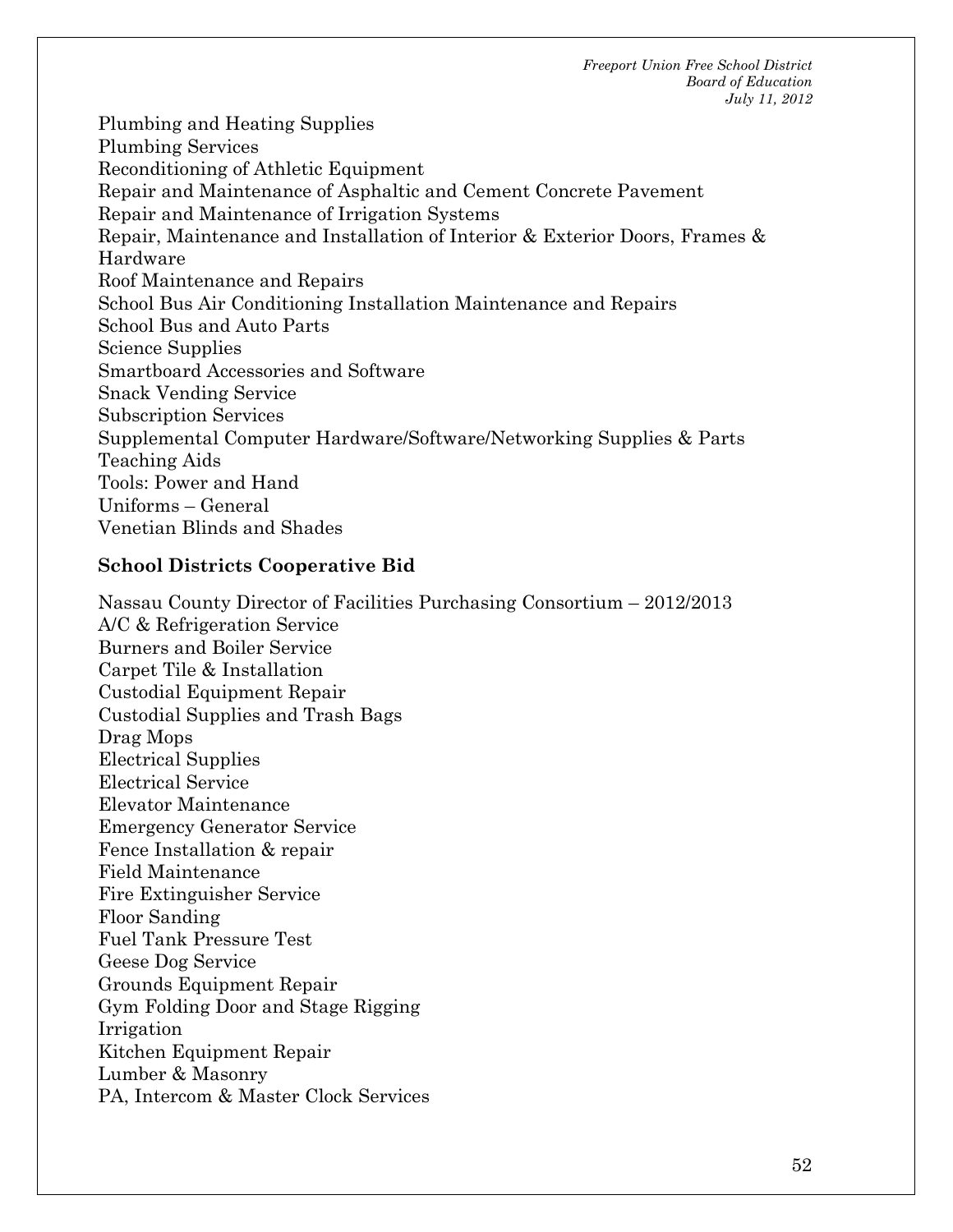Paint & Paint Supplies Painting Pest Control Services Plumbing Service Plumbing supplies Pneumatic Systems Pump Repair Roof Repair Scoreboard Repair, Electric Partition, Gym Equipment Signs Site Work, Asphalt, Concrete, Lot Sweeping Split AC Units Steam Traps and Parts Storm Drains Suspended Ceiling Theatrical Lighting Tree Cutting & Pruning Uniforms Venetian Blinds Welding Wireless Clocks

#### **Island Cooperative Bid/Educational Data Services**

Air Conditioning Units Service and Repair Air Duct Cleaning Automatic Temperature Control System Boiler Inspection Cleaning and Repair (Annual) Boiler Repair: Emergency Carpet Cleaning Repair and Replacement Cesspool, Waste line, Sewer jet Repair and Replacement Clock and Intercom Services Electric Motor Repair Electrical Repairs and Services Elevator Services Inspection and Repair Fencing Repair Fire Extinguisher and Smoke Detector Repair and Replacement Floor Tile Repair and Replacement Folding Doors Repair and Replacement General Construction and Carpentry Graffiti Removal HVAC Services Landscape Services Locker Repair Locksmith Services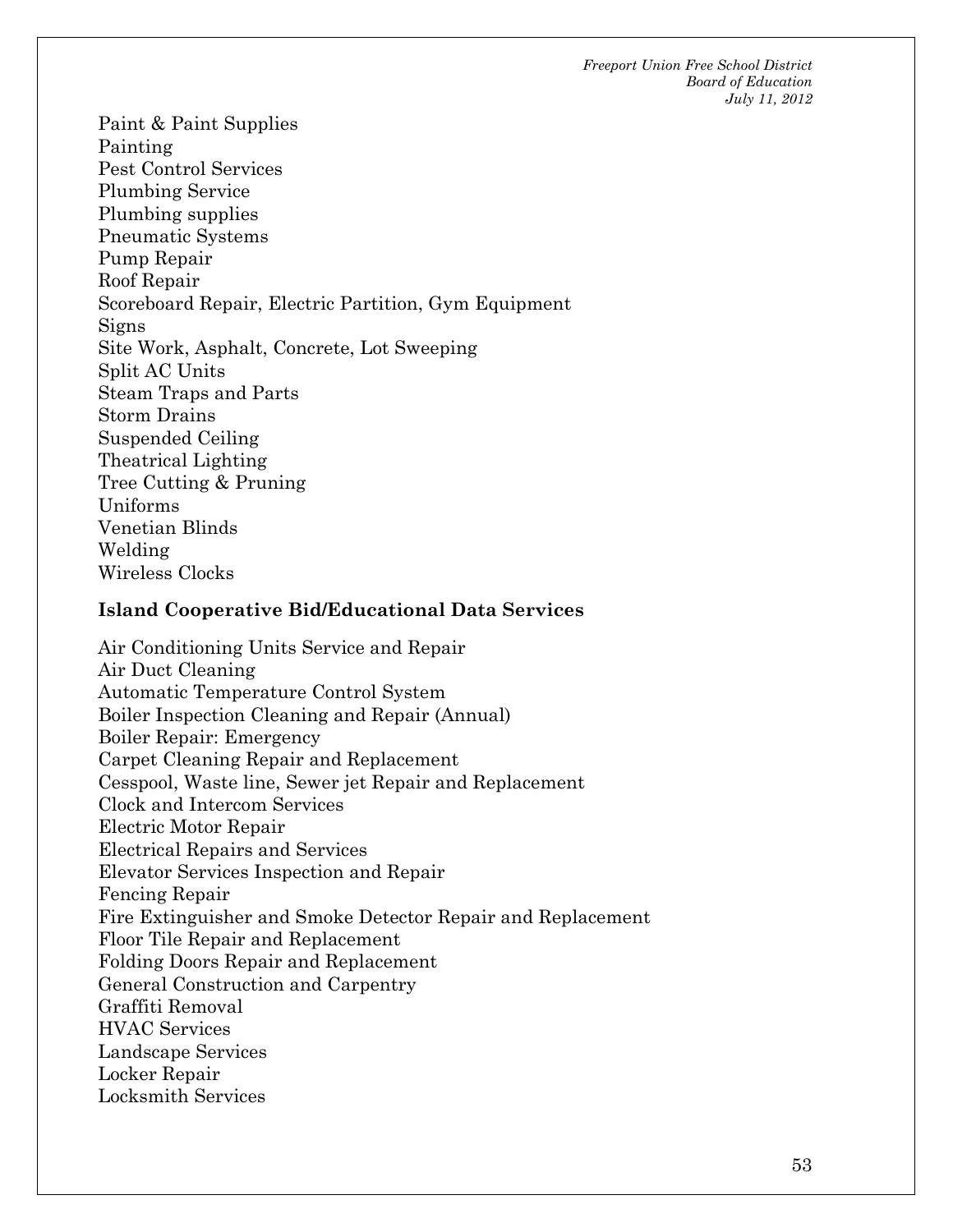Masonry, Concrete and Macadam (Repaving) Painting Pest Control Plumbing (Commercial and Industrial) Pump Repair Refinish Stage and Gym Wood Floors Roof Repair and Replacement Scoreboard and Gym Equipment Repair Stage Curtains and Draperies Vehicle Repairs Venetian Blinds Repair & Replacement Welding Services Window Glazing & Glass Replacement Window Shade Repair and Replacement

#### **Nassau County Contract**

Office of Purchasing Bids

#### **New York State Contracts**

Air Conditioners Audio Visual Equipment Elevator Maintenance Green Cleaning Products Industrial Commercial Supplies & Equipment Heavy Equipment Rental Pest Control Playground Equipment Floor Machines Furniture – All Types Fuel Oil/Heating Natural Gas

#### **New York State Industries for the Disabled**

Air Filters Ice Melt Custodial Supplies Paper Towels/Toilet Tissue Trash Bags

#### **Village of Freeport**

Electricity Fuel (District vehicles) Water/Sewer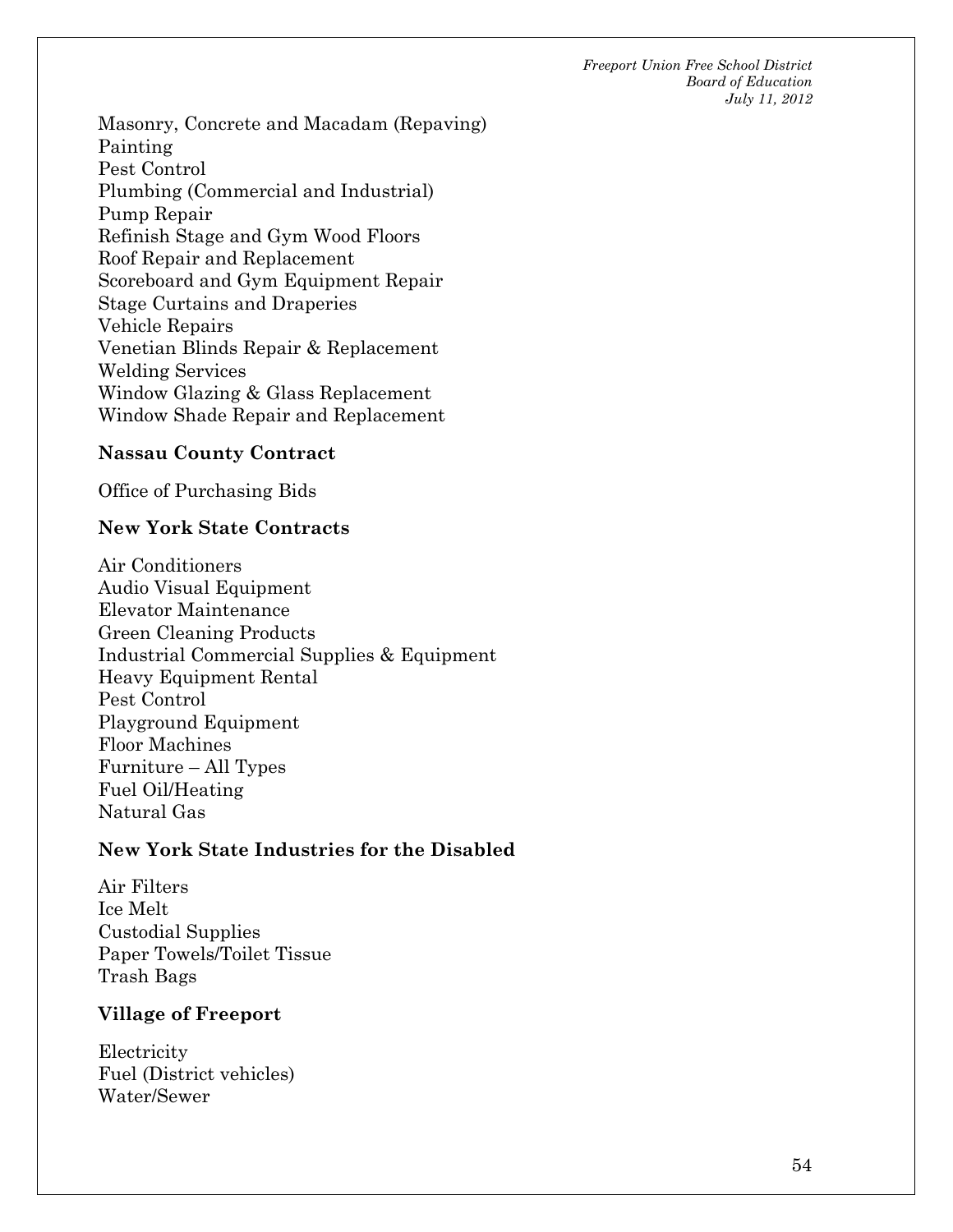#### **Finance**

#### **Resolution to Establish the Tax Levy**

**BE IT RESOLVED**, by the Board of Education of the Freeport Union Free School District, that the following budget of the necessary claims and expenditures in FREEPORT UFSD (#9) in the Town of HEMPSTEAD for the School year 2012-2013, amounting to  $$151,012,254$  School Purpose, and the amount of  $$5,739,435$ for Library Purpose, for a total of \$156,751,689 is hereby accepted;

#### and

**FURTHER RESOLVED,** that the sum of \$83,891,932 for School Purposes, and \$5,429,915, for Library Purposes, for a total of \$89,321,847, being the remainder of the budget adopted as above and the amount which must be RAISED BY TAXATION (\$89,321,847) for FREEPORT UFSD (#9) of the Town of HEMPSTEAD, Nassau County, New York for the year 2012-2013 be levied upon the taxable property of the said school district as said property has been certified to by the Board of Assessors for the school year 2012-2013; and

**FURTHER RESOLVED**, that the District Clerk of this School District be and she is hereby authorized and directed, pursuant to Section 6-20.0 and amendments thereto of the Nassau County Administrative Code to file a certified copy of these resolutions with the Nassau County Legislature and the Board of Assessors, Mineola, New York, on or before August 15th, 2012.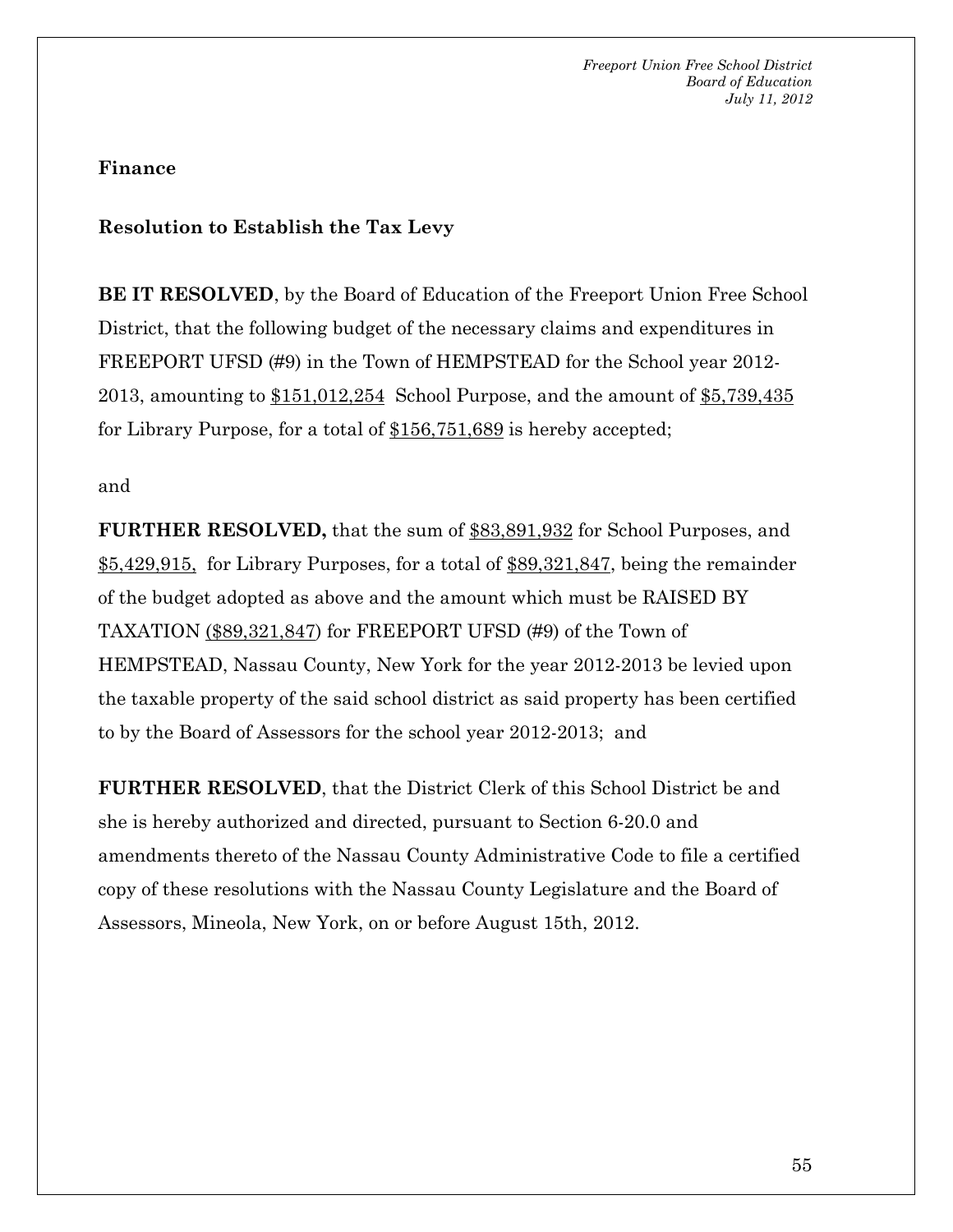#### **Finance**

# **Acceptance of Award of Nassau BOCES Cooperative Transportation Bid**

Bids for the Nassau BOCES Cooperative Transportation Bid were opened by BOCES on June 6, 2012.

**WHEREAS,** Nassau BOCES issued a bid for Cooperative Transportation Services on May 17, 2012, and

**WHEREAS,** Nassau BOCES awarded such bid to the low bidders for each bus route on June 28, 2012, and

**WHEREAS,** the Freeport Public School District will participate in certain routes of these Cooperative Transportation Services, and

**NOW, THEREFORE, BE IT RESOLVED,** that the Board of Education of the Freeport Union Free School District, hereby awards Contract Transportation Services to the low bidders identified through the BOCES Award in accordance with the schools and bus routes.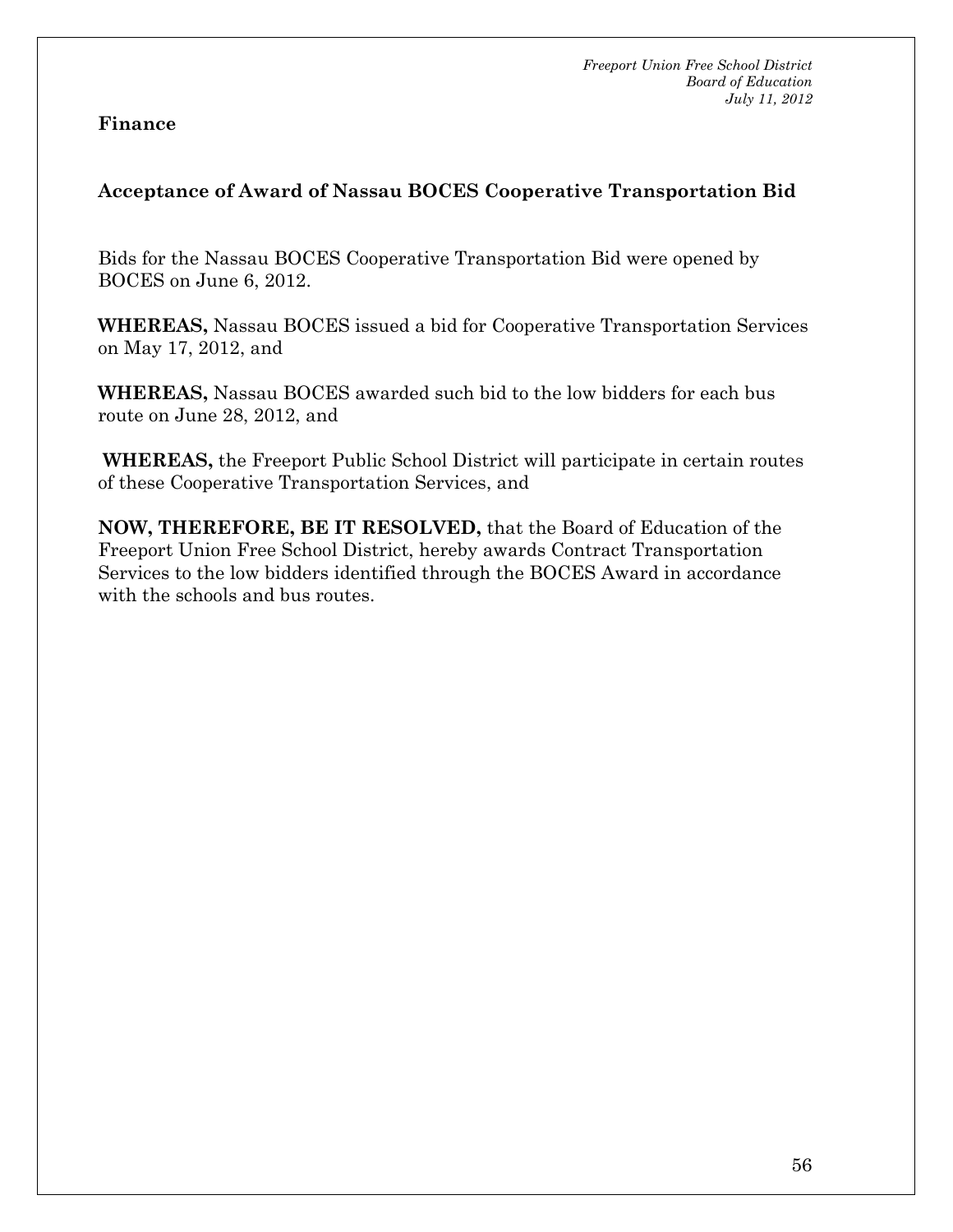**Education** 

**Approval of Consultants** 

**BE IT RESOLVED,** that the Board of Education hereby approves agreements between the following consultants and the Freeport Union Free School District, as per the attached list for the 2012-2013 school year; and

**BE IT FURTHER RESOLVED**, that the Board of Education authorizes the Superintendent (or his designee) to execute said agreements on its behalf.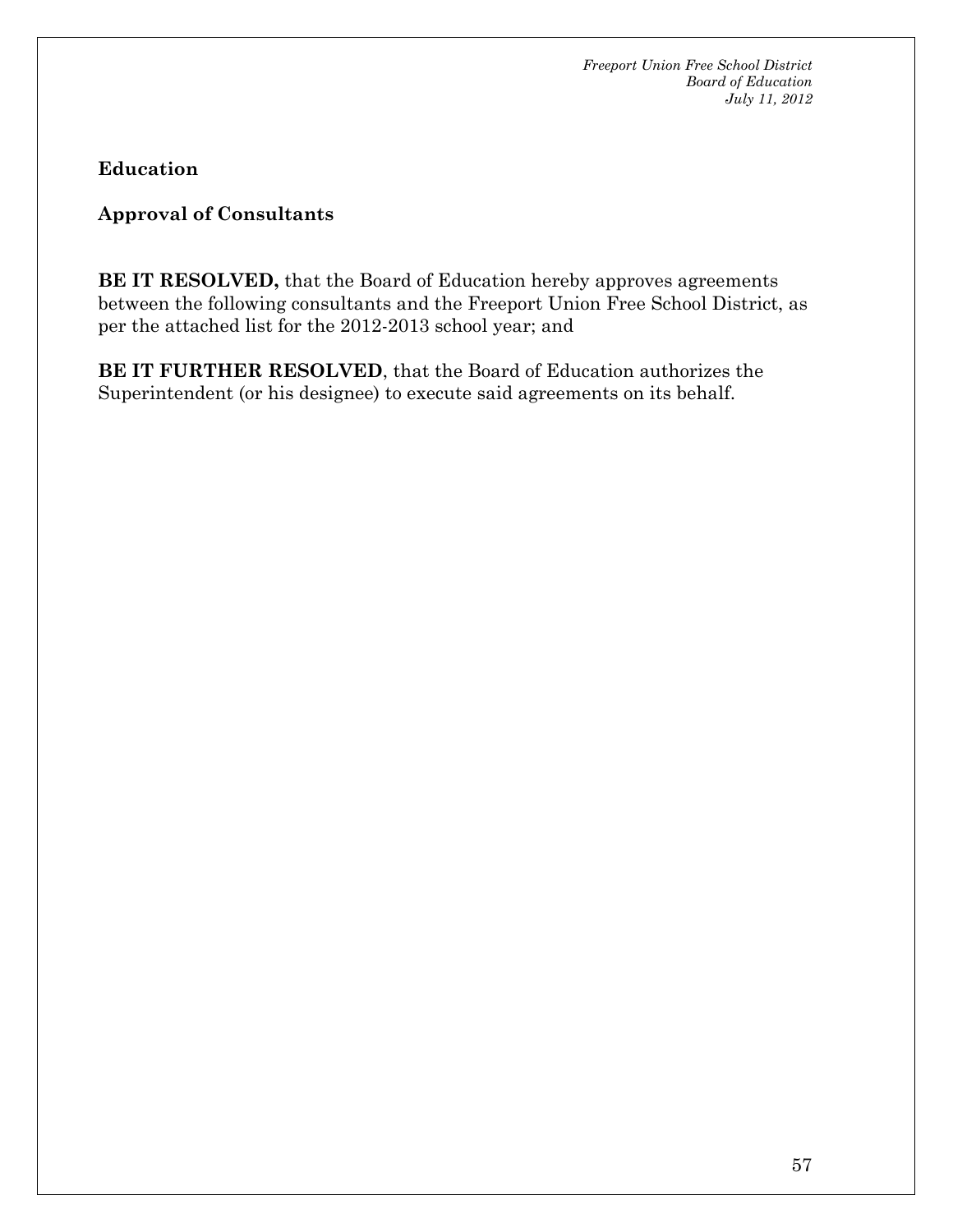| <b>Consultant</b>        | <b>Schools</b>                                                                 | <b>Services Provided</b>                                                                                                                                                                                                                                                                                  | <b>Total</b><br>Cost | <b>Funding Source</b>                                  |
|--------------------------|--------------------------------------------------------------------------------|-----------------------------------------------------------------------------------------------------------------------------------------------------------------------------------------------------------------------------------------------------------------------------------------------------------|----------------------|--------------------------------------------------------|
| Nancy LaRocca            | Caroline G.<br>Atkinson<br>School                                              | One-to-one student tutoring in<br>English language arts and<br>scoring of the New York State<br>ELA assessments.                                                                                                                                                                                          | \$7,500              | Title IIA                                              |
| Mary Ann Rose            | Caroline G.<br>Atkinson<br>School                                              | One-to-one student tutoring in<br>English language arts and<br>scoring of the New York State<br>ELA assessments.                                                                                                                                                                                          | \$7,500              | Title IIA                                              |
| Estrada-Parris<br>L.L.C. | All                                                                            | <b>SIOP Training</b>                                                                                                                                                                                                                                                                                      | \$6,000              | Title III, Part A                                      |
| Luisa L. Costa,<br>Ph.D. | Columbus,<br>Archer,<br>Bayview,<br>Giblyn and<br><b>New</b><br><b>Visions</b> | Dual Language Education                                                                                                                                                                                                                                                                                   | \$8,800              | Title III, Part A                                      |
| Mind Candy<br>Media      | Atkinson,<br>Dodd and<br>Freeport<br><b>High School</b>                        | Cultural Competence, critical<br>thinking, media. Positive<br>mentorship through public<br>speaking; motivational youth<br>empowerment; lessons on<br>appropriate youth<br>development, self-<br>determination; integrates<br>writing and plans to include<br>community service in the new<br>school year | \$12,000             | $21st$ Century<br><b>Community Learning</b><br>Centers |
| <b>Steel Sensations</b>  | Atkinson<br>and Dodd                                                           | Instruction in the playing of<br>steel drums and how<br>traditional music is composed<br>in the $21st$ Century and how<br>Trinidadian culture has<br>changed over time                                                                                                                                    | \$15,000             | $21st$ Century<br><b>Community Learning</b><br>Centers |
| Freeport Pride,<br>Inc.  | Atkinson,<br>Dodd and<br><b>FHS</b>                                            | To empower student and to<br>instill a commitment to a drug<br>free life style and to non-<br>violence                                                                                                                                                                                                    | \$20,000             | $21st$ Century<br><b>Community Learning</b><br>Centers |
| Sparkle<br>Entertainment | Dodd<br>Middle<br>School                                                       | Drama: Actively engage<br>students in the casting, acting,<br>staging, setting, writing and<br>producing a theatrical musical<br>production                                                                                                                                                               | \$8,000              | $21st$ Century<br><b>Community Learning</b><br>Centers |